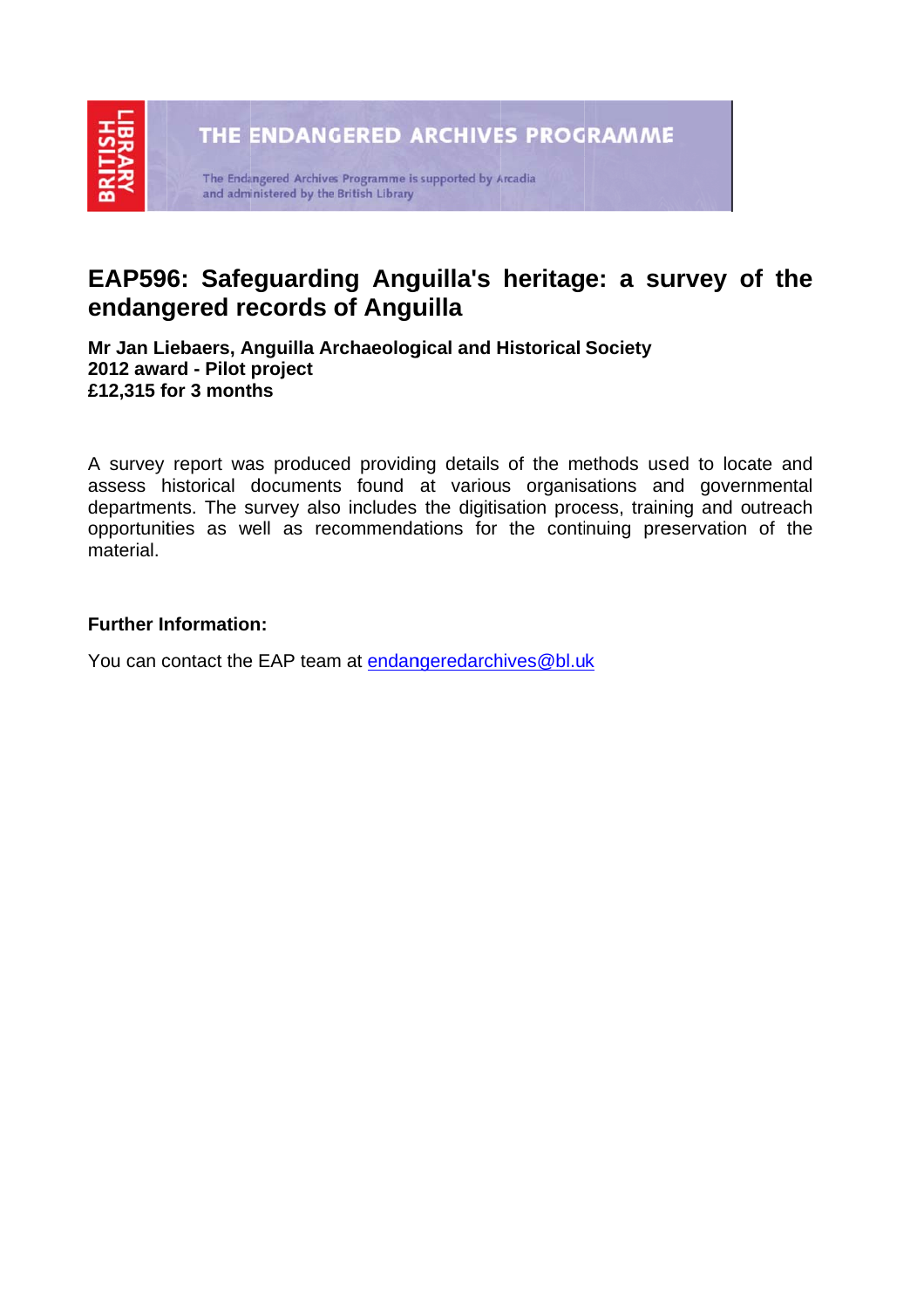# **RECORDS OF ANGUILLA A SURVEY OF THE ENDANGERED** יוויים<br>הייתור הייתור הייתור הייתור הייתור הייתור הייתור הייתור הייתור הייתור הייתור הייתור הייתור הייתור הייתור הייתו<br>הייתור הייתור הייתור הייתור הייתור הייתור הייתור הייתור הייתור הייתור הייתור הייתור הייתור הייתור הייתו **SAFEGUARDING ANGUILLA'S HERITAGE:**

Endangered Archives Programme EAP 596 Endangered Archives Programme EAP 596

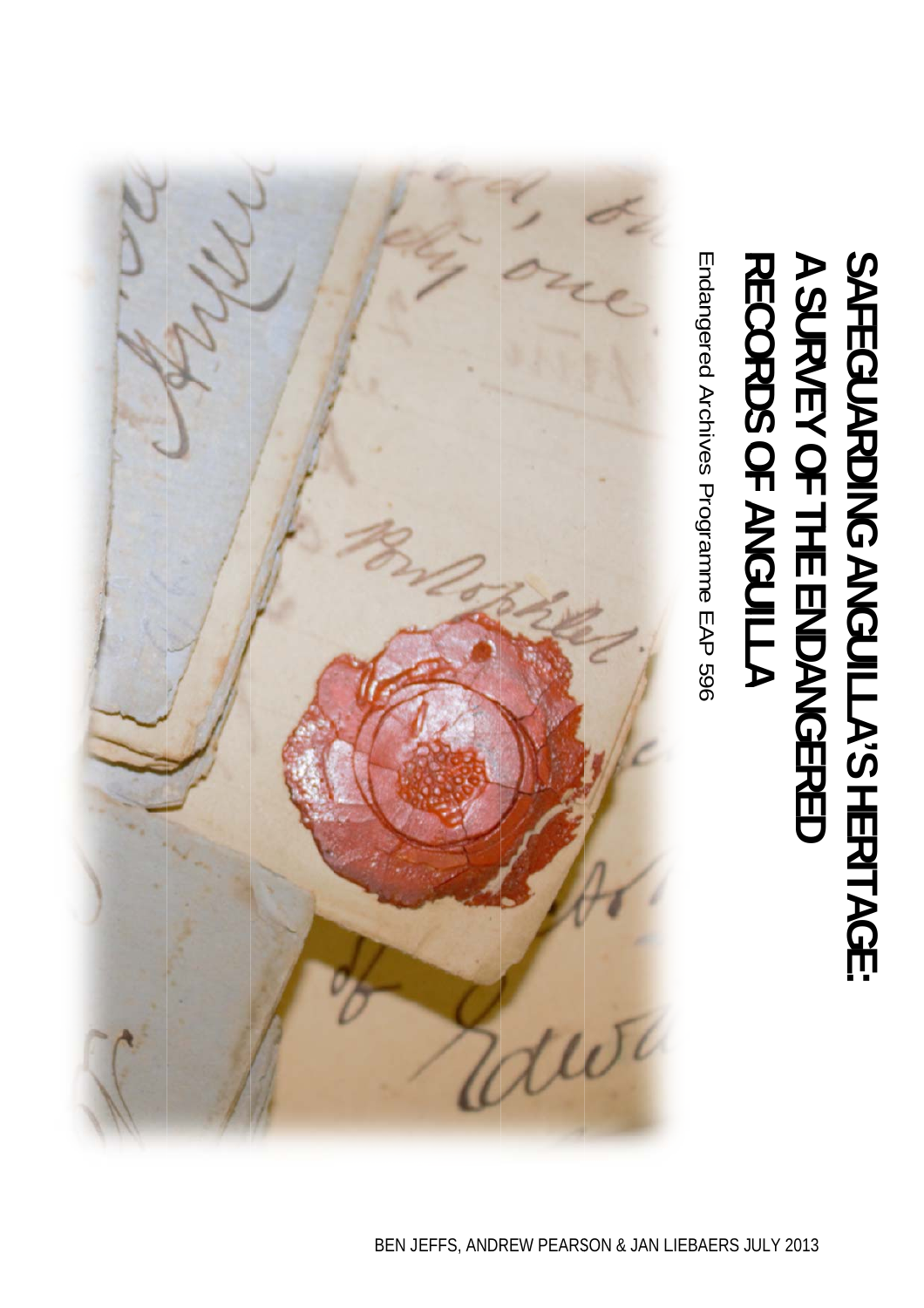## **CONTENTS**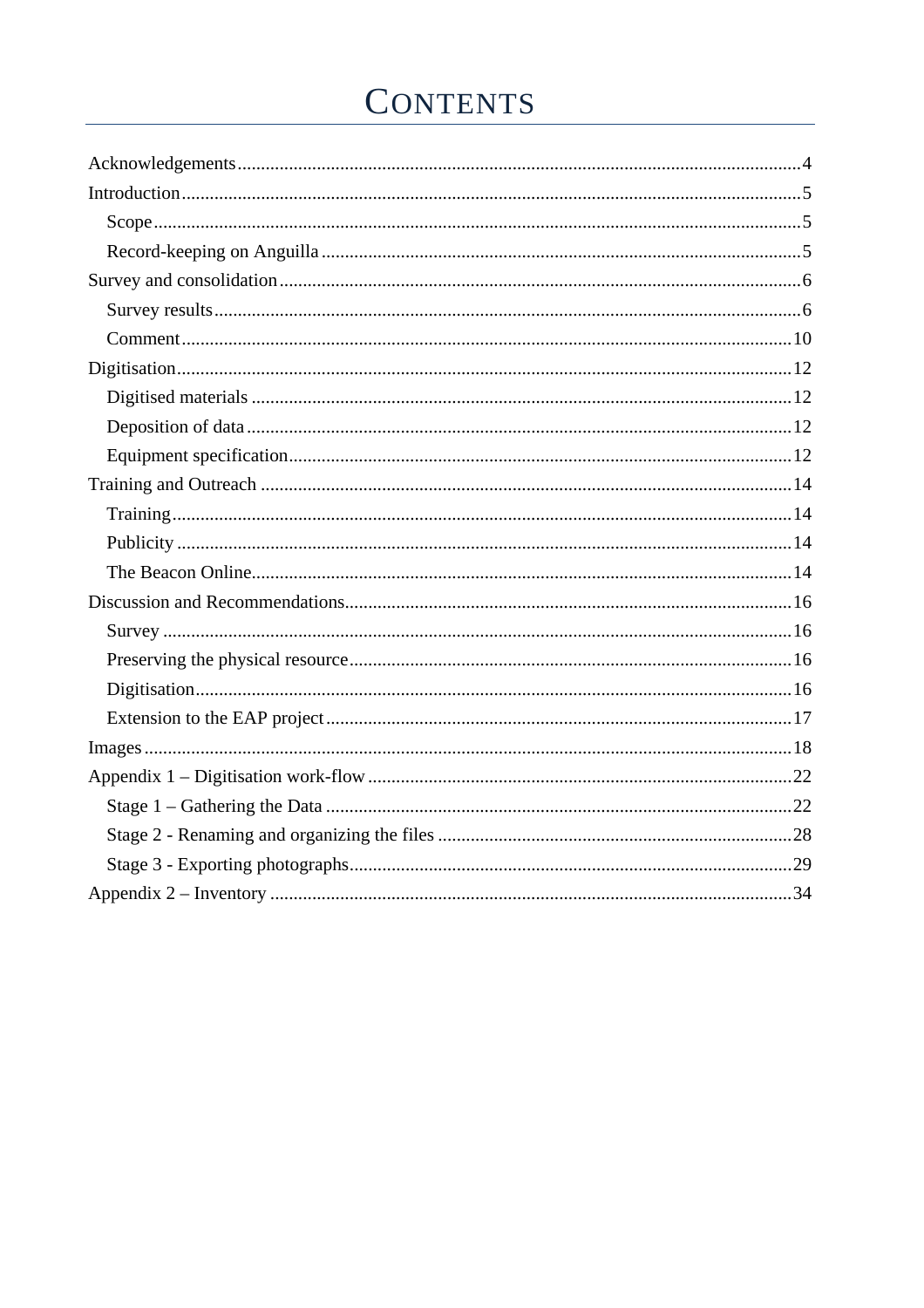This project was generously funded by a grant from the Endangered Archives Programme sponsored by Arcadia.

The authors wish to acknowledge the support of the staff at the British Library, in particular Cathy Collins and Jody Butterworth.

The project has been enthusiastically supported by the Government of Anguilla, facilitated by Chanelle Petty-Barrett. Our search for records has been aided by the heads of government ministries and departments, and by numerous other members of staff. We would particularly like to acknowledge the staff in the Court House, where the project was based, and Hon. Evans McNiel Rogers, whose office space we occupied.

The project was undertaken under the auspices of the Anguilla Archaeological and Historical Society. We particularly wish to thank Kenn Banks, Bob Conrich and Steve Donahue. Don and Maggie Mitchell generously provided our accommodation during the project.

The project was carried out in conjunction with the Public Library, and again we wish to thank the staff there for their practical and logistical support throughout; in particular we wish to acknowledge the input of Bernard Wattley, Anthea Roach, Violet Grell and Jansie Webster.

Amongst the other organisations and individuals who assisted with the project, we wish to acknowledge the Anguilla National Trust, Colville Petty, Bishop Errol Brooks, Reverend Menes Hodge, Reverend Dunstan Richardson and Louvan Webster.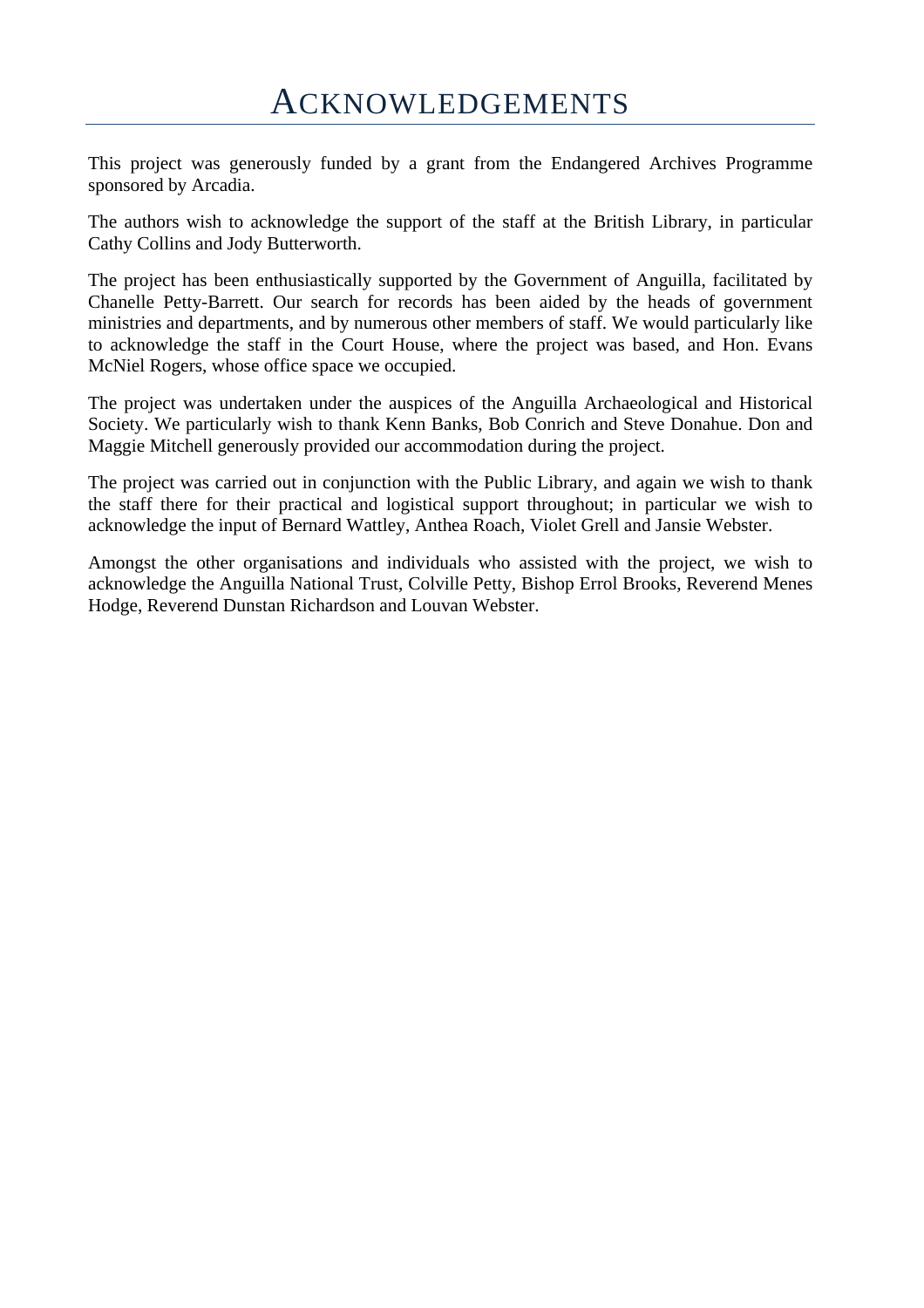### **SCOPE**

This report describes an Endangered Archives Programme pilot project that was undertaken on the Caribbean island of Anguilla during May and June 2013. It was undertaken by Ben Jeffs BSc MA and Andrew Pearson MA PhD FSA, in liaison with Jan Liebaers MA CA LLM, Deputy Information Commissioner for the Cayman Islands, on behalf of the Anguilla Archaeological and Historical Society.

The objective of the project was to identify archival records pre-dating Anguilla's recent development, and to produce a preliminary listing of these records for further cataloguing and preservation. These records were, where possible, to be consolidated into a single collection. Trial digitization and the training of local staff were also to be undertaken.

### **RECORD-KEEPING ON ANGUILLA**

Although inhabited by Europeans since the early  $17<sup>th</sup>$  century, until a few decades ago Anguilla was a poor and undeveloped sub-territory in the British West Indies, consecutively ruled from Antigua and St. Kitts. For centuries, the island relied on a subsistence economy and remittances from abroad for survival. The impoverishment of the island meant that it was largely abandoned by the colonial authorities in both Antigua (for many years the head of government of the Colony of the Leeward Islands) and London. There was little public administration until the Peacekeeping Committee assumed the island's administration at the time of the 1967 Anguillan Revolution. The first court for the trial of felonies sat in 1825 and applied St Kitts-made laws, but the first legislature to make laws for Anguilla did not sit until 1976.

This situation resulted in the majority of governmental records for Anguilla being kept (and continuing to be held) outside of the island. A significant collection of material is held in the UK National Archives, the principal pre-1900 material being within the CO239 series (Colonial Office and Predecessors, Original Correspondence: St. Christopher, Nevis and Anguilla, 1702- 1872). Other material is known to exist at the National Archives of St Kitts.

Some historic documents have remained on Anguilla, alongside all governmental records that post-date the island's effective political separation from St Kitts after 1967. However, many are known to have been destroyed as a result of natural forces, particularly hurricanes: very major damage was caused to the island's fabric in 1950, with the most recent hurricanes being in 1995 and 1999. Human neglect has also contributed significantly to the destruction of Anguilla's historic resource.

No national or local cultural institution has assumed formal responsibility for archives in Anguilla, and the government has no retention and disposal policy in place to govern the systematic identification and preservation of historical records. Very little archival work has been undertaken to-date, and only on a voluntary and non-professional basis. Most notably, the Anguilla Archaeological and Historical Society has intervened on an ad hoc basis in order to prevent the destruction of historical records wherever possible.

At the outset of this study, historic documents were known to exist in a number of locations. These included a central 'archives room' (not to be confused with an actual institution) in which a number of bound manuscripts and archival documents had been amassed over the years. More unidentified and unprotected records were known to be kept by various government departments, with other material existing in private hands.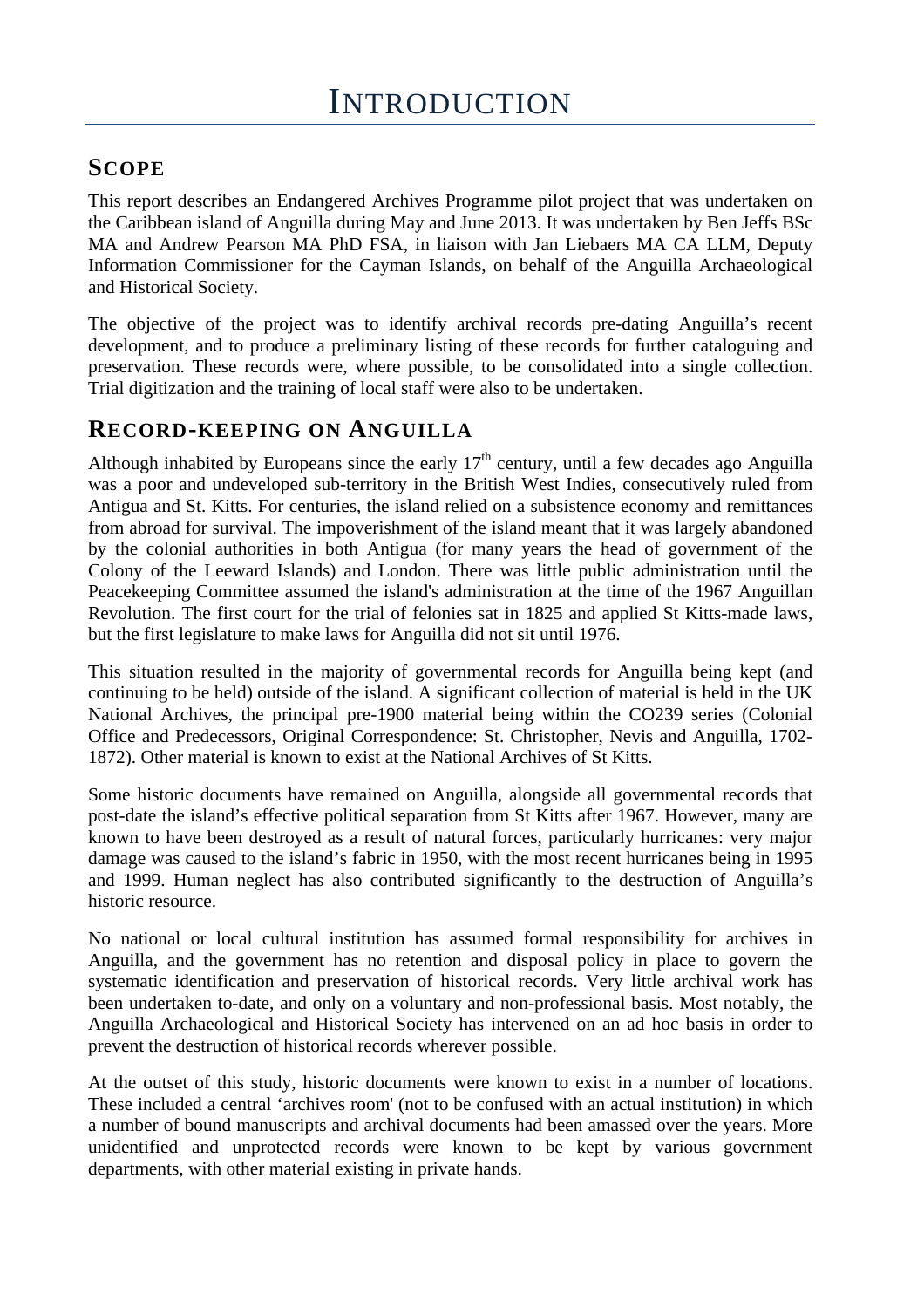The survey comprised visits to government departments that were known to keep records, alongside a number of interviews with private individuals who were known (or assumed) to hold their own personal collections. The principal objective was to identify records that were of  $19<sup>th</sup>$ century date or earlier, but any material (including media other than written documents) that predated 1980 was considered. The latter included material relating to the Anguilla Revolution. Initially, the project had intended to consolidate earlier records into a single collection in a secure location; however, the lack of available secure space meant that documents were surveyed and reorganised within their existing locations.

The results of the survey are summarised below, whilst the list of identified materials is contained in Appendix 2.

### **SURVEY RESULTS**

### COURT HOUSE

#### THE ARCHIVE ROOM

The 'archive room' for Anguilla is located in the Court House in The Valley; occupying one room of a three-room suite at the rear of the complex. Originally, all three rooms were intended to house government archives, but two of these are now taken up by the Magistrate's Chambers and its reception.

Due to its fittings and situation, this room was identified as the best candidate for the proposed archive consolidation; however, there are imminent plans to convert this room to office space, and to remove the records into a converted cargo container. This container is located in the car park adjacent to the court and is currently in the process of conversion. These potential changes mean that the future of the records currently held in the archive room must be considered as uncertain, and that it would have been an error to migrate any further records there – particularly as those that survive are, in the main, moderately safe in their current locations.

The room used for archival storage is air conditioned (temperature controlled) with three banks of shelving – two free-standing and one against the southern wall, occupying most of the floor area. The majority of the shelf space is taken up by court records (both criminal and civil proceedings) contained in standard banker boxes. Many of the later court records remain in use, organised by case and easily accessible. Alongside these records is an extensive collection of miscellaneous material. As described below, this has been deposited in the archive room from several sources; it was largely unsorted, and was stored on the shelves (both in reused cardboard boxes and loose) and in black plastic bin sacks on the aisle floors. It is this collection of material that contained the majority of the 'historic' documents that were the focus of the project (see Figure 01). The same room, after reorganisation, is shown in Figure 02.

On inspection, the bin sacks were found to contain a mixture of papers from several sources, with an unordered arrangement resulting from multiple episodes of relocation. The material seems to be derived from four main sources: (1) earlier legal material from at least one law chamber and some day-to-day material from the Court House; (2) material from the adjacent Registrar's office; (3) surplus material from the Public Library; (4) material retrieved by members of the AAHS.

(1) The legal material relates to numerous criminal and civil cases, comprising items such as witness statements, lawyers' papers, judges' findings and various transcription notebooks. The most striking class of material is trial exhibits, above all the murder cases illustrated with photography. Another surprising inclusion are nine large elephant tusks on the bottom of the rear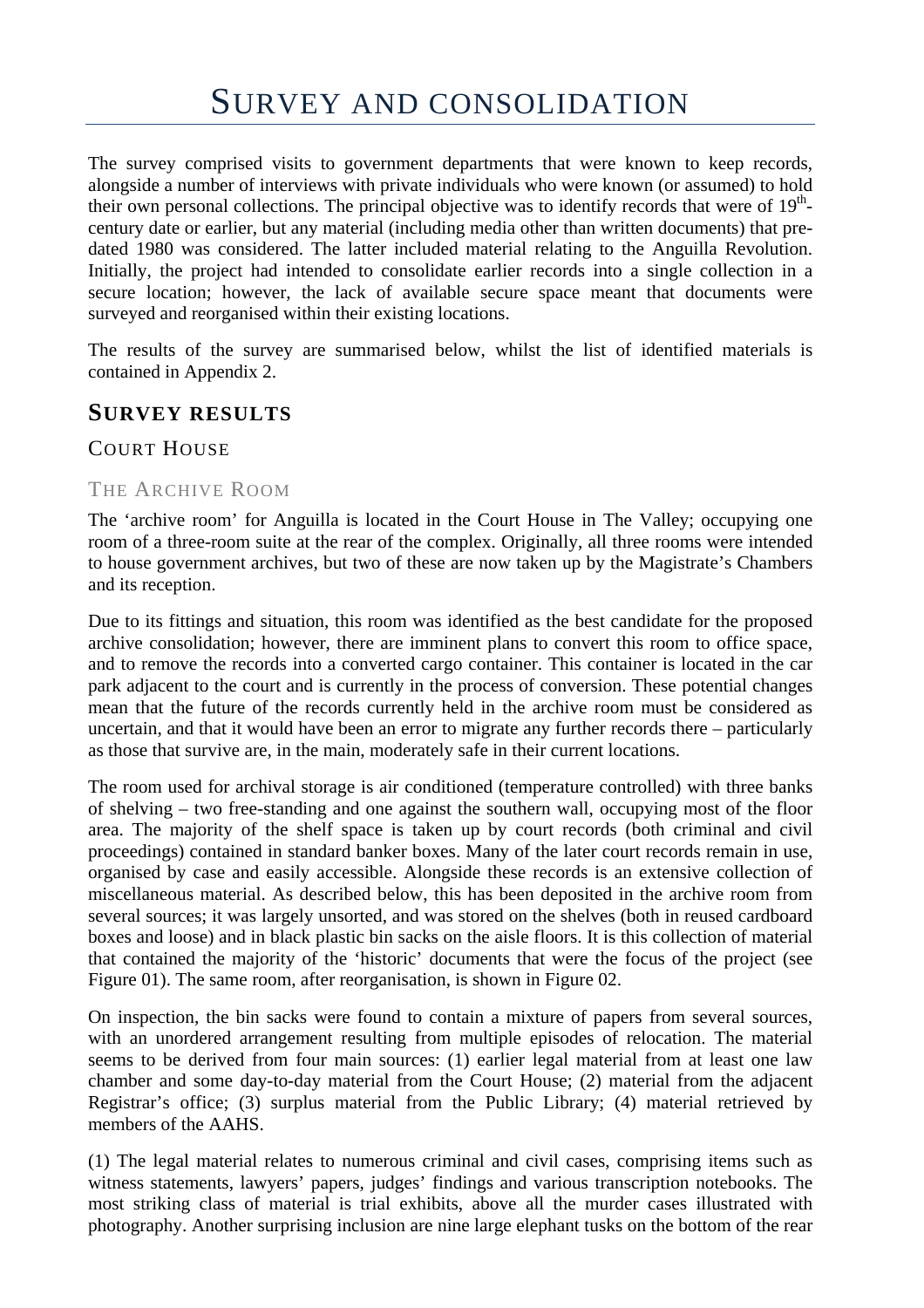shelving that relate to a case of ivory smuggling. Much of this material is ordered by case, with dates ranging from the early 1960s to 2008. Due to the volume, complexity and lack of easy access to comparative sources, comment on the value of this material was not possible in the time available. It also proved difficult to separate 'current' legal material from items which might be deemed 'historic', since in reality the collection represented a seamless whole. Whilst some sorting of this material took place during the project, our opinion was that, given its recent date, this task (together with any decisions about retention, disposal and confidentiality) should primarily rest with a legal expert rather than an archivist.

(2) The Registrar's material relates to births, deaths and marriages up to the later 1990s; it also includes numerous carbon copies of requests for genealogical searches and obsolete blank forms for marriages, deaths, births and voter registration.

(3) The material from the Public Library comprises a number of collections of journals, brochures and periodicals, together with a small group of primary documents relating to the management of the library during the 1970s and 1980s (for example book inventories and membership of book clubs).

(4) The remainder of the material in the archive, derived from collections rescued from destruction, is very mixed. It was found throughout the shelving but in the main was contained in the black plastic bags and reused boxes. It represents a number of different classes of material, principally:

*Ledgers and journals* – a number of bound volumes, from the late-19<sup>th</sup> to the mid-20<sup>th</sup> century. These include court note books, postal registers, lighthouse keepers' journals and land registry books. Bound volumes were catalogued and boxed collectively.

*Wills* – a small collection of early-19<sup>th</sup> to early-20<sup>th</sup> century wills, recovered from a black plastic bag. These were sorted according to completeness and condition, the most fragmentary or fragile examples being boxed separately (Figure 05).

*Periodicals and brochures* – a number of later  $20<sup>th</sup>$  century magazines, newspapers and tourism brochures – often with considerable duplication (for example of *Anguilla Life*). These collections were consolidated and two good examples of each issue were kept and relocated to the library for collation with their existing collection. Excess issues were offered to the public at the Library front desk, proving quite popular.

*Reports about Anguilla* – a range of reports from the mid to later  $20<sup>th</sup>$  century. Authored by government, private consultants and academics, relating to Anguilla's society, infrastructure, governance and economy.

#### COURT REGISTRAR'S OFFICE

The Court Registrar curates a small collection of documents in a fireproof ACME wheeled safe. These comprise two groups of papers.

The earlier of these two groups is a single volume, now unbound, of the papers of the Court of the Kings Bench. This mid-18<sup>th</sup> century volume represents the earliest archival material on the island and includes hand copies of various legal documents produced by the court. This volume, now almost completely disbound, is in very poor condition, the pages being fragmentary and highly fragile (Figure 04).

The second group of documents comprises of a series of 23 volumes of deeds, copied from originals into bound volumes dating from 1826 to 1965. All of these volumes have undergone some organisation and have been secured in acid-free tied document folders with external labels. Most are in moderate or good condition.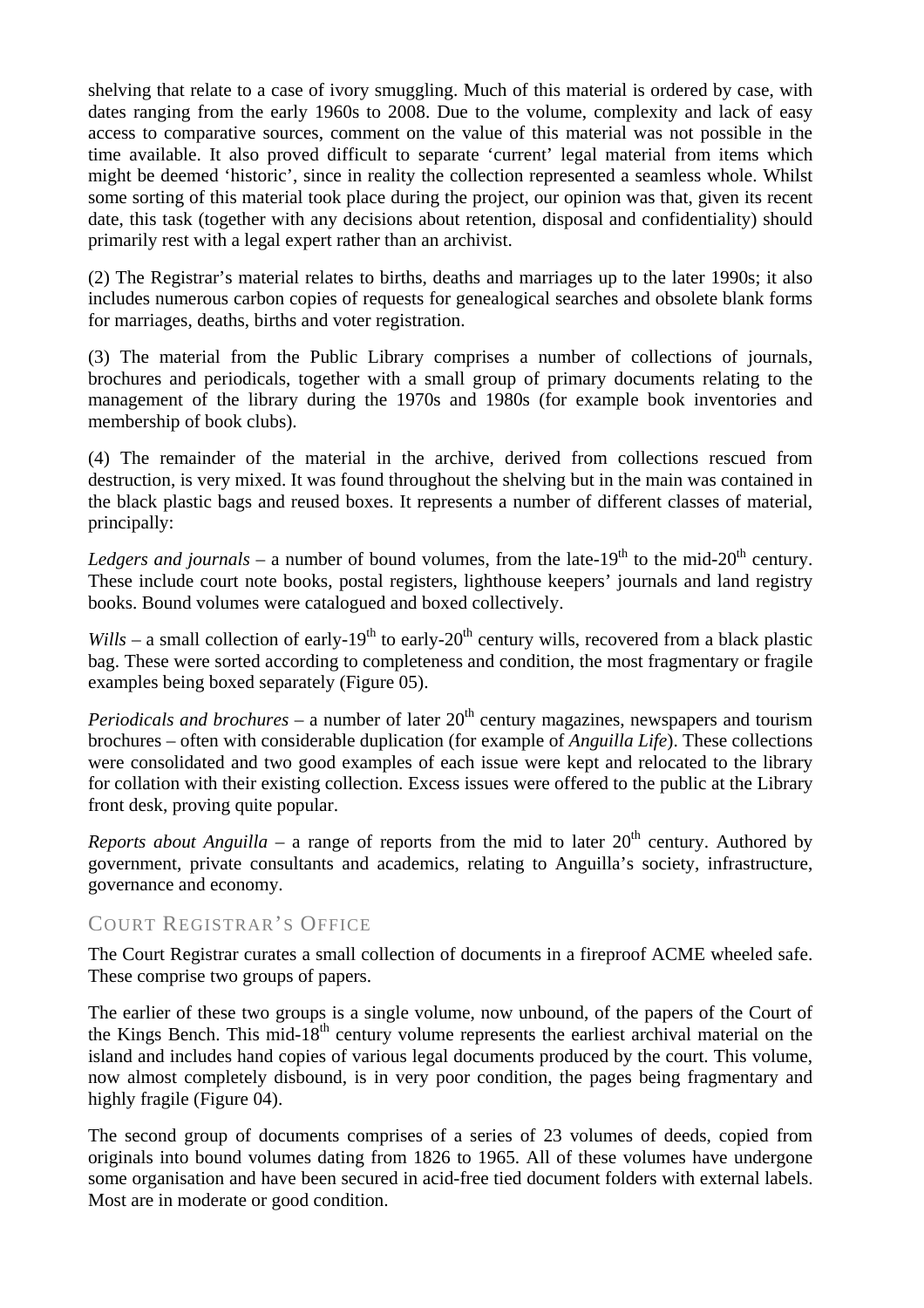### JUDICIAL OFFICE

The Judicial Office curates a complete run of birth and marriage registers for the island starting in 1886. These remain in constant use as a source of genealogical material for proving parentage and researching ancestry. The contents have been mostly entered into Access tables and the books themselves have been photographed onto microfilm by the Church of the Latter Day Saints; however, the original manuscripts are still regularly used as the final source of definitive reference.

The registers are in deteriorating condition due to constant handling, though the information remains legible and efforts to reinforce the books with tape, staples and by copying into new volumes have been made. The volumes are stored in a series of drawers in a metal filing cabinet.

### GOVERNMENT MINISTRIES AND DEPARTMENTS

Various government ministries were visited or contacted during the course of the survey, as follow.

- Ministry of Finance, Economic Development and Tourism
- Ministry of Home Affairs, Natural Resources, Lands and Physical Planning
- Ministry of Infrastructure, Communications, Utilities and Housing
- Ministry of Social Development

Only the Department of Lands and Survey yielded any material that might be deemed historic. Others departments were contacted, but reported back after in-house enquiries that they held no documents older than 1980, with most being from the last 10 years. The Government of Anguilla does not appear to have a systematic approach to the retention and disposal of its records.

#### LANDS AND SURVEY

The present survey department has a superb vault with well-organised land-parcel survey records dating back to the first major resurvey of the island in 1975. These records include all of the field note books containing the original observations and hand-drawn mapping for each parcel. There are a small number of records dating before 1975, including survey drawings from the 1960s and aerial photography dating back to the 1930s. This material is uncatalogued. The department is planning to digitise all of its records this year.

#### MINISTRY OF INFRASTRUCTURE

This ministry took over from the old Public Works Department. It retains some material from the 1980s and 1990s, but all of the earlier records were lost in Hurricane Lenny in 1999 when the department building was flooded to the rafters. A thorough search by the permanent secretary Bancroft Battick and his staff only recovered a single document that dated from before 1980.

#### RADIO ANGUILLA

Radio Anguilla moved to its present offices in 1989, at which point all records were divorced from the organisation. It now has an archive room with a number of files in cabinets, dating mostly to the 1990s. A small rack of cassettes and a collection of vinyl albums date to a similar period. It is presumed that the boxes of material in the archive room represent the complete surviving material from before the relocation.

#### PUBLIC LIBRARY

The Library's Anguilla Heritage Room holds the collection of historic books, papers, maps and drawings assembled by Donald Mitchell CBE, alongside newspapers and other secondary material. Some relates specifically to Anguilla, with much else pertaining to Caribbean history generally. There is a significant quantity of secondary material copied from the Kings Bench papers, and of original material in the UK National Archives (particularly from the CO239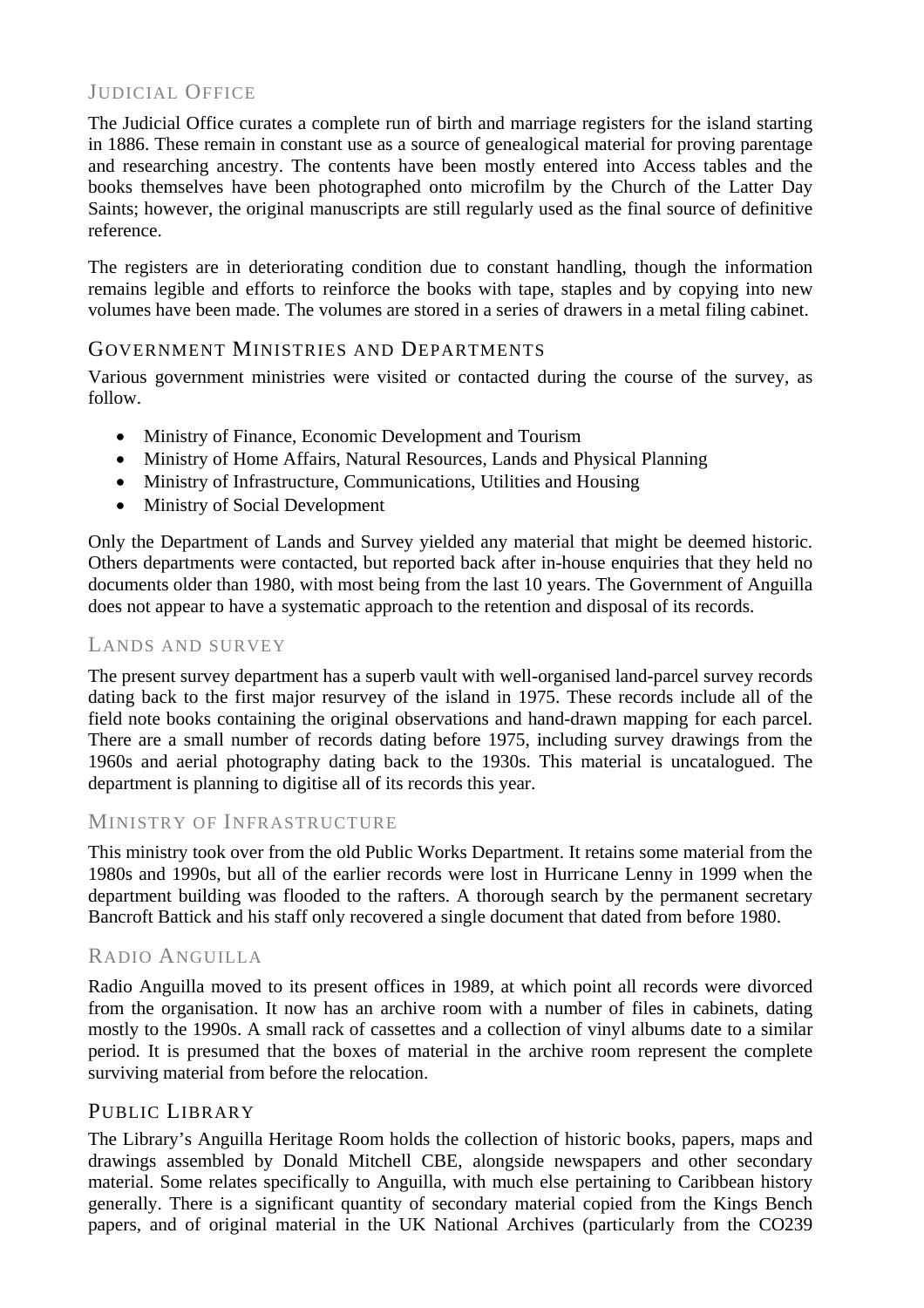series). The extensive collection of published material includes a number of maps and drawings showing Anguilla (though many are small-scale plans of the entire Caribbean or the Lesser Antilles), dating from the  $18<sup>th</sup>$  century and later. This material is stored in closed book shelves and folios.

### ANGUILLA NATIONAL TRUST

The National Trust maintains a small collection of material from the later  $20<sup>th</sup>$  century. This is mostly reports and files relating to the Trust or the island's natural and historic environment.

### CHURCH RECORDS

The Anglican and Methodist churches have had ministries on Anguilla since at least the  $19<sup>th</sup>$ century. Both have been active in registering births, deaths and marriages.

### ANGLICAN CHURCH

The church archives have suffered the same losses as other material on the island, though they retain a small collection of earlier registers and meeting minutes dating from 1841 to the present day. The collection is in generally moderate condition, and is stored in the parish offices in the Valley. Storage conditions are not ideal, with most of the volumes held in two black plastic bags on a desk, though the material appears stable. One  $19<sup>th</sup>$  century volume, now stored in a plastic container, has suffered from failed binding and is in very poor condition with extremely brittle paper.

### METHODIST CHURCH

A fire in the Baptist Manse in 1910 resulted in the total loss of all archives relating to the church. The present records include registers of births and marriages from 1910 to the present day, though not all of the more recent records were examined during the survey. The items are stored in metal filing cabinets in the church offices in South Hill.

### PRIVATE COLLECTIONS

### ANGUILLA HERITAGE COLLECTION MUSEUM

The principal private collection that was examined during the survey belongs to the Anguilla Heritage Collection Museum, curated by Mr Colville Petty OBE. In addition to its extensive assemblage of artefacts, the collection includes a sizeable number of documents and a stillgreater number of photographs. Only a proportion of these documents were available to view at the time of the survey. These documents all date to the  $20<sup>th</sup>$  century; original material includes records of the West End Primary School and a virtually complete series of the Beacon revolutionary newspaper.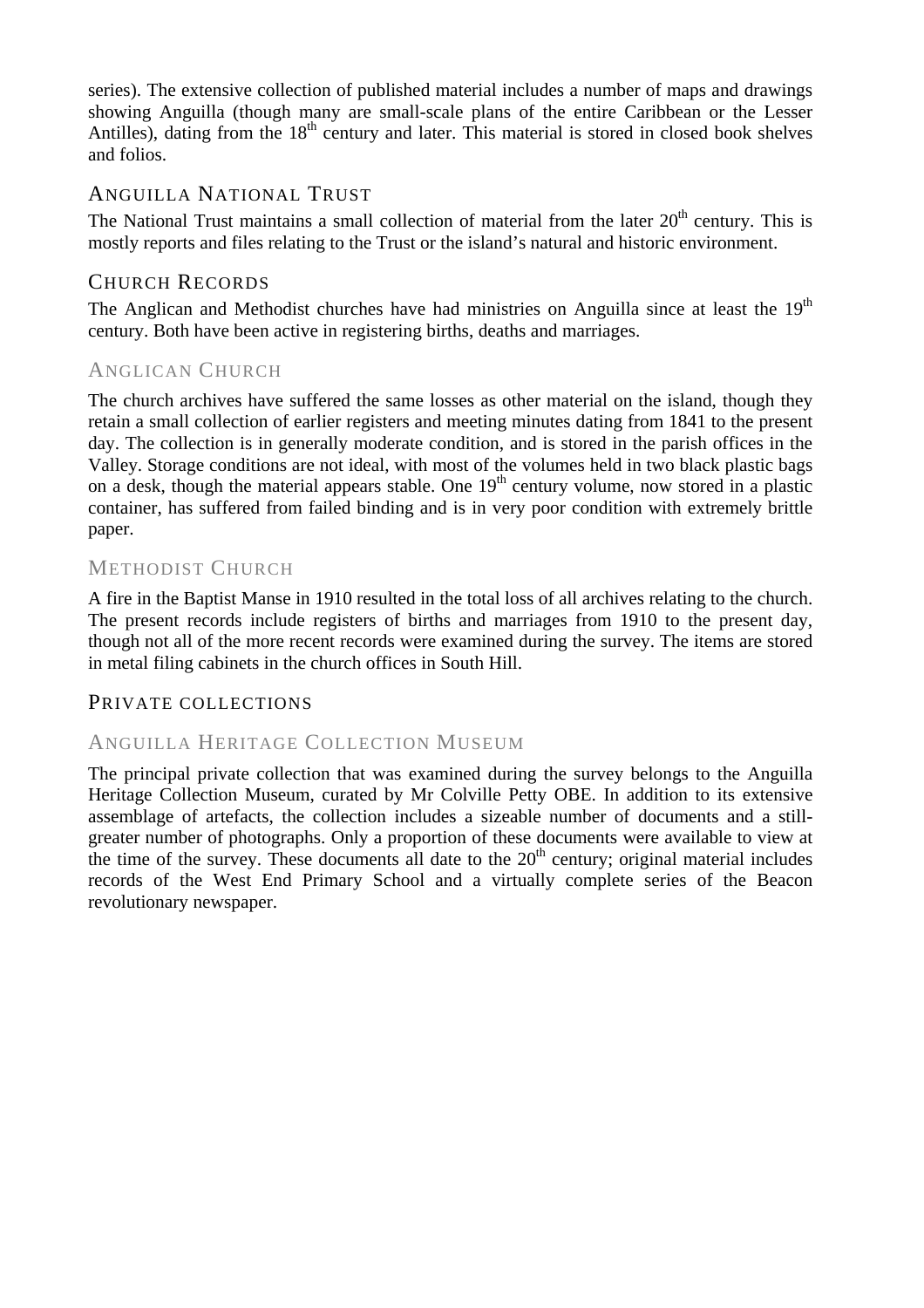### COLLECTION OF MR DAVID CARTY

It is understood that Mr David Carty has a collection of historic documents. However, it was not possible to gain access to this collection during this project. As a consequence its age, scope and character has not been established.

### **COMMENT**

#### THE SCOPE OF THE ARCHIVAL RESOURCE

Surveying the archives of any moderately large and historic community is a complex and ongoing process. Anguilla has a unique combination of history, governance and environment that make the task somewhat different from many other locations.

Anguilla's long history of administration from Antigua and St Kitts has resulted in a partial archival resource on the island that was further redistributed and destroyed by hurricanes, insect and water damage, and repeated attempts to relocate material. The economy has historically been based on small scale subsistence agriculture; personal archives in such a community would have been rare. Those collections that did exist have often been dispersed abroad, or lost by a highly mobile population. Family documents and photographs have been further dispersed and fragmented by hurricanes and natural deterioration. Even modern material is relatively scarce compared to other places with populations of a similar size, in part due to the lack of a systematic approach to records retention and disposal by the government.

The survey took in all repositories of documents of which we were aware, and to which we were granted access. It was not comprehensive, however. The assessment of government collections seems reasonably complete, probably to the point that we are confident to state that all pre-1970 material has been located. Some departments may hold a small number of later  $20<sup>th</sup>$  century documents of which both they and we are not aware. The assessment of private holdings was more problematic: in the first instance it relied on prior knowledge of their existence, and in the second the accuracy of the survey hinged upon what we were permitted to view.

That said, indications of locations holding  $18<sup>th</sup>$  and  $19<sup>th</sup>$  century material were accurate and it seems likely that virtually all such material has been identified during the survey. The quantity and quality of 19th century documents held in the Court House was greater than anticipated, yielding some interesting sources for Anguilla's social and economic history. The only open question is whether Mr Carty's private collection contains further documents that pre-date 1900.

It is likely that a significant quantity of  $20<sup>th</sup>$  century material (particularly belonging to the later parts of the century, including the Anguilla Revolution) exists in private hands and was not identified. Given the sources and the mechanisms of loss, the greater volume of this material will comprise photographic collections, particularly family albums, as well as other personal collections of material including newspaper clippings, certificates or personal documents. The digitisation day held at the Library (see below) elicited a good deal of such material but a great deal more must surely exist.

### **THREAT**

The threat to the documentary resource, as listed in Appendix 2, can be summarised as follows:

### COURT HOUSE – ARCHIVE ROOM

Storage conditions are adequate but not ideal. Limited access; little degradation through use. In its present location this collection may therefore be considered as stable. The proposals for its relocation, however, make its future uncertain. Threat: **High.**

COURT HOUSE – JUDICIAL OFFICE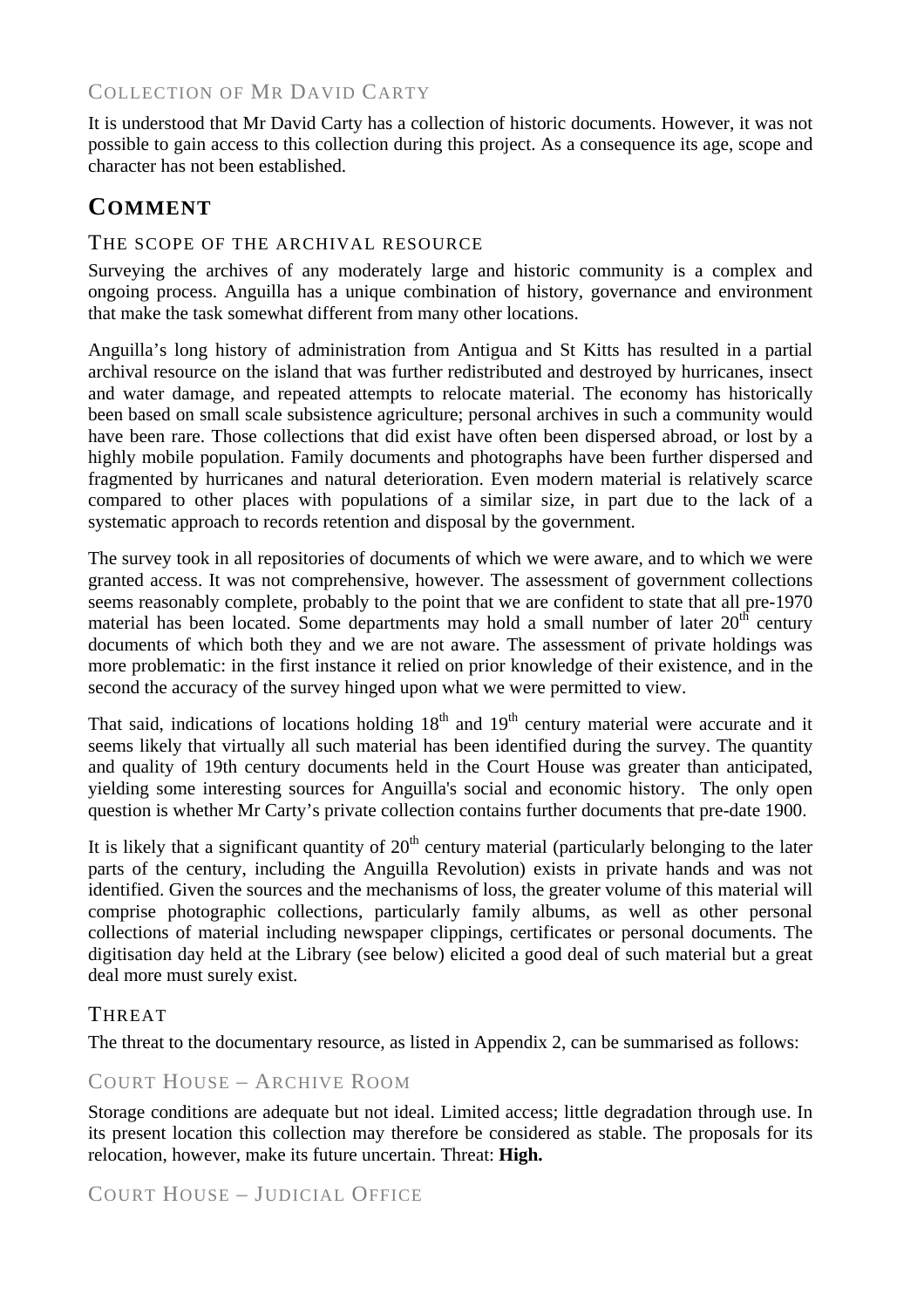Storage conditions are adequate but not ideal. Ongoing, regular use of the registers of births, marriages and deaths is demonstrably damaging these volumes. Threat: **Moderate**.

### COURT HOUSE – REGISTRAR'S OFFICE

Storage conditions are adequate but not ideal. Limited access; there is only very occasional use of these volumes. The King's Bench records have nevertheless been examined on several occasions and have been damaged as consequence. Threat: **Moderate**.

### GOVERNMENT RECORDS

Storage conditions are variable, from excellent to adequate but in no case ideal. All government records remain in use, with constant pressure on space and lack of a retention and disposal policy, resulting in high likelihood of destruction. Treat: **High**

#### CHURCH RECORDS

Storage conditions are adequate but not ideal. Limited access; volumes in both churches are used occasionally for family research. Threat: **Moderate**

#### PRIVATE COLLECTIONS

No accurate comment is possible for these collections, since their conditions of storage are not known. It is reasonable to assume, however, that in no case are documents being kept in ideal circumstances, whilst their location in domestic homes renders them vulnerable to threats from natural disasters and human neglect.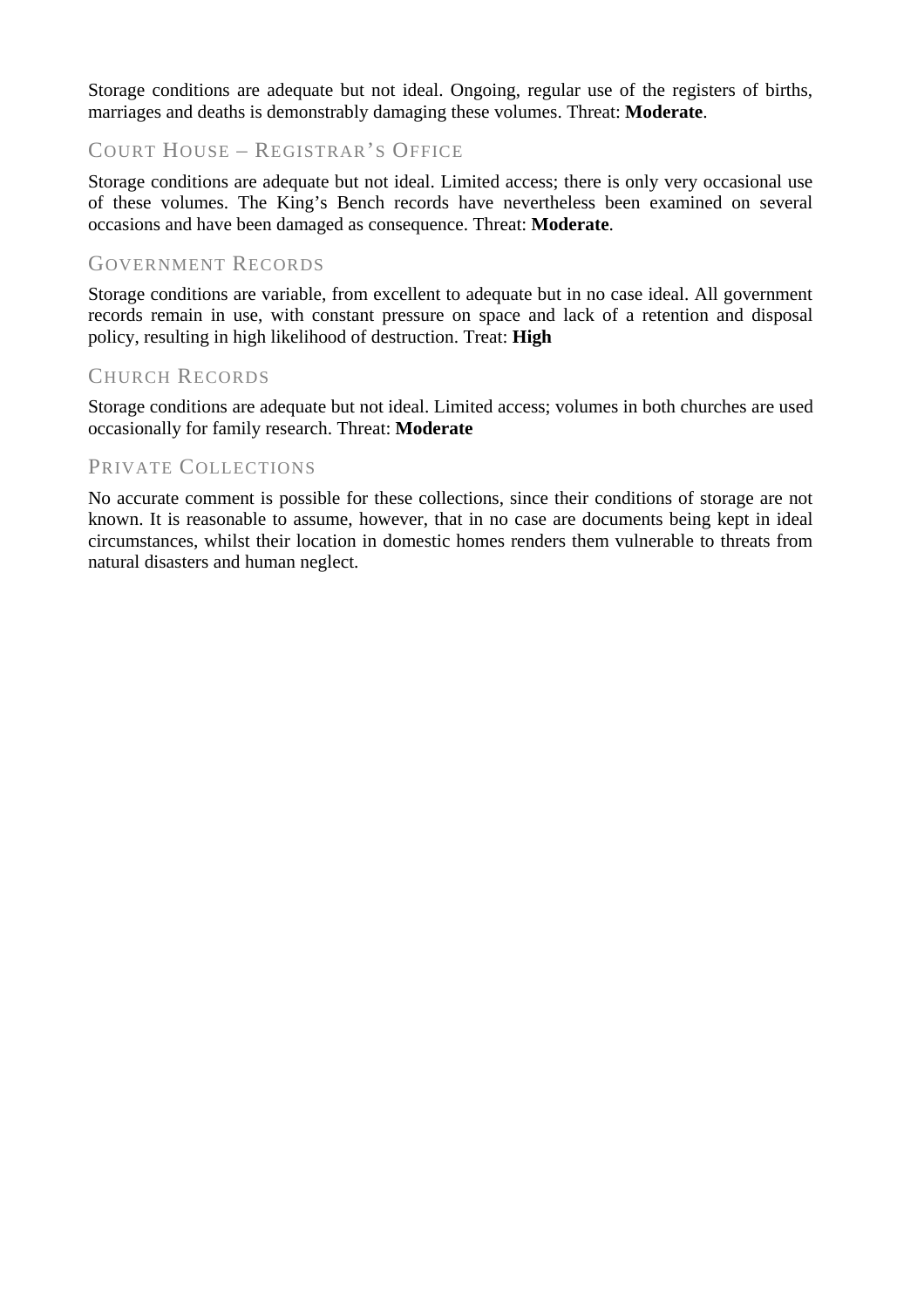### **DIGITISED MATERIALS**

The project's focus was on the identification of archival materials, with a secondary focus on the trial digitisation of selected materials. In total, 4 document series comprising 6 bound volumes, 1 newspaper and 1 group of unbound documents were digitised, resulting in the generation of 2491 digital images [plus 1160 of the Beacon Newspaper] in RAW format, from which a parallel set of images were exported in TIFF format. The total data generated was 108.6GB.

The following series/volumes were digitised:

- Records of the Court of the King's Bench  $(18<sup>th</sup>$  century)
- Records of Sombrero Lighthouse; four volumes of keeper's journals and one provisions log book (late  $19^{th}$  and early  $20^{th}$  century)
- A selection of wills (late  $19<sup>th</sup>$  and early  $20<sup>th</sup>$  century)
- The Beacon revolutionary newspaper (1967-71)

The King's Bench records had been identified at the project proposal stage as being the oldest known documents on Anguilla. The other materials selected for digitisation were chosen because of their intrinsic interest, as a means of trialling the photography process on a variety of document-types, and to give a broad-based training for those who will continue the digitisation after the end of this project.

### **DEPOSITION OF DATA**

The data generated by this project have been deposited at the following locations:

- Endangered Archives Programme, British Library, 96 Euston Road, London NW1 2DB
- Anguilla Archaeological and Historical Society, P.O. Box 252, The Valley, Anguilla AI2640, B.W.I.
- Anguilla Public Library, Edison L. Hughes Education & Library Complex, The Valley, Anguilla AI2640, B.W.I.

### **EQUIPMENT SPECIFICATION**

### PHOTOGRAPHY

Photography was undertaken with a Canon EOS 60D camera (18 megapixel sensor) in combination with an 18-55 IS II lens. Canon EOS Utility camera control software was used for all photography. The camera was mounted on a Kaiser RS2 copy stand with a column height of 75cm. A ball and socket tripod head was used to rotate the camera 90°, so as to align it in portrait format with the books below. The documents were placed on a custom-built table with a sliding top. This enabled photography of facing pages of a book to be undertaken without moving either the camera or the actual book (see Figure 03).

Lighting was provided by two lamps with daylight fluorescent bulbs.

The camera was tethered to the computer via a micro-USB2 cable. Images were transferred directly to the PC's hard drive (as opposed to being placed on the camera's memory card).

### **COMPUTER**

The computer used for the project was an HP 650 laptop with the following specifications:

- $Processor 2.2 \text{ GHz}$
- $RAM 4gb$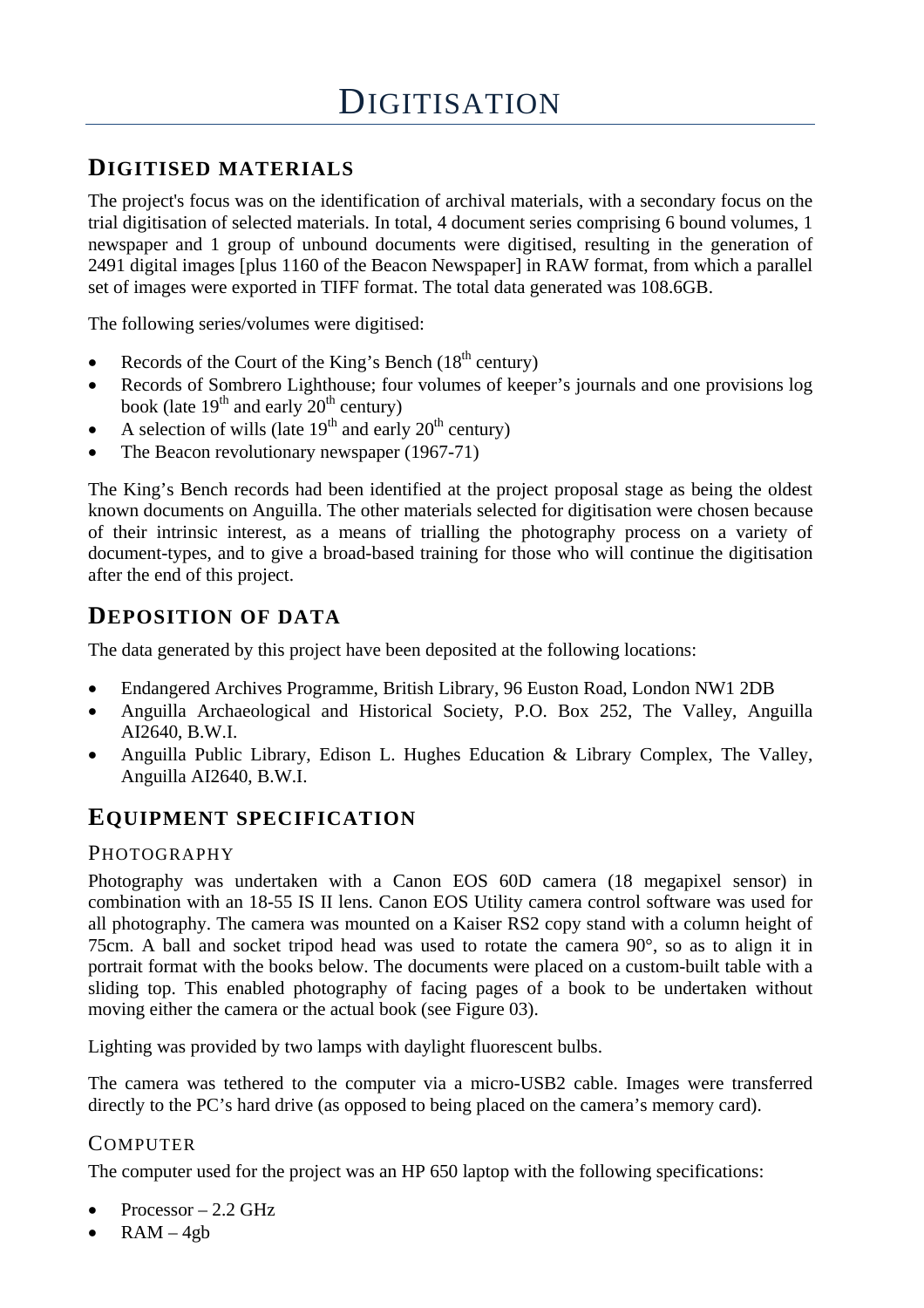• Operating system - Windows 8 Pro 64-bit

### **SOFTWARE**

The following software was used:

- Adobe Lightroom 4 (64 bit)
- IrfanView v4.35 (irfanview.com)
- Checksum for Windows v1.2.3.9 (corz.org)

### IMAGE FORMATS

Photographs were taken in CR2 (RAW) format and exported via Lightroom as uncompressed TIFFs. Each RAW file was of the order of 16MB. The TIFFs were exported at 30Mb total file size, and at 300dpi resolution.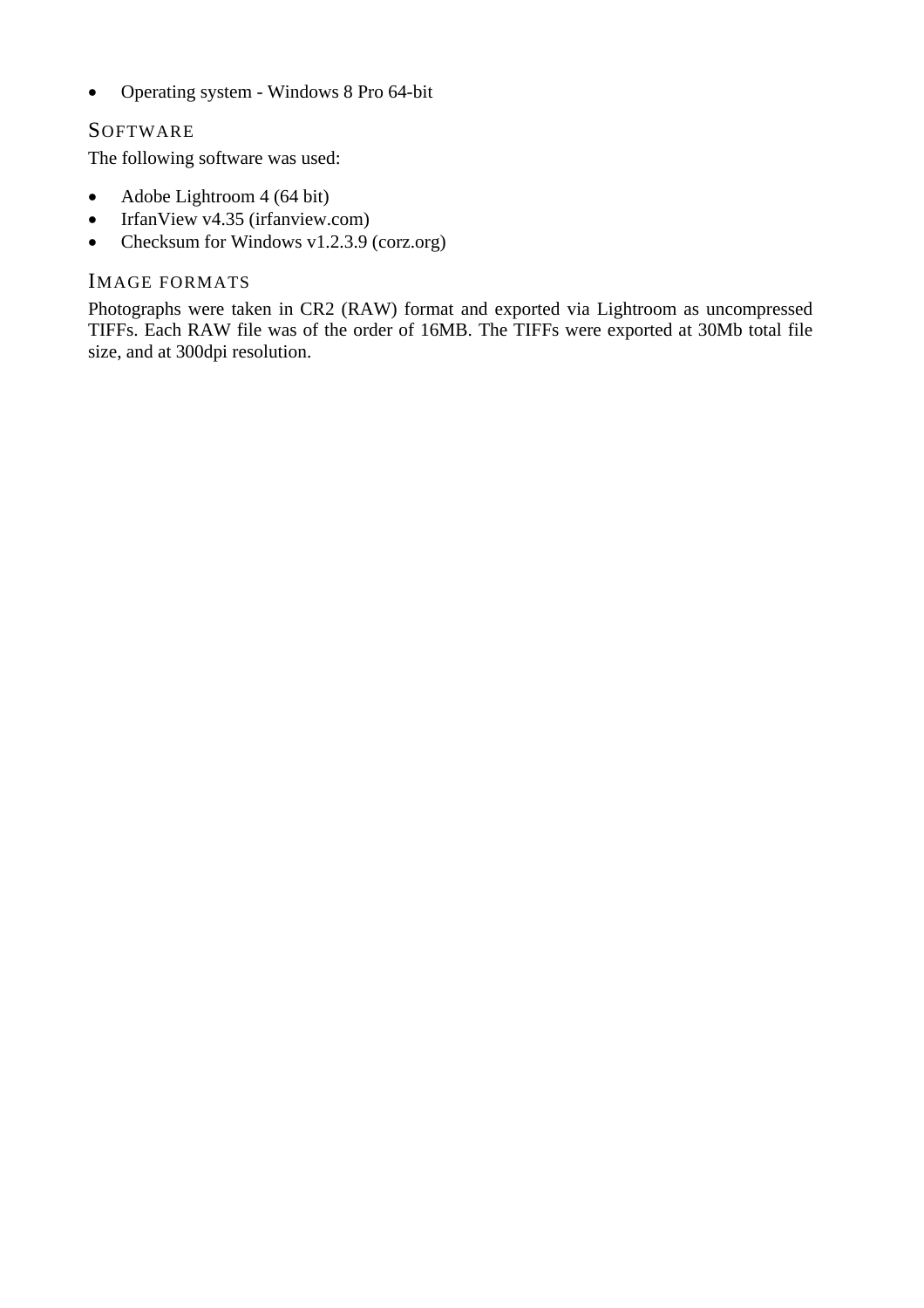### **TRAINING**

Two full weeks were allowed for within the project time line for the training of local staff. The principal trainee was a member of the Library staff, Miss Anthea Roach, who worked alongside us for much of the second half of the project. Her training included digitisation, data management and document listing; by the latter stages she also undertook training of other volunteers – a role she is expected to continue to fulfil after the completion of the project.

### **PUBLICITY**

### RADIO AXA

A short radio article was broadcast on Anguillan radio following an interview given on 8 May 2013.

### NEWSPAPER

An article publicising the project was published in *The Anguillian* (Vol. 15 No. 1, 31 May 2013).

### DIGITISATION DAY

On the 3 June a digitisation open day was held at the Public Library in the Valley. Adverts were placed in *The Anguillian* newspaper and broadcast on Radio Anguilla offering to digitise people's old documents and photographs. This elicited a positive response, with a number of individuals bringing in a variety of material. Much of this comprised photographs, ranging from pictures of old buildings, family and social scenes from Anguilla's past, and an album showing the hurricane damage of 1999. The project's camera equipment was not ideally suited to digitising photographs: a scanner would have produced better results. Some images were nevertheless photographed, whilst all other material was catalogued with a view to it being scanned in the future by Library staff. Of the other material brought in, the most unusual and interesting belonged to Trevor 'Ras Bucket' Davis, the island's first international sprinter, who competed at numerous world and regional championships. His collection of photographs, athlete passes and other memorabilia holds considerable cultural interest.

### AAHS AGM

On 19 June a 30-minute talk about the project was given to members of the society and interested public.

A meeting with Alastair Harrison, Governor of Anguilla, was held on 10 May 2013. At the close of the project, on 26 June 2013, a presentation was given to Anguilla's Executive Council. Both meetings offered the opportunity to explain our work, raise the problems of the existing situation viz. Anguilla's historic documentary resource, and to discuss options for its future curation.

### **THE BEACON ONLINE**

The Beacon was a newspaper published on Anguilla during the island's revolution. Its first issue – a single sheet of paper – was issued on  $27<sup>th</sup>$  September 1967; it evolved, within a year, into an eight-page weekly newspaper, complete with information about local events and advertising. Its final issue is believed to be Vol. 5 No.1, an eight-page volume published on  $9<sup>th</sup>$  October 1971. On one level The Beacon might be considered as simply a local newsletter of crude standard. Its editor, Atlin Harrigan had no prior experience of news work. On another level, however, this newspaper is an important historical resource for the island. It provides a time-line for events for which the detail is otherwise difficult to reconstruct and, crucially, it gives the Anguillan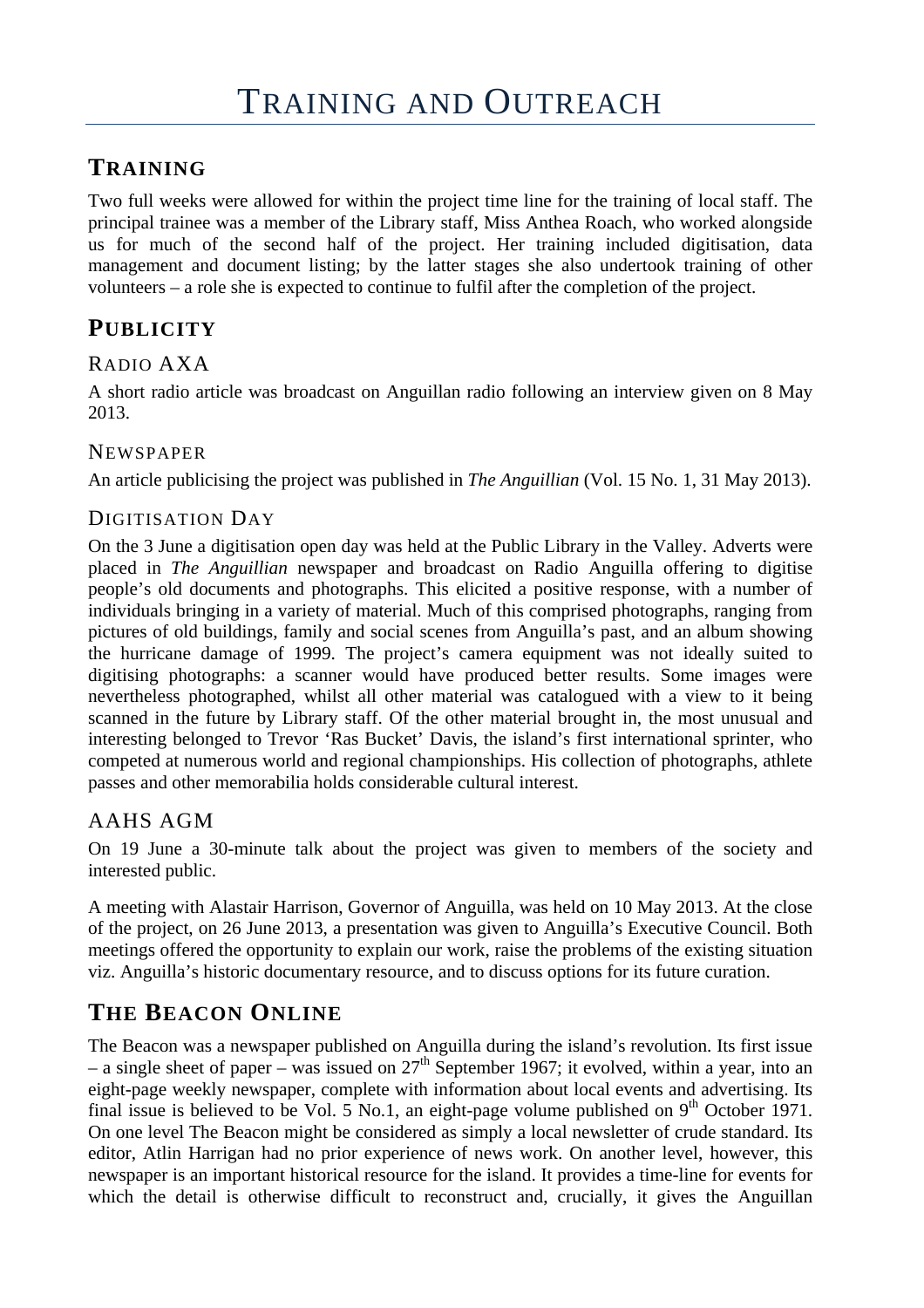perspective – providing a counterpoint to the better-documented views found in London and St Kitts. It is also a physical artefact of the Revolution in its own right.

The digitisation of records relating to the 1967 revolution was identified in the project proposal, and, although marginal to the EAP's remit, Anguilla's revolution carries a huge amount of local popular resonance: it is the episode that defines the island's post-colonial history and is the single historical event with which all Anguillans identify. The inclusion of The Beacon as a part of the project was justified on this basis; as a means of raising awareness of our work it has also been invaluable. Its release was timed to coincide with Anguilla Day on 28 May.

No single collection was found that contained every issue. However, it proved possible to assemble a complete set from a variety of sources. These were digitised and then returned to their owners. The photographs have been supplied to the British Library alongside the other document images, but searchable pdfs of each issue have also been placed on line (http://www.blackfreighter.net/the-anguilla-beacon). Several hundred unique visitors have viewed the pages in the first month of availability.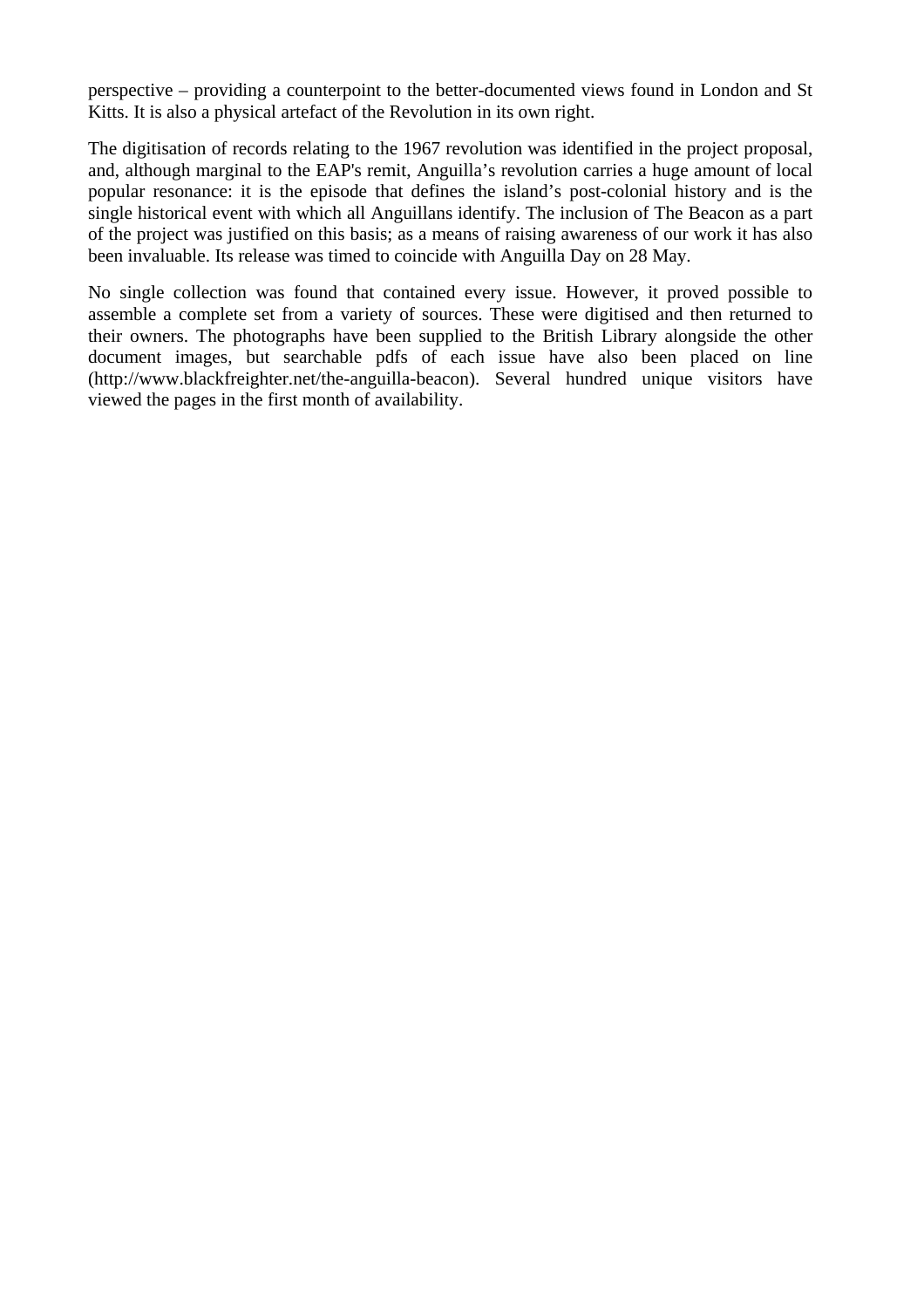### **SURVEY**

The survey yielded somewhat more pre-1900 material than was expected. Although only a small proportion of Anguilla's originally documentary record, it nevertheless represents a valuable resource for research into the island's history. As expected, there is virtually nothing that deals with issues of politics or governance. Rather, the material offers a portrait of social and economic conditions; this can potentially be distilled from the King's Bench records of the 18<sup>th</sup> century, as well as from the Deed series that begins in 1824 and continues unbroken through into the later  $20<sup>th</sup>$  century.

There is abundant documentary material that relates to the Revolutionary period and after. That is not to say the record is complete. Far from it: the majority has been destroyed by natural disaster and human neglect. The Revolutionary documents have stimulated the most local interest, but the surviving material also details the extraordinary transformation of Anguilla – from an island in 1970 without electricity or telephones, to the complex tourist-based economy and society of the present day.

The later  $20<sup>th</sup>$ -century documentary resource combines with a far greater volume of personal material (primarily photographs and family 'archival' collections). These fall outside the scope of this project, but will nevertheless be of significant value to the social historian of the future.

### **PRESERVING THE PHYSICAL RESOURCE**

An original objective of this project was the collation of all identified historic documents within the existing 'archive room' in the Court House. However, given the imminent take-over of this room for office space, which involves the relocation of all material held there to a cargo container, this was neither viable nor appropriate. The documents identified by the survey therefore remain scattered across a number of locations, both in governmental and private hands. Those in the archive room, currently safe and reasonably stable, have an uncertain future. They should be considered as threatened: there is a realistic possibility that they could be destroyed after their next move – either as the result of a single catastrophic event, or over the mid-term due to poor conditions of storage.

#### *Recommendations*

- An archive should be created where all historic documents can be safely stored in appropriate environmental conditions, and where they can be accessed by researchers
- The current material in the archive room, currently basically sorted and stored in banker boxes, requires more detailed sorting. Individual volumes and groups of papers should be transferred to standard archival boxes, where possible on the basis of one volume per box.

### **DIGITISATION**

Much – though not all – of the material identified by the survey merits digitisation. The organisation best-placed to carry out this process is the Public Library. The equipment bought for this project should be donated to the Library, either as a formal transfer by AAHS or as a long-term loan.

### *Recommendations*

- All pre-1900 material should be digitised
- Most material dating before 1970 should be digitised
- The Revolutionary-period material should be digitised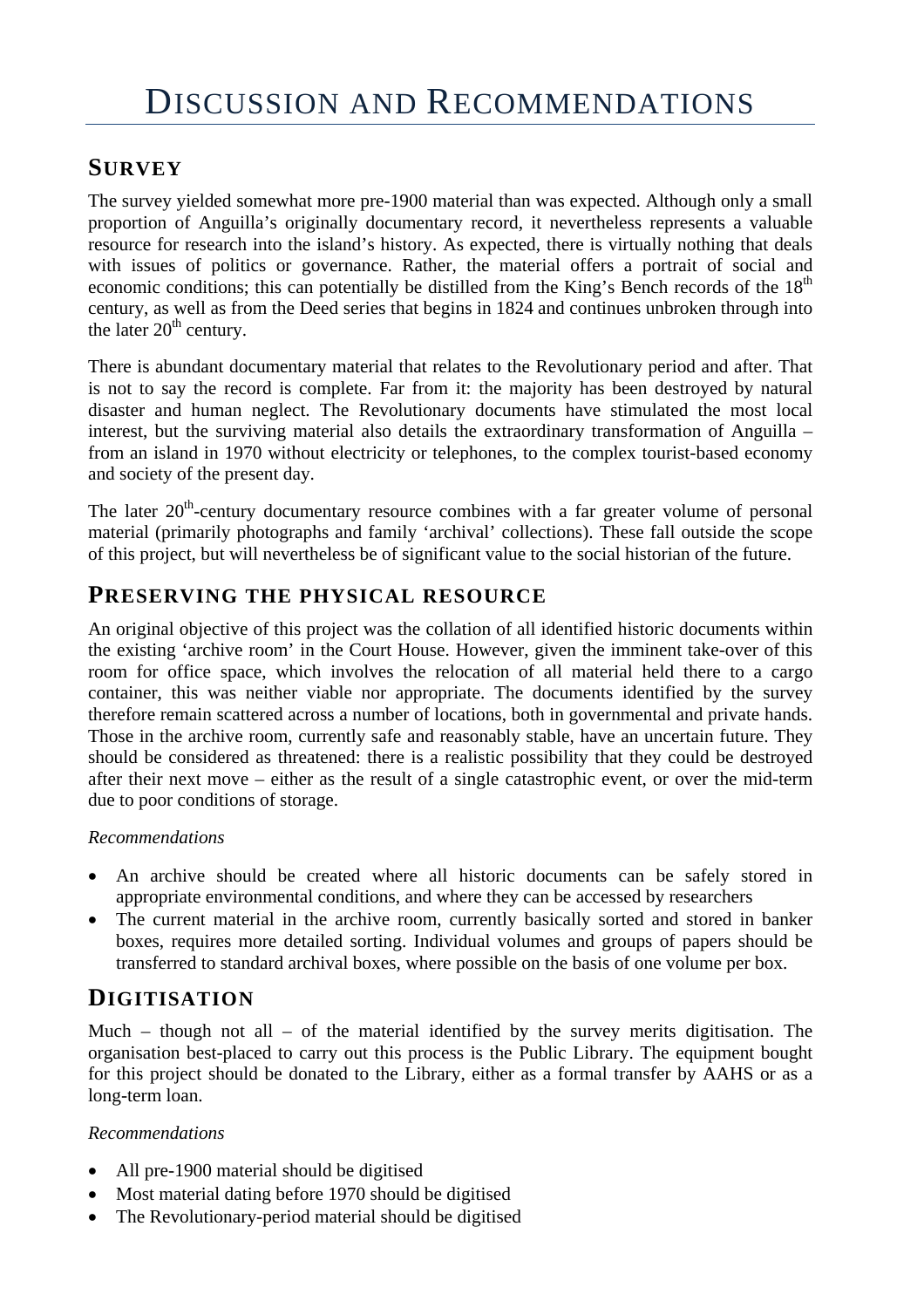- On the basis of a combination of intrinsic historical interest and threat, priority should be given to the following:
	- $\frac{6}{\text{O}}$  all 18<sup>th</sup>, 19<sup>th</sup> and early 20<sup>th</sup>-century records
	- o documents in the Archive Room, Judicial Office and Court Registrar's Office
	- o registers of births, deaths and marriages, as held by government and by the Anglican and Methodist churches

### **EXTENSION TO THE EAP PROJECT**

A small extension of this EAP project would be adequate to digitise all pre-1900 documents identified by the survey. This would be justified by their intrinsic value, and by the fact that they probably represent the bulk of Anguilla's surviving documentary heritage. The same threats that have destroyed historic material in the past still continue to operate in the present, particularly in the absence of a national archival institution. Extension funding would primarily be required to pay for staff time, as the equipment is already available. A small fund for capital purchase would be needed for additional data storage and consumable items.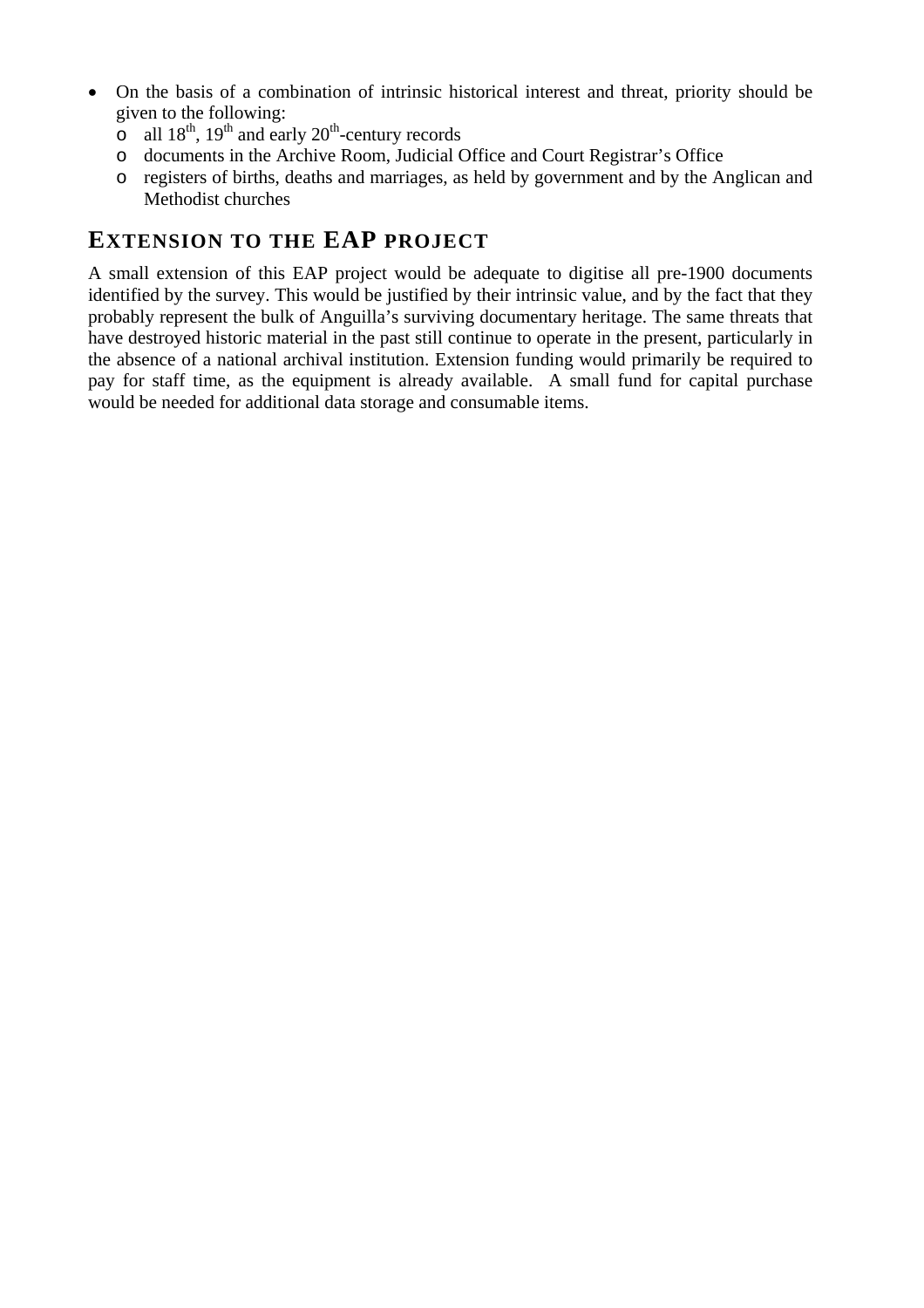## IMAGES



**FIGURE 1 THE ARCHIVE ROOM BEFORE THE PROJECT**



**FIGURE 2 THE ARCHIVE ROOM AFTER THE PROJECT**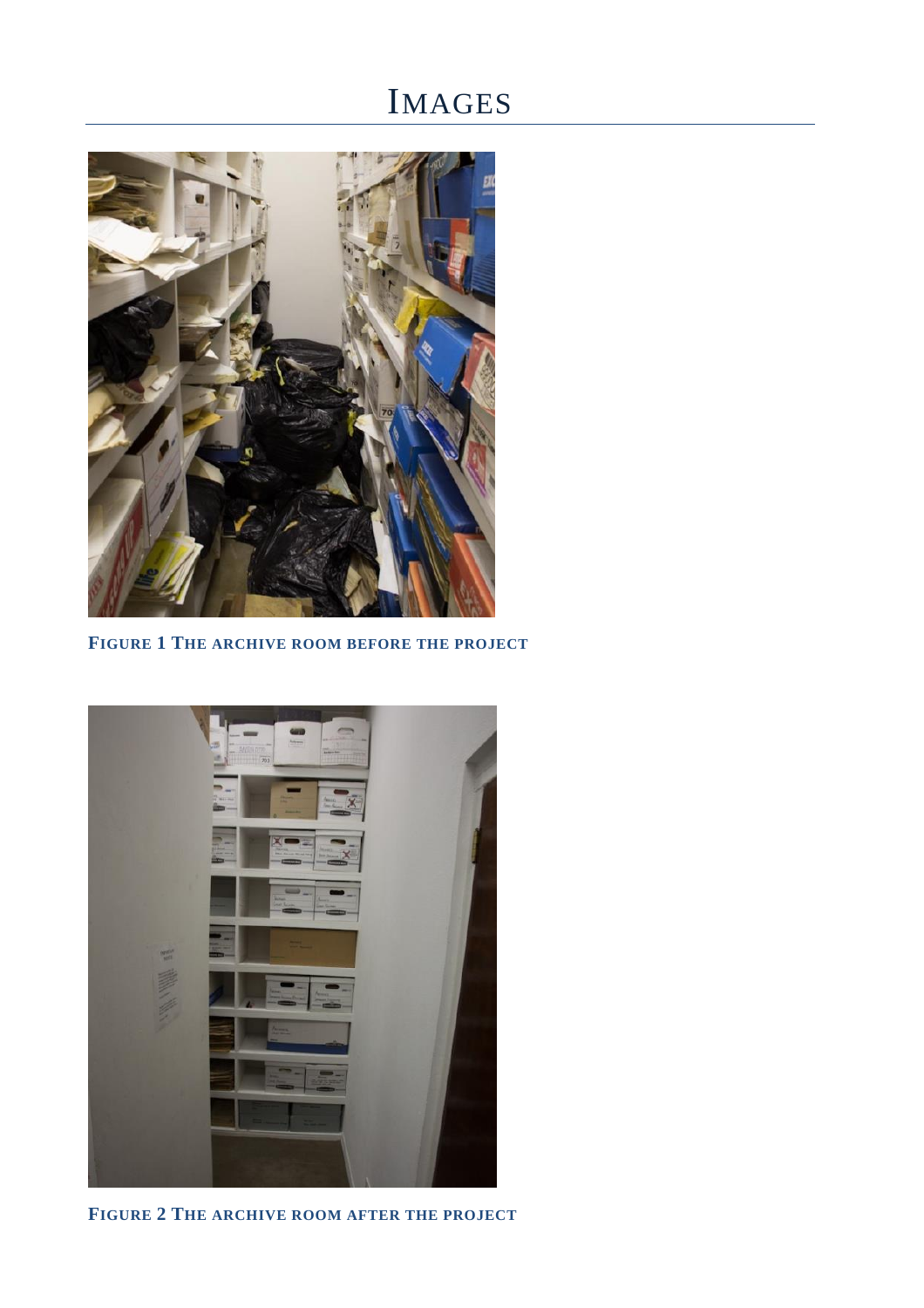

### **FIGURE 3 EQUIPMENT SETUP**



**FIGURE 4 KINGS BENCH FRAGMENTS**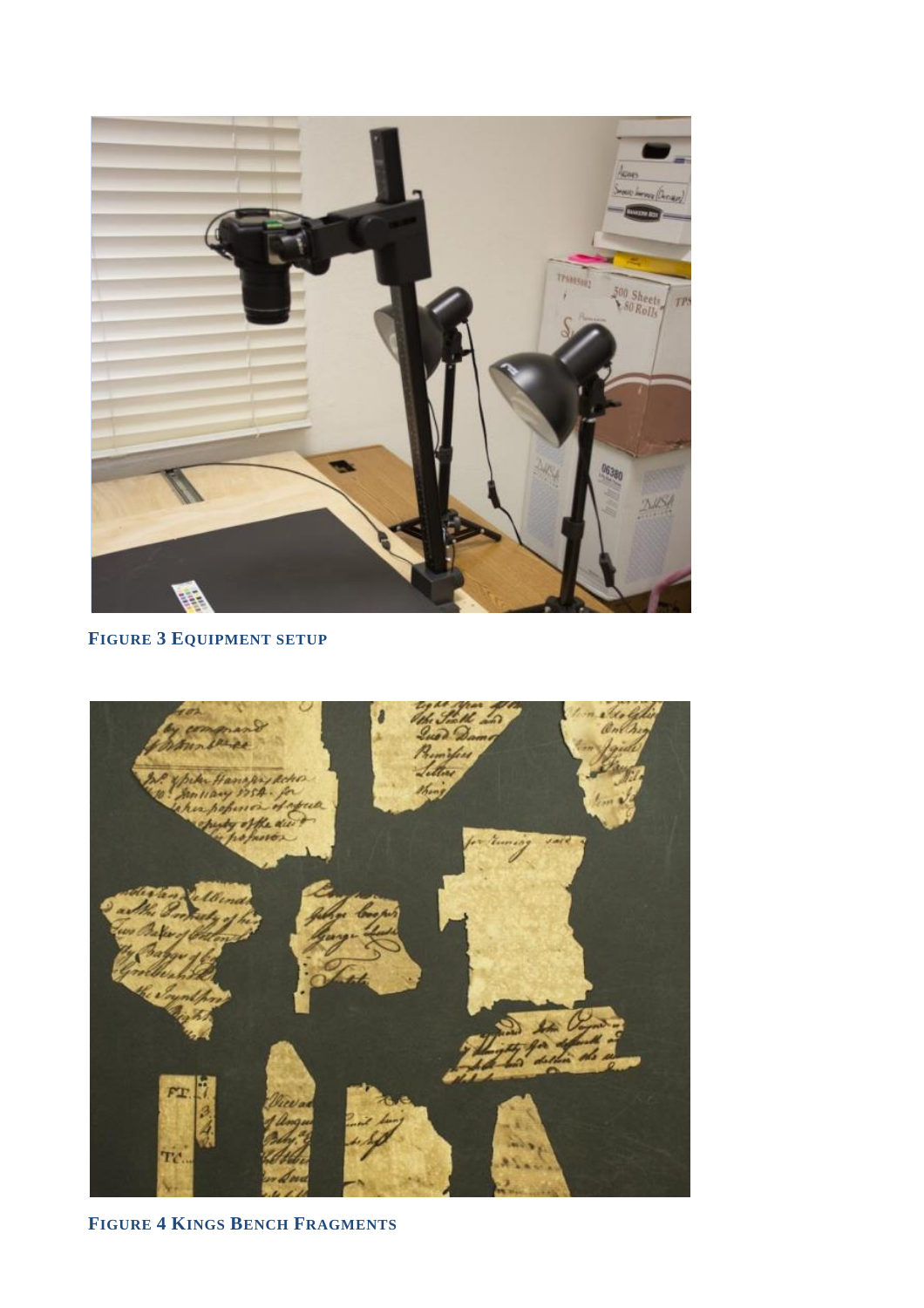

#### **FIGURE 5 19TH CENTURY WILLS**



#### **RAS BUCKET RETI**

SI

Bucket (photo), has returned to after completing more than 18 intensive track and field comp<br>training in the United Kingdom. Ras Bucket picked up four to seven medals during this period recent being a Gold Cup for takin in the 100m in the British Athle held in Manchester last month. awarded two silver medals for p ond in 100 and 200m events res the Wattford Championships in The Anguillian athlete, the pro-Award, which qualifies him to co he is looking forward to workin island and helping them to achie Speaking to Radio Anguilla Ne injury, aggravated by the extrem home some three months early if given the opportunity to serve his He said, for the immediate furregional meets, and says he looks

Ras Bucket has thanked his s Cable and Wireless, as well as H Shave, who assisted in making the

#### **FIGURE 6 MODERN CULTURAL MATERIAL**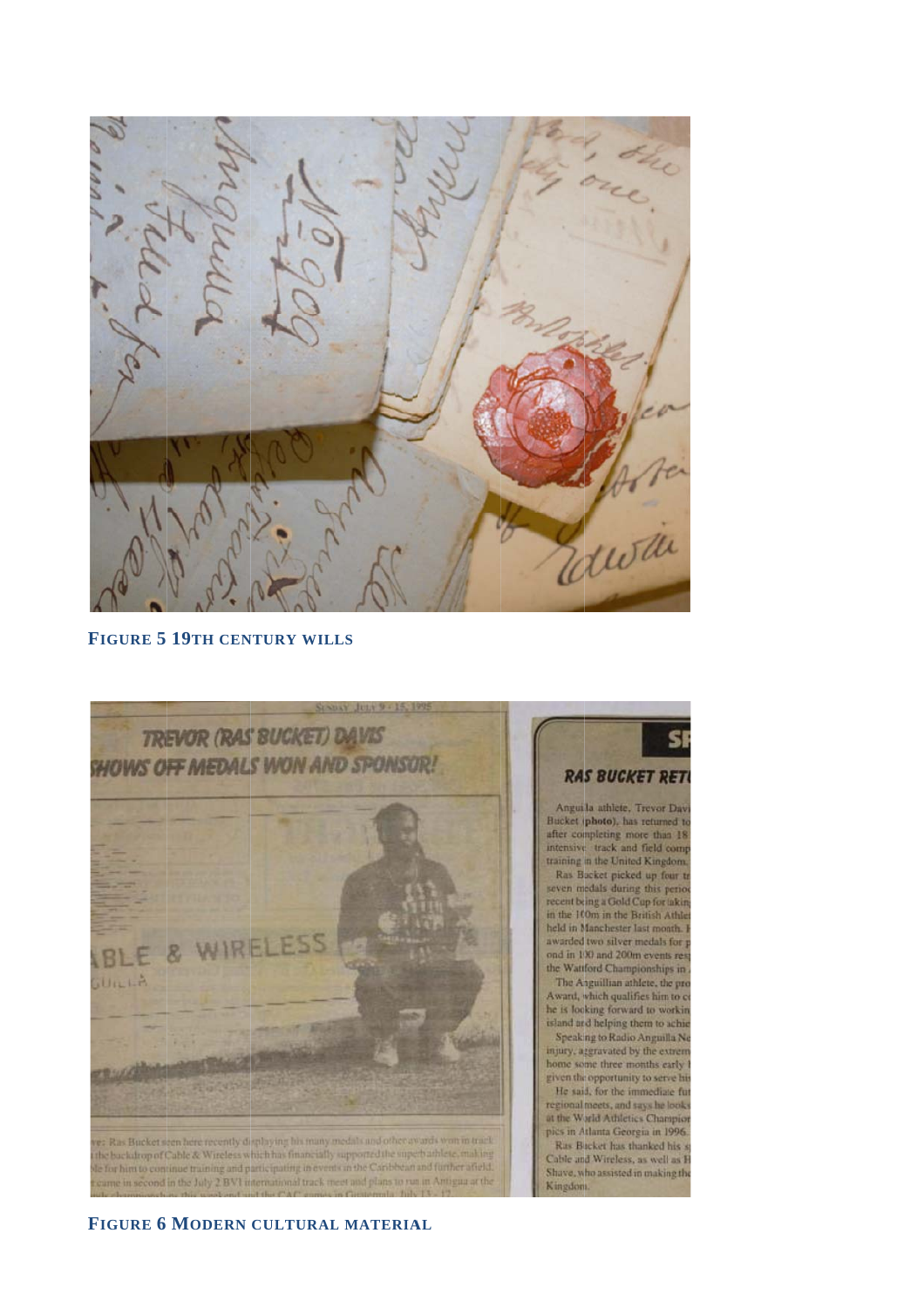

published from 1967 as the newspaper of Anguillas revolution and its early self governance. It was han larrigan and distributed locally and abroad at a price of 10 cents. This page provides access to all five vo



ŃE

VOLUME THREE

VOLUME FOUR

### **FIGURE 7 THE BEACON ONLINE**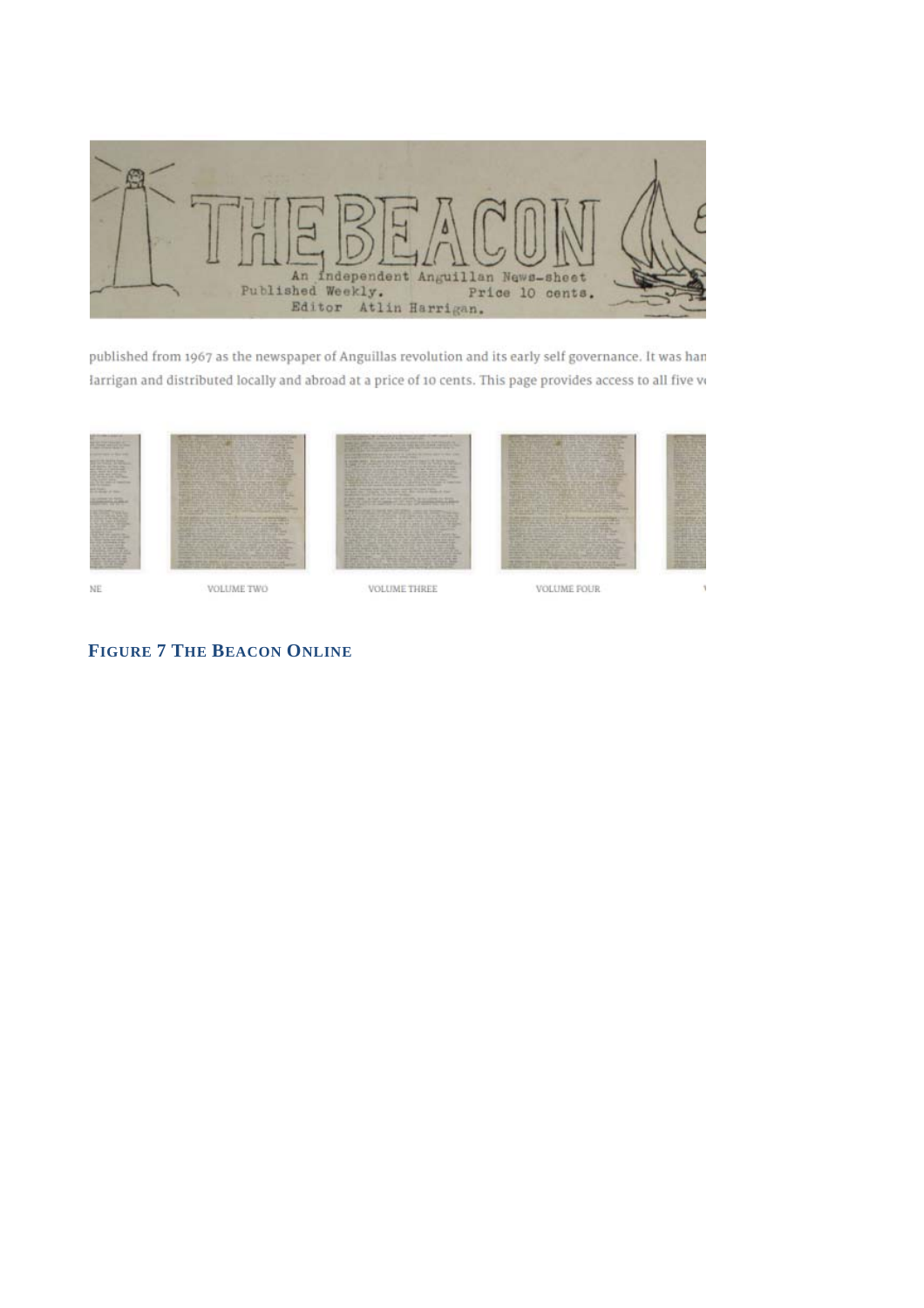## APPENDIX 1 – DIGITISATION WORK-FLOW

The generation of digital copies is a three stage process:

- 1) The gathering of the digital images
- 2) Renaming and organizing the files
- 3) Exporting the images to the correct locations and file sizes

The workflow uses three pieces of software:

**IrfanView** – a small and lightweight image viewer and batch renaming tool. Available as Freeware. Simple to use and fast.

**Canon EOS Utility or Camera Center** – software distributed free with Canon SLR cameras. Used to provide a live view from the camera to the laptop, control camera settings remotely and trigger and receive the final photograph in RAW format.

**Adobe Lightroom** – an industry standard photograph management tool used for handling large numbers of photographs and exporting batches from RAW format generated by the camera to TIFF format while managing the file sizes and colour space.

### **STAGE 1 – GATHERING THE DATA**

#### EQUIPMENT SETUP

All directions at the table are given from the users position, with the camera support column to the rear of the table. All directions for the camera are given looking at the rear of the camera is if about to take a photograph.

- 1) Place the sliding table on a secure surface at a comfortable height at which to work. Make sure the column support is away from you on the table. In ideal circumstance the table should be leveled using a spirit level to make camera adjustments easier.
- 2) Slide the support column onto the pegs at the rear of its mount, ensuring that the spacer washers are on the lower peg and remain in place. The white painted ruler should be facing the front of the table.
- 3) Screw the large securing bolt into the hole at the back of the upright, tightening until the column no longer moves on the pegs.
- 4) Screw the ball mount onto the loose bolt on the front of the moving carriage and ensure it is tight. This mount may already be in place. The orientation of this mount can be adjusted once in place.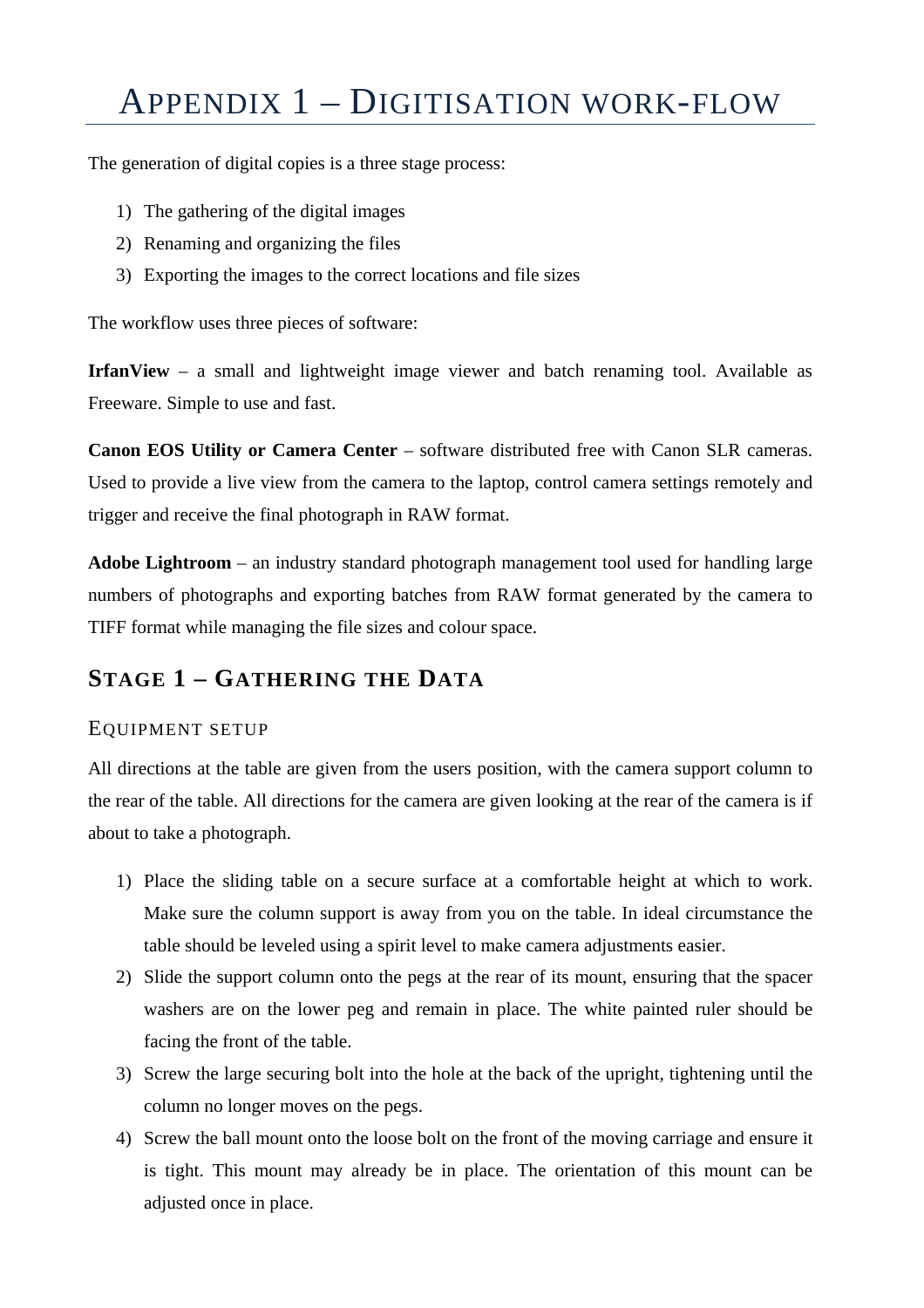- 5) Remove the quick release plate from the mount, if it is present (it may be fixed to the base of the camera). This can be done by pushing the button on the mount and sliding the plate in the direction indicated.
- 6) Fix the quick release plate to the base of the camera. This is best done using a coin. Care should be taken to fix the plate with the small spirit level facing the rear of the camera and parallel to its rear screen. Tighten the bolt just enough that the plate will not move when twisted by hand, but do not over tighten.
- 7) Slide the quick release plate into the mount on the column until it clicks into place.
- 8) Adjust the camera mount by releasing the rubber coated grey knob until the mount loosens (while holding the camera steady) and rotating the camera into position. Generally the camera should be positioned to the left of the column with the back screen facing up and the longest edge of the screen running back to front. The small spirit level can be used to make sure the camera is parallel to the sliding table, providing the table its self is level.
- 9) Secure clean black card to the top of the sliding table with a small amount of bluetac in each corner. This can be adjusted later, however two A2 sheets will usually be needed.

### LIGHTS

- 1) Extend the legs of the lights by releasing the plastic screw and pulling each leg away from the central column enough to allow the central collar to slide along the column. Continue to extend the legs until they reach their maximum spread, sliding the central collar along the column as they extend.
- 2) Extend the central column by releasing the quick release clamp (this small plastic lever releases by lifting it away from the column) and sliding the lamp head upwards. Resecure the clamp by closing it against the column.
- 3) Lights should usually be placed to the rear of the column, one on each side, approximately 12" from the column to the center of each light.
- 4) Adjust the lamp heads by releasing the clamping screws and rotating into position. The lower of the screws on the head both adjusts horizontal rotation and allows the heads to be removed. The upper screw adjusts vertical rotation on click stops.
- 5) Plug the multiway extension lead into a suitable power outlet.
- 6) Plug each lamp into the extension.
- 7) Ensure the lamps are switched off at the rocker switches on the lead close to the lamp head.

#### LAPTOP

1) Place the laptop on a secure surface close to the sliding table.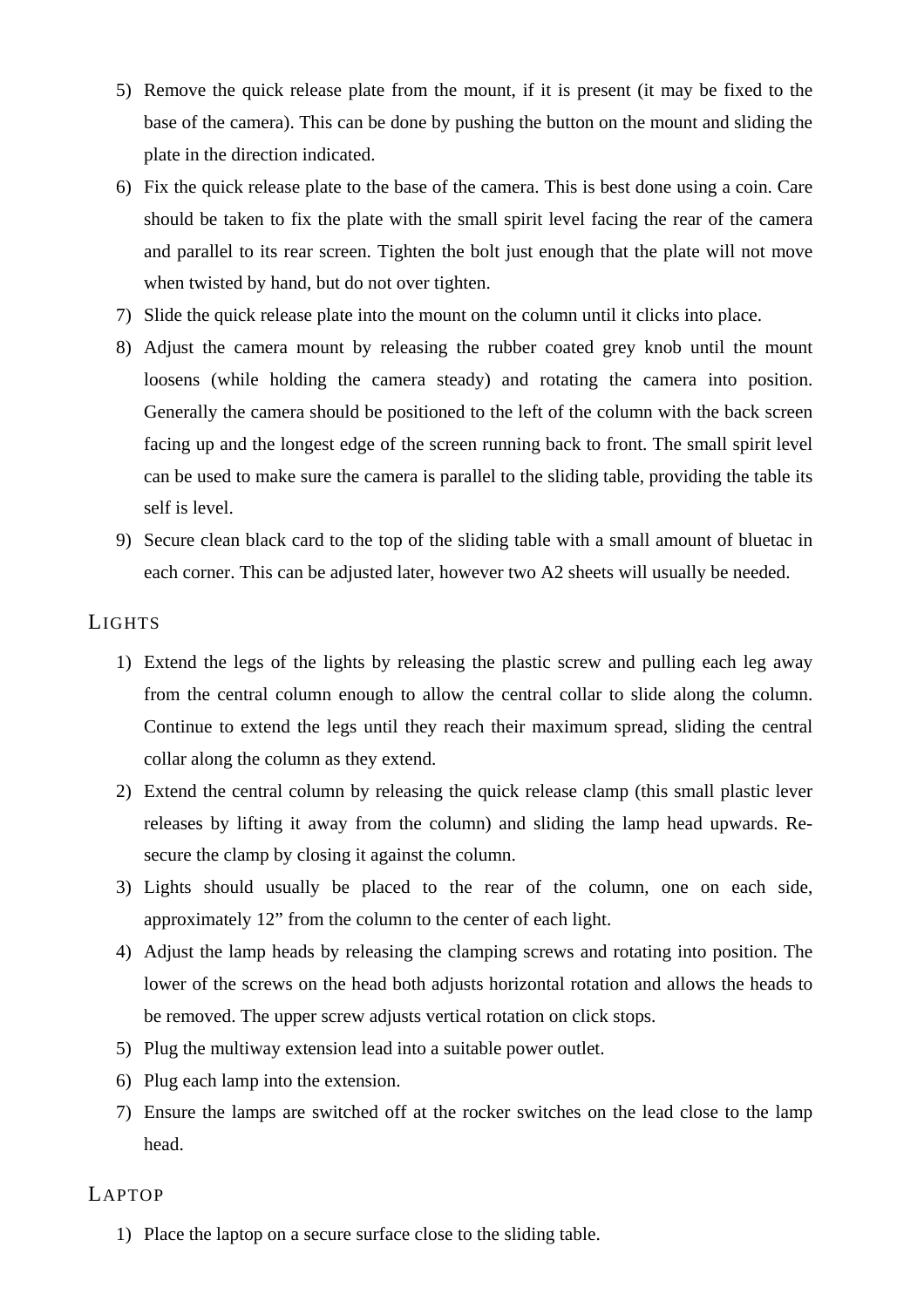- 2) Plug the power supply into the wall outlet.
- 3) Plug the power lead into the laptop.

#### CONNECTING CABLES

- 1) Loosen the rubber cover to the left hand side of the camera; this should be facing you if you have the camera set to the left of the support column.
- 2) Connect the small end of the mini USB lead to the socket beneath the cover. There are multiple sockets but only one ill fit the USB lead.
- 3) Run the lead over through the cable hook on the support column and down the rear of the column.
- 4) Connect the USB extension lead to the end of the micro USB cable and run the extension along the back of the sliding table (out of the way of the mechanism) and to the laptop location
- 5) Connect the USB extension to the laptop USB port. Any port will work.

#### TURNING ON

- 1) Turn on the laptop and log in to the user account EAP password EAP (all capital letters).
- 2) Turn on the camera by rotating the switch around the mode dial. This is on the top of the camera on the left, with the switch facing the rear, and is marked on / off
- 3) Turn on the lights using the rocker switches on the cables close to the lamp heads.

#### FOLDER SETUP

- 1) Open windows explorer, shown as a yellow folder icon on the task bar at the bottom left of the laptop screen.
- 2) Select the Local Disk C on the left hand side and then select EAP/Generated Data/Images/RAW in sequence on the right.
- 3) Now select the home option at the top of the explorer window and on the ribbon menu click New Folder. This will give you a new folder within C:/EAP/Generated Data/Images/RAW
- 4) Rename the folder to the document being photographed, as PROJECTCODE Item\_Name, for example: EAP596\_Lighthouse\_Journal\_1895\_1898

### CAMERA SETTINGS

1) The camera should be set to Av using the mode dial. All other settings can be adjusted from the laptop. The mode dial is on the top of the camera to the left.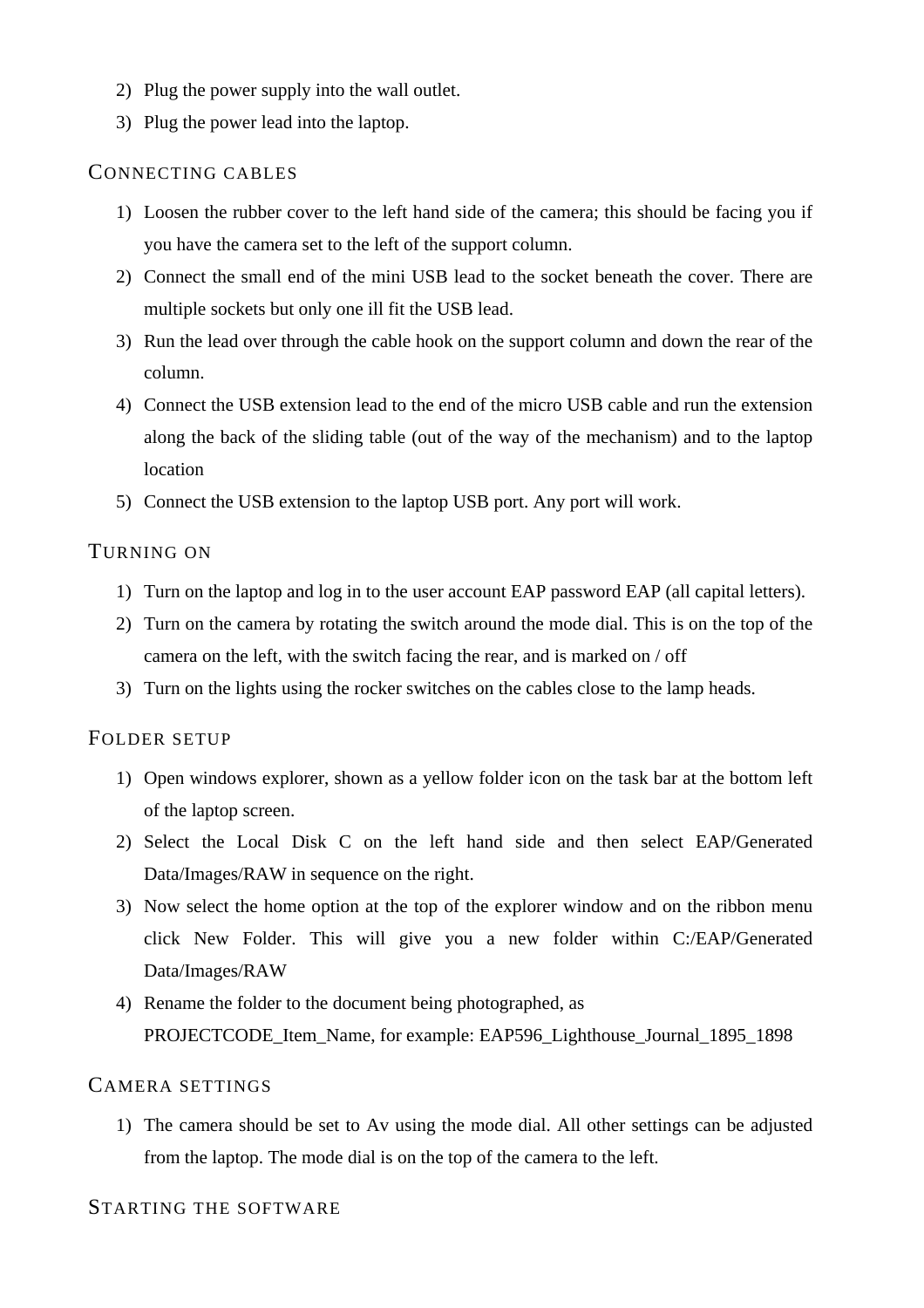- 2) A shortcut to Canon Camera Control (a camera icon) is on the desktop of the laptop. Should this not be present it can be found in windows 8 by pushing the windows button (bottom left of the keyboard with the windows symbol on it) and typing canon. It will appear in a list of software on the left of the screen.
- 3) Double click the shortcut or software title.
- 4) If the camera is turned on and connected the software should start into camera control mode. If it does not, turn the camera off and on again at its power switch.

### CANON CAMERA CONTROL SETTINGS

- 1) **Set the output folder** click the folder symbol on the right of the camera control window. In the popup browser window select the folder you created within C:/EAP/Generated\_Data/Images/RAW
- 2) Other settings can be changed by double clicking or right clicking on the point in the window displaying that setting and should be:

### SETTING UP THE DOCUMENT

```
Camera mode – Av (this is set on the camera) 
Aperture – F8.0 
White balance – AWB 
ISO -100Output – M-RAW 
Output mode – Computer (should be a small computer symbol
Exposure correction – Set to the center zero position 
Focus – AF
```
Documents should be handled using proper care and support at all times. Hands should be clean and gloved and all equipment coming into contact with the document should be clean and free from sharp edges.

- 1) Ensure the black card on the table is clean. If it is not clean with a cloth or replace it.
- 2) Center the sliding table under the camera by moving it left or right until the black center mark on the rear is aligned with the column.
- 3) Place the document on the table with its longest side running back to front. If the table is not large enough the camera will have to be rotated to shoot in landscape, ie rotated 90 degrees so the top is facing the operator.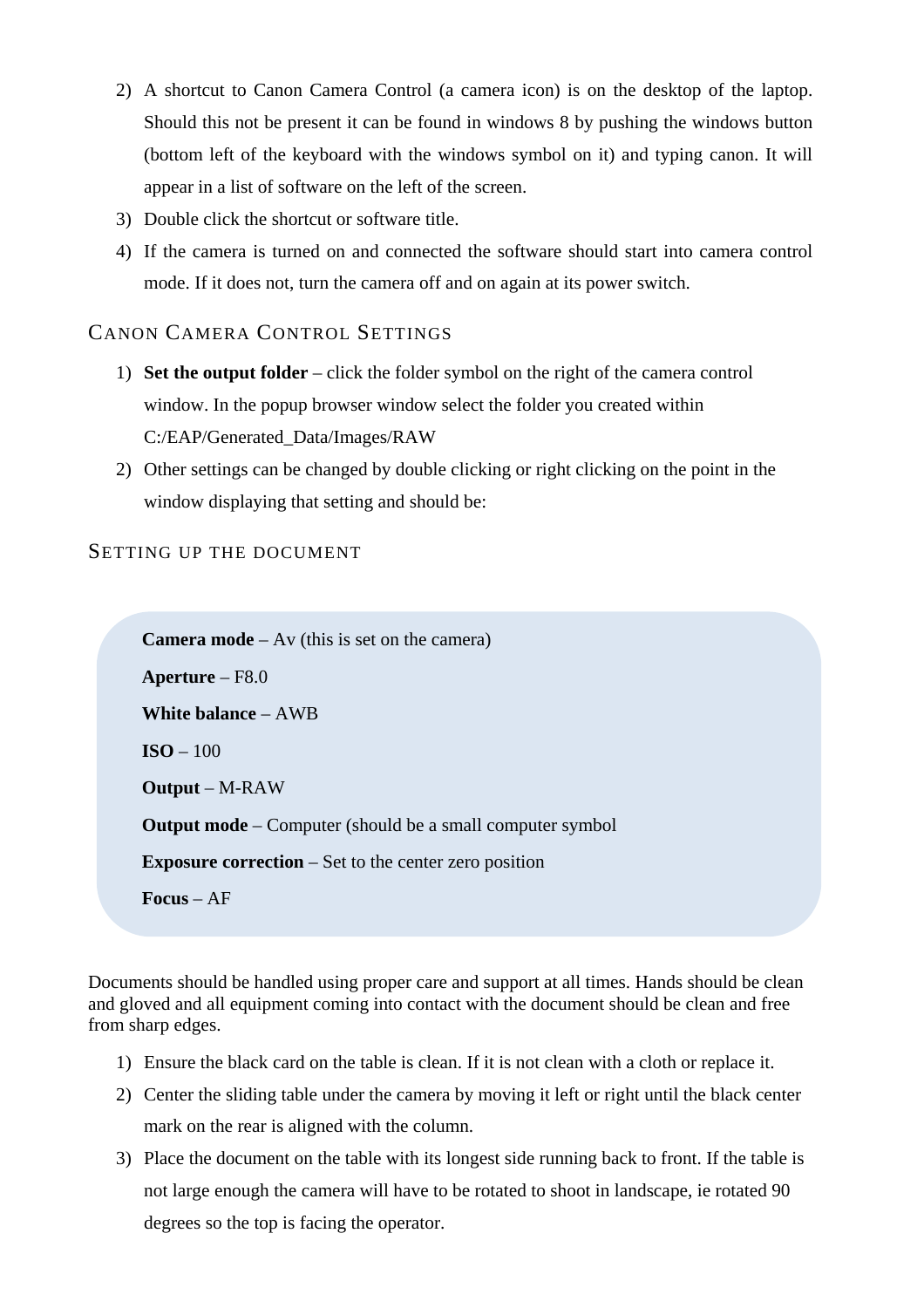- 4) The documents center line should line up with the center of the table. In bound volumes this is the center of the spine when open. In unbound documents this is simply the center line of the document. This alignment does not have to be exact.
- 5) Ensure the document is square to the table; this will be finally adjusted when viewed through the camera.
- 6) **Start Live View -** click on the Live View Shoot button at the bottom of the CCC window. This will open a larger preview window showing what the camera is seeing.
- 7) In this window select the Live View focus option under Focus and click ON. This will focus the camera and the smaller central grey box on the preview window will turn green indicating the camera has focused. The camera ill focus on whatever is within this box.
- 8) Using live view, slide the sliding table left or right until the center of the document is centered in the view (for bound volumes this will be one page or the cover).
- 9) Again, using Live View on the laptop, adjust the zoom on the camera lens (rotate the rubber ring around the lens, this is marked 18mm to 55mm) and the front - back position of the document on the table until the whole of the document or individual page is within the field of view.
- 10) Place a colour checker card into the field of view, on the black card, ensuring it is square with the document. For two page documents it is fastest to place two colour checker cards, one for each page and bluetac them in place.
- 11) Refocus the camera using the ON button in the focus section of the CCC liveview window.
- 12) Slide the table to the next page if photographing a bound volume and repeat the setup steps 5-11

#### Checks:

- Document is square in the image
- Document has the minimum of clean black space around the edges.
- Colour checker card/s are included and square and have clear black space between the card and the document

#### ADJUSTING LIGHTING

Check the lights are securely positioned and turned on (see setting up equipment)

Where a document is completely matt, with little or no reflective surfaces, it is usually possible and desirable to provide direct lighting. For this, the lights should be turned downwards to face the document with the vertical extension raised as high as possible.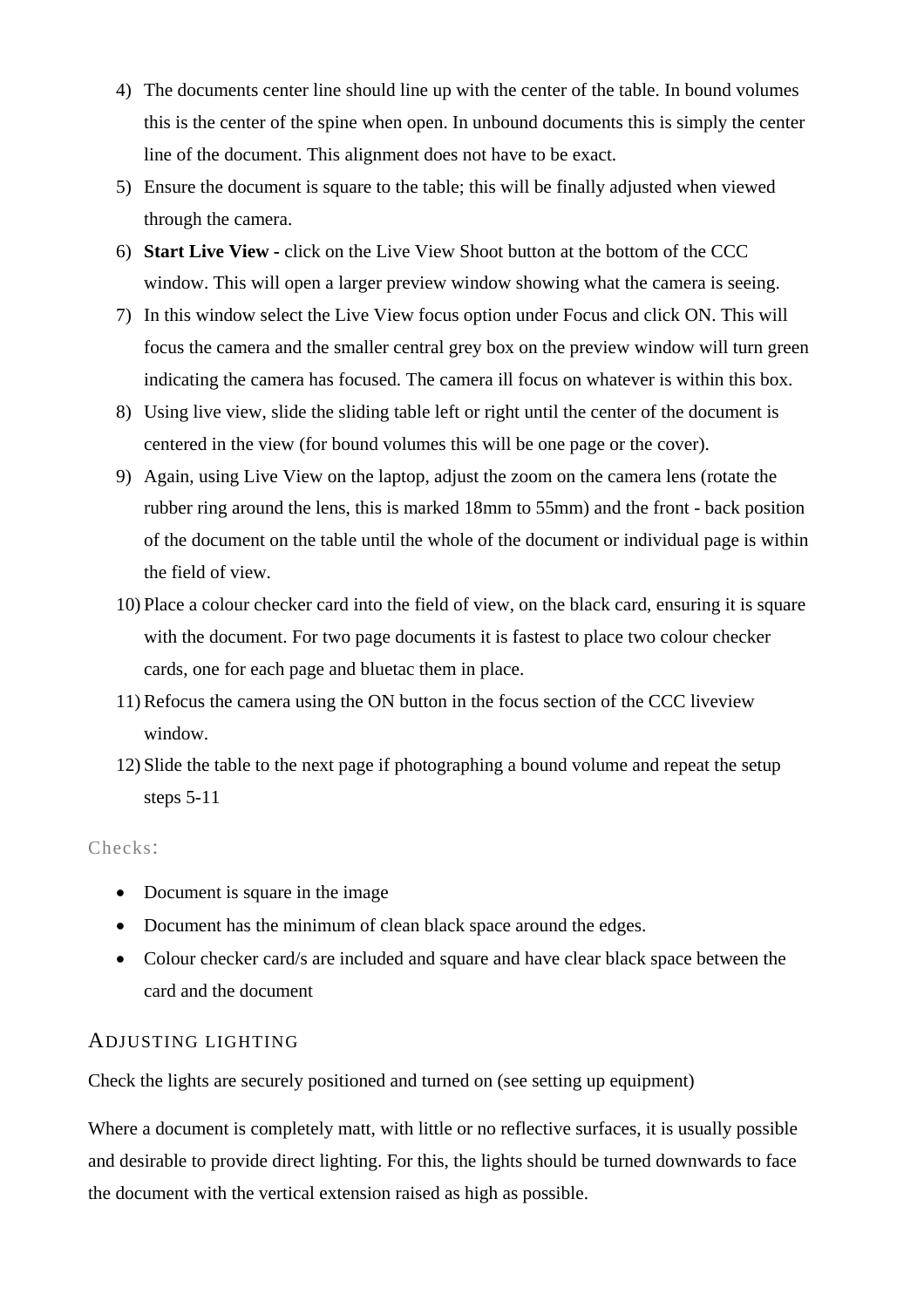Remember that using live view uses battery. Whenever you are not using the camera close live view of CCC to shut down the camera and preserve battery

Where there are reflective elements, particularly repair tapes, tooled leather or laminated or glossed surfaces, it will be necessary to provide indirect diffuse ligting. To do this, white card should be suspended from the camera support column and angled in and down towards the document. The lights should then be pointed upwards bouncing the light off the card and back down onto the document.

#### **CHECKS**

• In either case, the lighting should be carefully adjusted to avoid shadows or bright spots on either the document or the colour checker card.

### SHOOTING IMAGES

- 1) Images can be captured either by clicking on the large round black button at the top right of the CCC setting window or by pressing the laptop space bar when this window is active (this is achieved by clicking anywhere in that window)
- 2) Once photographed, the document is either swapped out and the process begins again or the sliding tale is used to change pages and another image is taken. For bound volumes each page is taken in sequence until the volume is complete. (Remember to take the front and back covers and all inside surfaces)
- 3) If the plane of focus (the height of the document) changes significantly between shots (more than 5mm) then the image should be refocused by clicking on the ON button in the Live View windows focus section.
- 4) After the first two or three photographs run checks
- 4) When all images are shot close CCC which will shut off the camera
- 5) Unplug lights
- 6) Turn off camera to preserve battery life

### **CHECKS**

Open the folder in windows explorer using the folder icon on the task bar at the bottom left of the screen. Set the view to extra-large icons by right clicking in white space in the folder and selecting View > Extra Large Icons. Use this view to check:

- Are the photographs being saved in the correct folder
- Are the photographs in RAW CR2 format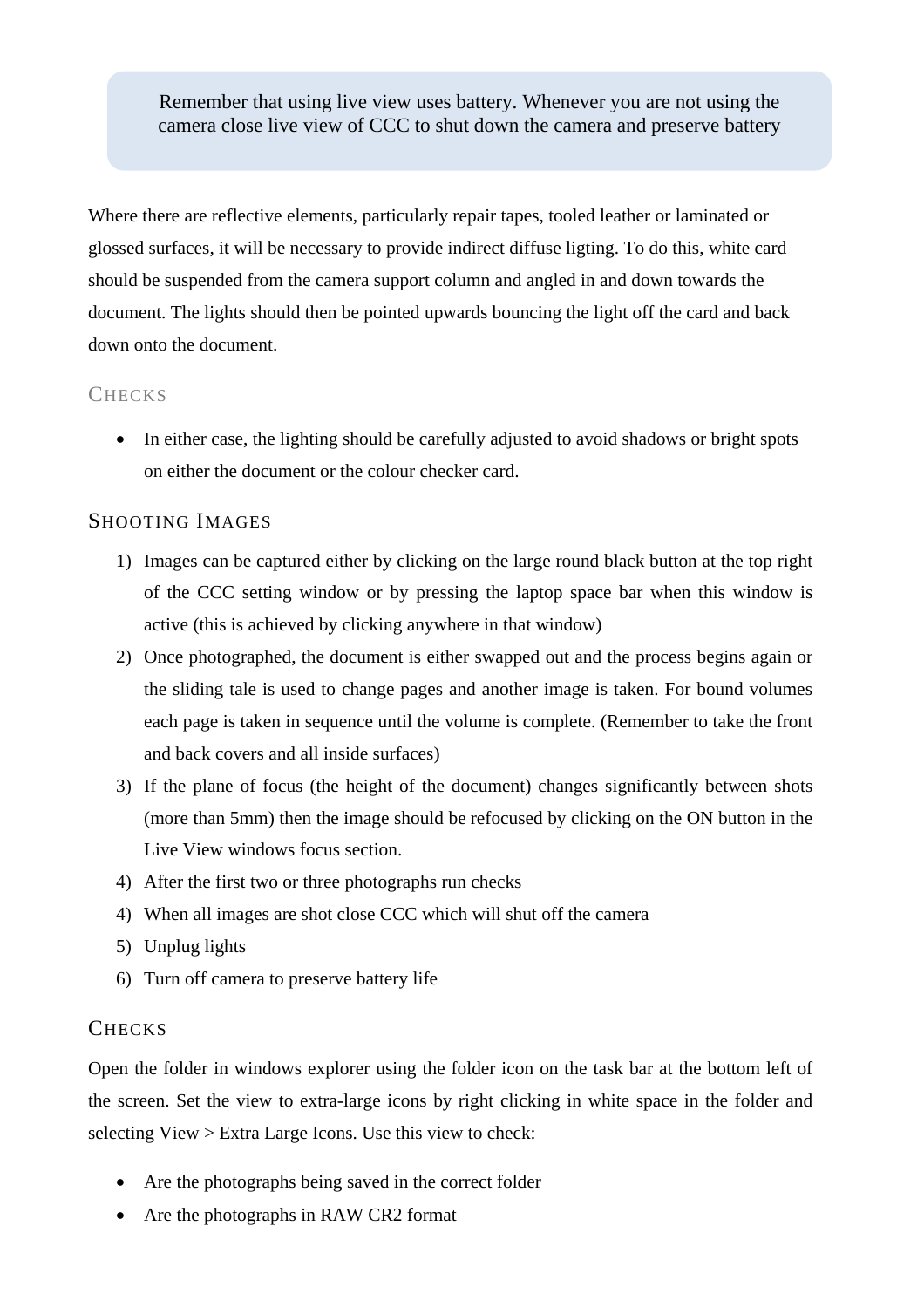- Is lighting even and free from shadows
- Are the colour checker cards included and square
- Is the document square to the shot and included with a small border
- Have all pages of the volume been captured (check the page count and that facing pages are in sequence ie left right left right)

Open the images in IrfanView (the default for double clicking a picture to open it) and check:

- Is the image focused and sharp throughout?
- Is anything in the picture that shouldn't be? Pens, fingers, lamp feet, uncovered tabletop or the support column.

If any images are found to contain errors then they should be reshot following steps 1-4 above and rechecked.

### **STAGE 2 - RENAMING AND ORGANIZING THE FILES**

Once a batch of photographs is captured they need to be renamed to comply with the correct naming convention.

Open the folder in windows explorer by double clicking on the folder icon on the task bar at the bottom left of the screen and navigating through to C:/EAP/Generated Data/Images/RAW and double clicking on the folder

Open an image in IrfanView by double clicking on any image in the folder

Open the batch conversion/rename panel by clicking **File** (top left) then selecting **Batch Conversion/Rename**

Select **Work as: Batch rename** in the checkbox at the top left

Under **Batch name setting:** select the **Options** button

In the **Name pattern:** box enter **EAP596\_Item\_Name\_###** where **Item\_Name** is the unique name of the document being copied. The ### will be replaced by a sequence of number incrementing upwards from the number selected below

Make sure **Starting counter** and **Increment** and both set to **1** 

In the lower two boxes check **Rename original/input** and **Overwrite existing files** 

Click **OK** at the bottom of the window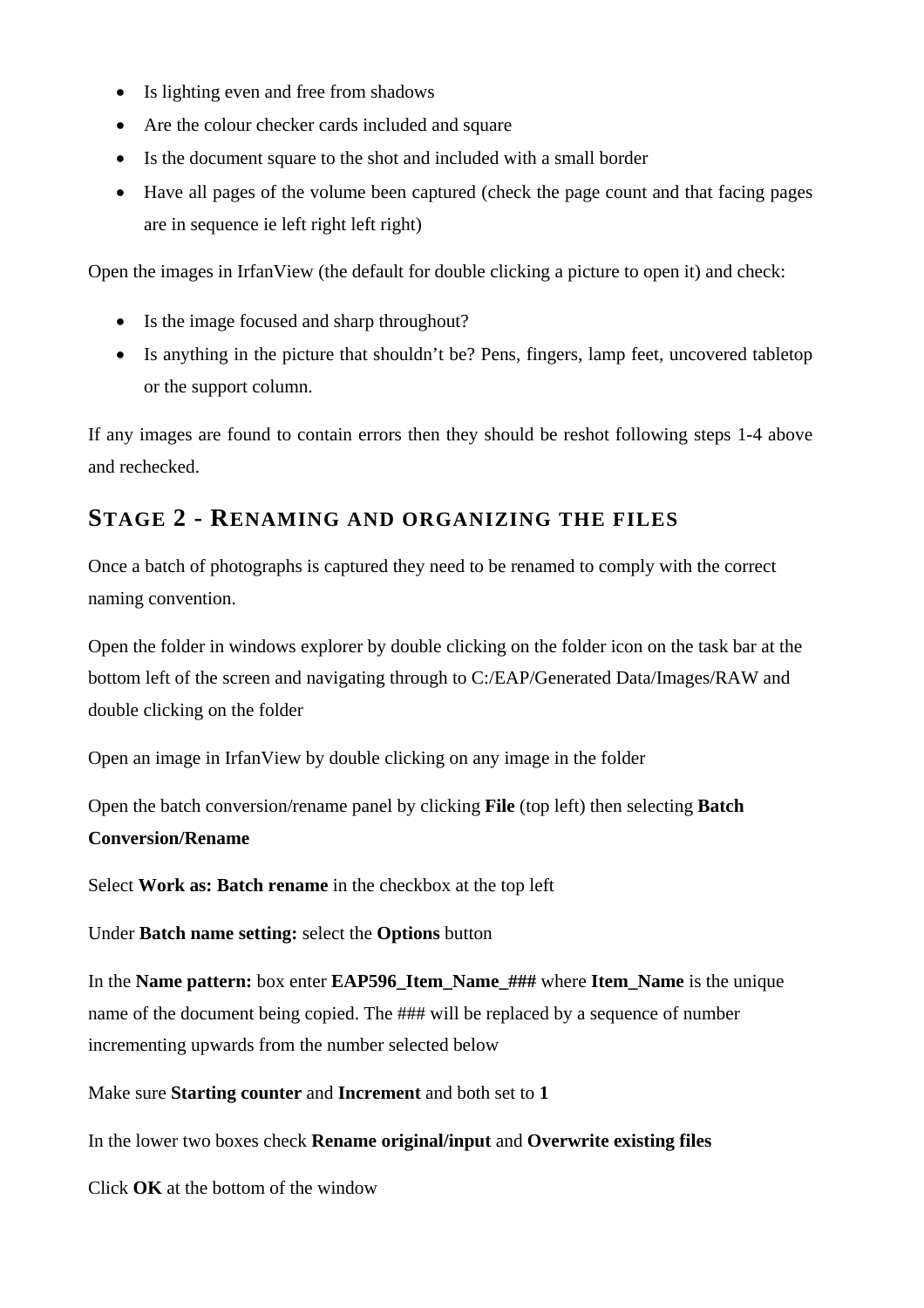Add all of the photographs in the folder to be renamed by clicking **Add all**

### Click **Sort files**

If the photographs were all shot in sequence then select sort by **Date** if some were shot out of sequence you can then move these up or down in the sequence using the **Move Up** and **Move down** buttons having selected the photograph

Once the photographs are all in the correct sequence click **Run test rename**. This will produce a log file which should not display any errors. If errors are present examine the report and check selected options.

Once the test produces no errors click Start Batch on the lower left of the window. This will rename the files

### **CHECKS**

Open windows explorer (folder icon on task bar at the bottom left of the screen) and navigate to C:/EAP/Generated Data/Images/RAW and select the folder you are working in.

Click the **View** menu at the top of the window and select **Sort by** and then **Name**

- Are the photographs named correctly?
- Are the photographs in the correct order and all present?

### **STAGE 3 - EXPORTING PHOTOGRAPHS**

Once the photographs are renamed they need to be converted from the RAW image format to TIFF and exported at the correct resolution and with the colour corrected.

IMPORT THE PHOTOGRAPHS INTO LIGHTROOM

Start lightroom by clicking on the grey **Lr** icon on the task bar at the bottom left of the screen

Select the **Library** option at the top right of the screen

Click the **Import** button on the bottom let of the screen

Navigate to the correct folder on the left hand side C:/EAP/Generated Data/Images/RAW and select the folder you are working on

Select **Add** in the center top of the window

Scroll through the images to make sure all of them are included (images already imported will be greyed out)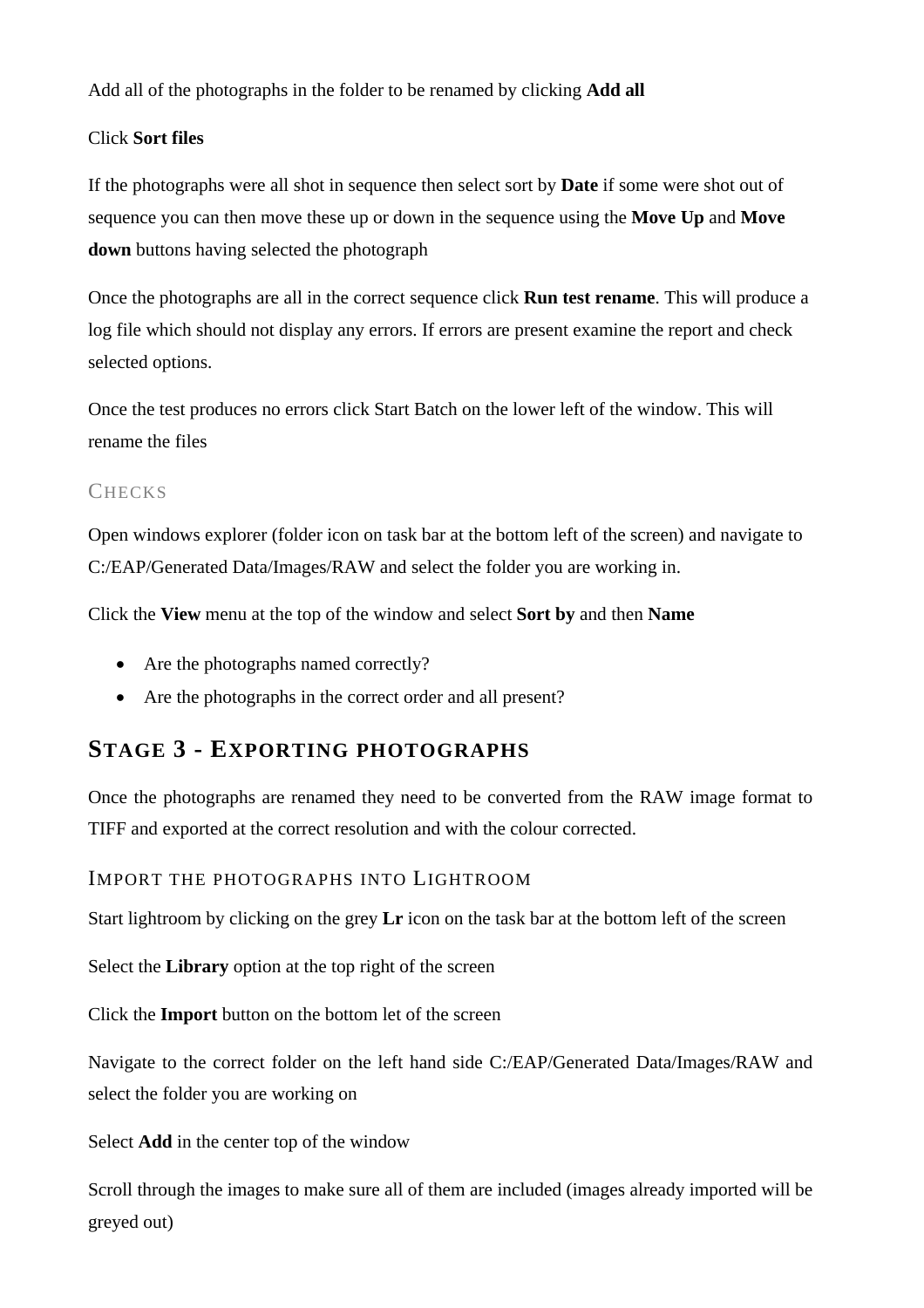### DEVELOP THE IMAGES

- 1) The images you just imported will now be displayed. If you want to work on more images than you just imported then these need to be selected in the **Library**.
- 2) To select more images to view select **Grid View** which is a small icon showing a grid of white squares below the image window towards the bottom left of the screen
- 3) Now, using the **Folders** pane (on the left under Folders) navigate to the folder where all the images are stored: C:/EAP/Generated Data/Images/RAW and then the current folder name.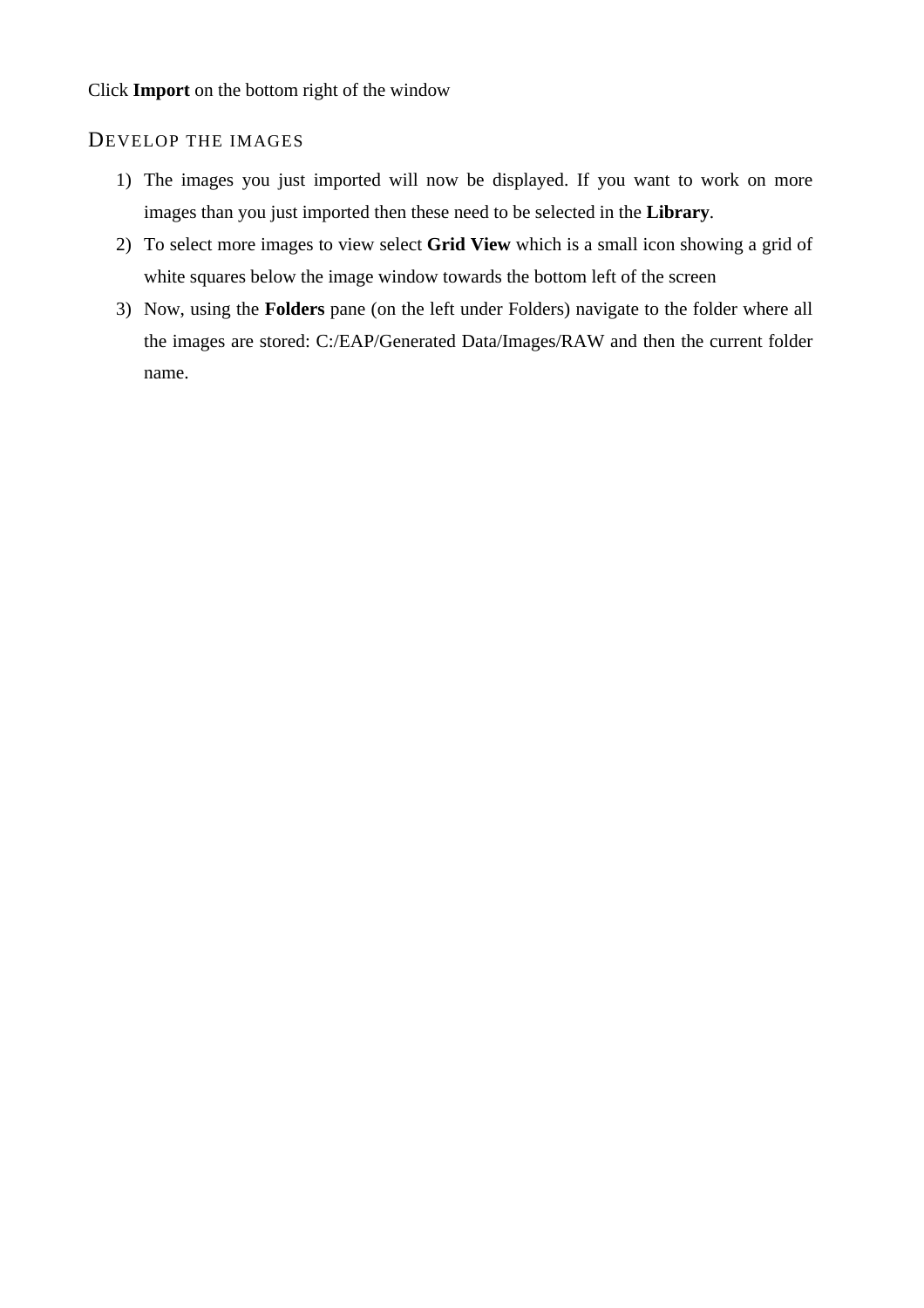There should be a set of export setting already saved however if this is missing follow these steps to recreate it. If it is present skip this section.

- A. Double click on one photograph, this will open up the photo in a large window
- B. Select the **Develop** pane at the top right of the screen
- C. Start at the top of the right hand column of the screen, you may need to scroll to the top of this section using the scroll bar to the right.
- D. Select the **Eyedropper** icon to the left of the top section under **Basic**:
- E. Click on a neutral grey square in the colour chart on the image (the neutral grey is the bottom left square of the chart). This will set a custom white balance. This balance is correct as long as the lighting setup remains unchanged.
- F. The rest of **Basic** should remain unchanged, which should be set to 0
- G. Select the **Lens Corrections** tab
- H. At the top of this section select **Profile**
- I. Check the box **Enable Profile Correction**
- J. Select **Lens Profile > Make > Canon**. This will automatically select the correct lens and correct for lens distortion and peripheral illumination errors
- K. Select the **Camera Calibration** section
- L. Select **Camera Neutral** under **Profile**
- M. In the window to the far left expand the **Presets** section
- N. Click the **Plus** sign at the top right of the Presets section
- O. Make sure all the check boxes are full with the exception of **Auto Tone** at the top
- P. Type **EAP Develop** into the **Preset Name:** box at the top
- Q. Click **Create** at the bottom right of the window
- 4) Select the **Library** pane at the top right
- 5) Select the **Grid View** at the bottom left of the image window
- 6) Double click on the first image
- 7) Select the **Develop** pane at the top right
- 8) At the bottom of the **Presets** section of the left pane click on **EAP Develop** under the **User Presets** group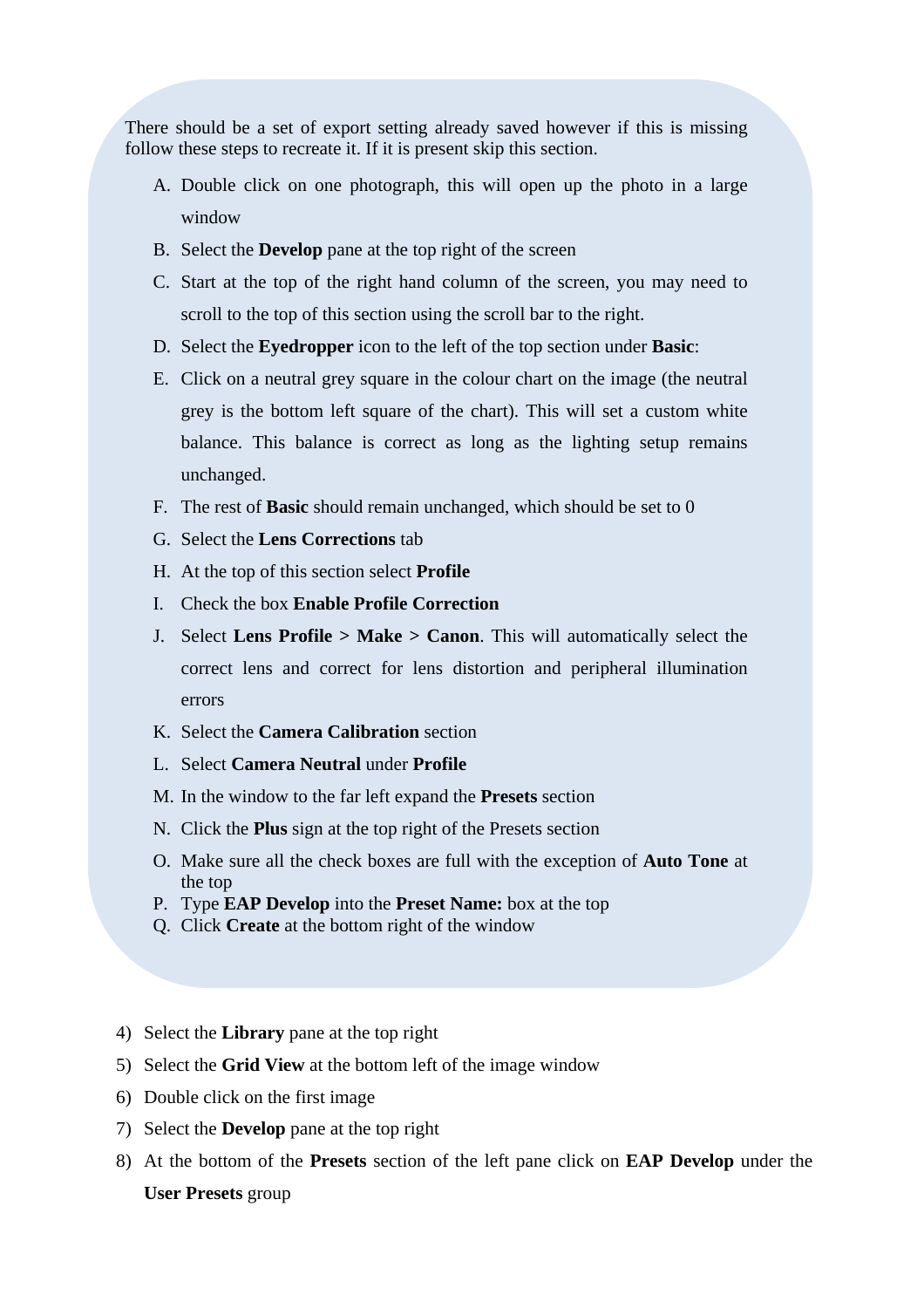- 9) On the top of the right pane, under **Basic**, click on the **Eyedropper** Icon at the top left and select a neutral grey on the colour card in the image (this is the bottom left of the colour card).This will set a white balance that is correct for any images that use this lighting setup. If there is more than one lighting setup in a group of image they will have to be developed and exported separately.
- 10) Go back to the left column and find the **EAP Develop** setting under **Presets**, right click on this setting and select **Update with current settings**
- 11) Check that the setting correspond with those listed in the box above
- 12) Select the Library pane at the top right
- 13) Select the Grid View from the icons at the bottom left of the image window
- 14) Click on the first image and hold **Ctrl and press A** to select all the images in the folder
- 15) If all the images need rotating click the small **rotate arrow** that appears at the bottom of any of the images when the mouse pointer hovers over the image
- 16) Select **EAP develop** from the dropdown list under **Saved Preset** within **Quick Develop** in the right column. This will apply the correct white balance and setting to all of the images in the folder.

#### SAVING EXPORT SETTINGS

Within lightroom it is possible to save export setting to allow them to be reused. This is a good way to ensure consistent results. The EAP export setting are saved within the EAP laptop, however they can be replicated as follows:

- 1) **Open lightroom** from the **Lr** icon on the task bar at the bottom left of the screen
- 2) Open the **Library** pane at the top right of the screen
- 3) Select any image in the folder and click the **Export** button at the bottom left of the screen
- 4) In the window that opens select **Hard Drive** in the **Export To** dropdown at the top
- 5) Under **Export location** select **Choose folder later**
- 6) Under **File Naming**, make sure **Rename** to is **Unchecked**
- **7)** Under **File Settings** select **TIFF** from the **Format** dropdown, **None** from **Compression**, **sRGB** from **Color Space** and **16 bits/component** from **Bit Depth**
- 8) Under **Image sizing** check **Resize to Fit** and select **Long Edge** from the dropdown menu. If you select **2800 pixels** as the long edge this will give you a 30MB TIFF file, which is the minimum. Enter **300** into the **pixels per inch** box.
- **9)** Under **Output Sharpening** uncheck **Sharpen for**
- 10) All other setting remain unchanged
- 11) Now click **Add** on the bottom left of the window
- **12)** Name the Export **EAP Export** and click **Create**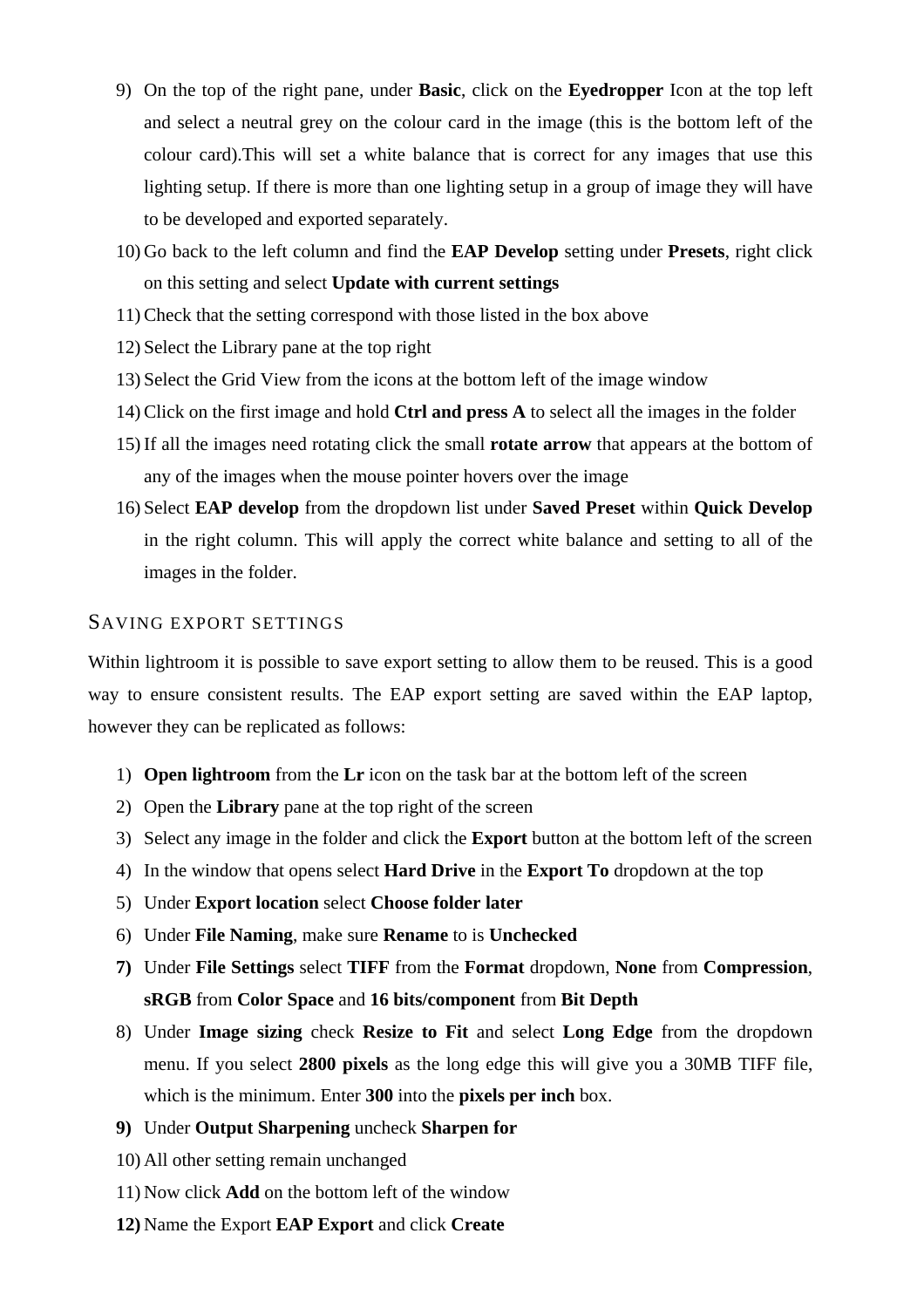### EXPORTING PHOTOS

- 1) **Open lightroom** from the **Lr** icon on the task bar at the bottom left of the screen
- 2) Open the **Library** pane at the top right of the screen
- 3) Click on any photo in the folder
- 4) Hold **Ctrl and press A** on the keyboard
- 5) Click **Export** on the bottom left of the window
- 6) Double click **EAP Export** under **User Presets** on the left column of the window
- 7) Click **Export** on the bottom right of the window
- 8) Browse in the new window to the folder **C:/EAP/Generated Data/Images/TIFF** and click **Create New Folder**
- 9) Name the folder to match the working folder in C:/EAP/Generated Data/Images/RAW
- 10) Click **OK**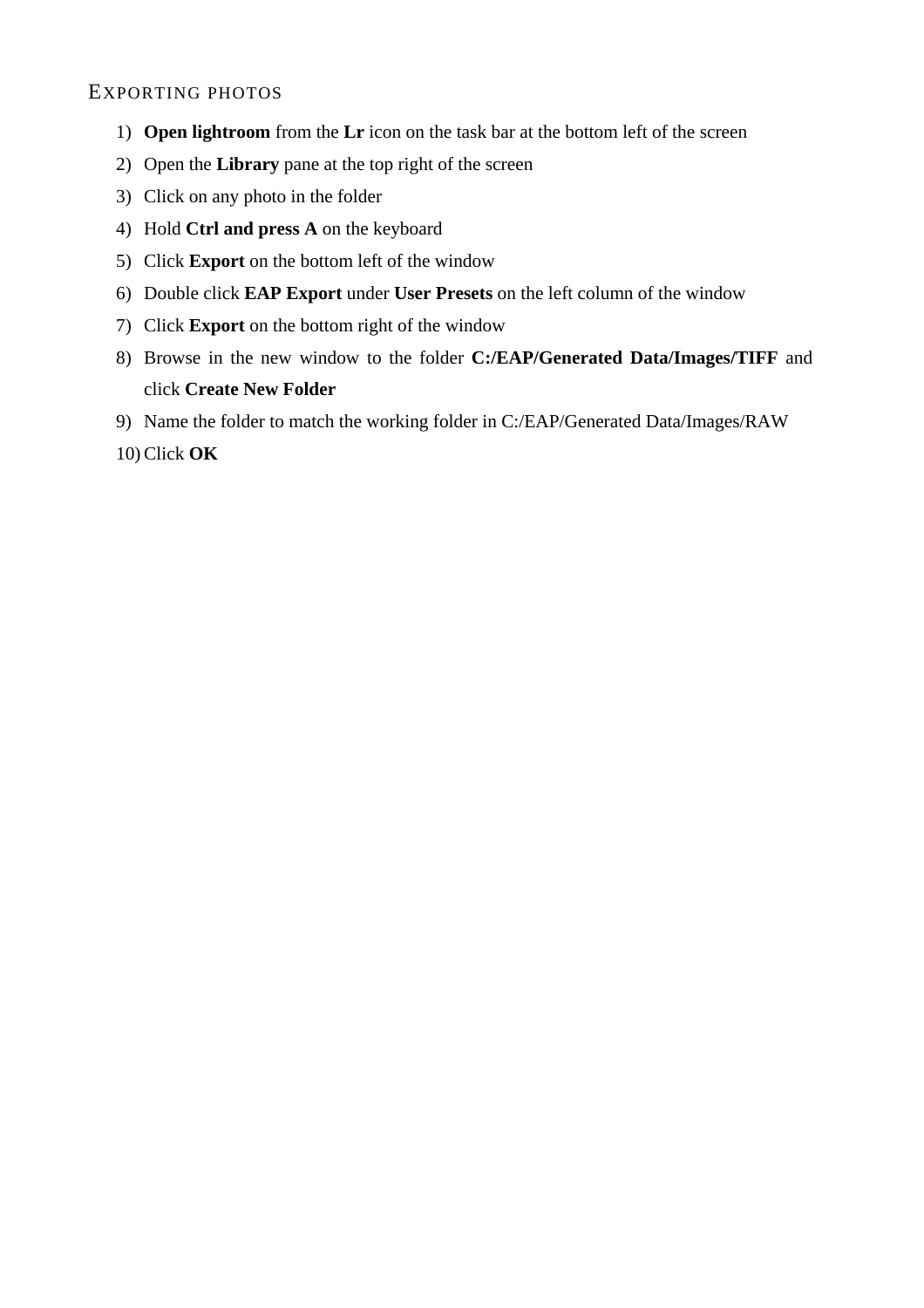## APPENDIX 2 – INVENTORY

| Item                           | Date start | Date end  | Description                                                                                                                                                                                 | Condition            | Original<br>location | Original<br>storage | Present<br>location | Present<br>storage   | <b>Comments</b>                                                                                                                    |
|--------------------------------|------------|-----------|---------------------------------------------------------------------------------------------------------------------------------------------------------------------------------------------|----------------------|----------------------|---------------------|---------------------|----------------------|------------------------------------------------------------------------------------------------------------------------------------|
| Anguilla Government<br>Gazette | 1970       | 2010      | Incomplete set of<br>gazettes.                                                                                                                                                              | Good to<br>Poor      | Archive              | Shelf               | Archive             | Archive<br>Box       | Gazettes<br>dated<br>2000<br>onward<br>Public<br>Library,<br>transferred<br>to<br>$14/6/2013$ . Older issues remain in<br>Archive. |
| Anguilla Life                  | 2000s      |           | Multiple copies of Vols 1<br>- 7. Most issues present,<br>but series not quite<br>complete.                                                                                                 | Good                 | Archive              | Bin Bag             | Library             | Banker<br><b>Box</b> | Transferred<br>Public Library,<br>to<br>$17/5/2013$ .                                                                              |
| Anguilla Valuation<br>List     | 17/05/1976 |           | Typescript into proforma<br>pages. In plastic binder.<br>30 x 25cm.                                                                                                                         | $Good -$<br>Moderate | Archive              | Shelf               | Archive             | Banker<br>Box        |                                                                                                                                    |
| Atlin Harrigan papers          | 1960s      | 1980s     | Collection of papers<br>labelled as belonging, or<br>pertaining to, Atlin<br>Harrigan.                                                                                                      | Good                 | Archive              | Box                 | Archive             | Banker<br>Box        |                                                                                                                                    |
| Court Records                  | 25/6/1900  | 29/1/1906 | Ledger. Cover - paper on<br>board; spine - lost; all<br>pages bound in; insect<br>damage to front and back<br>cover, and to pages at the<br>front and back of the<br>volume. 33 x 22 x 5cm. | Moderate             | Archive              | Box                 | Archive             | Banker<br>Box        |                                                                                                                                    |
| Court Records                  | 22/12/1919 |           | Ledger. Cover - originally<br>cloth on board, cloth lost;<br>spine - cloth, intact; all<br>pages bound in. Some<br>water damage. 33 x 23 x<br>4cm.                                          | Good-<br>Moderate    | Archive              | Box                 | Archive             | Banker<br><b>Box</b> |                                                                                                                                    |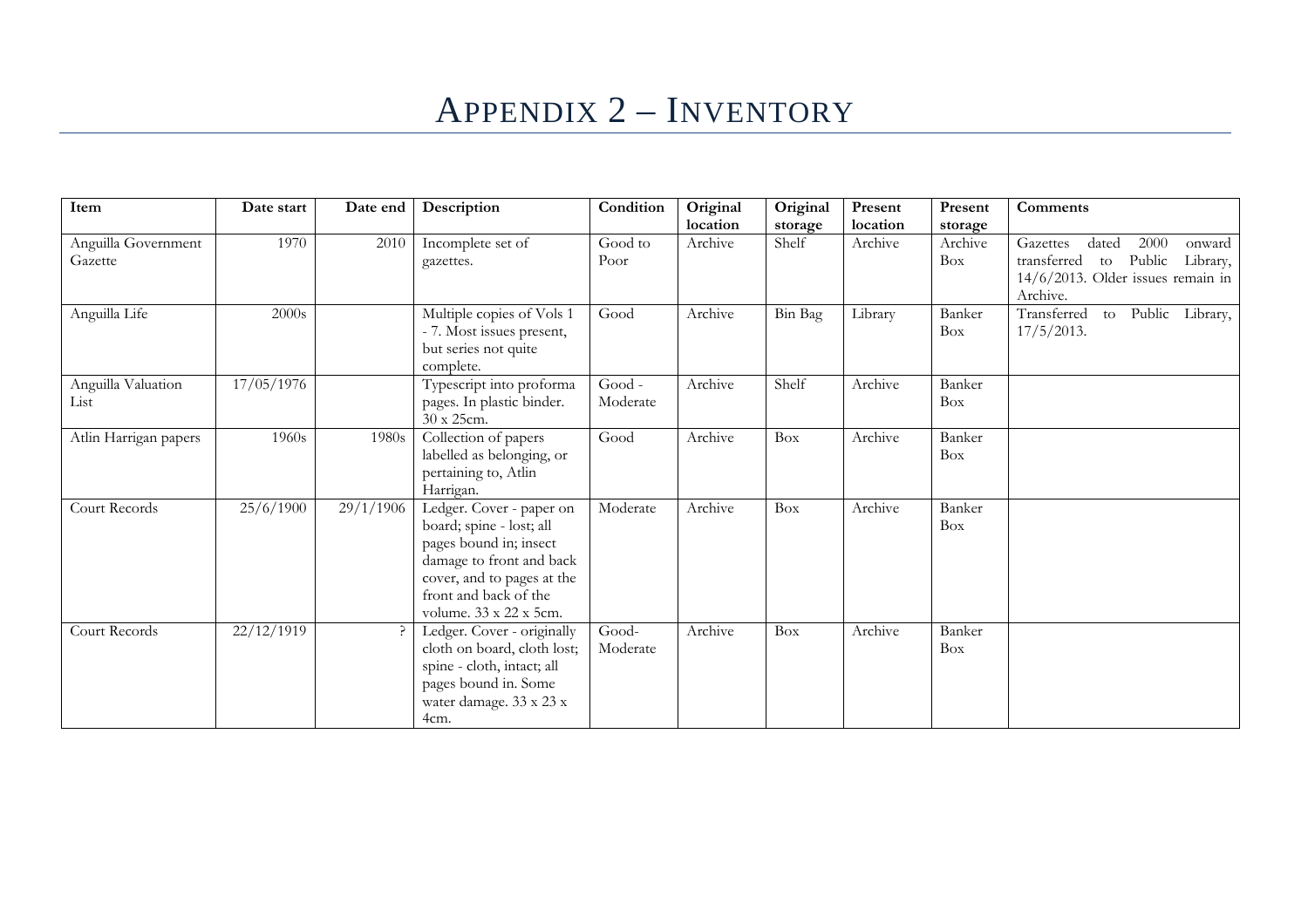| Item                                                                               | Date start | Date end   | Description                                                                                                                                                   | Condition         | Original<br>location | Original       | Present<br>location | Present                         | Comments                                                                                     |
|------------------------------------------------------------------------------------|------------|------------|---------------------------------------------------------------------------------------------------------------------------------------------------------------|-------------------|----------------------|----------------|---------------------|---------------------------------|----------------------------------------------------------------------------------------------|
| Court Records                                                                      | 27/7/1944  | 22/11/1945 | Ledger. Cover - paper on<br>board; spine - cloth; all<br>pages bound in; minor<br>insect damage to covers.<br>32 x 20 x 3cm.                                  | Good-<br>Moderate | Archive              | storage<br>Box | Archive             | storage<br>Banker<br><b>Box</b> |                                                                                              |
| Court Records -<br>Deeds: labelled as<br>"Fragments from<br>Volume 2 288-399"      | ς          |            | A small number of<br>disbound pages, damaged<br>by burning. Contained in<br>an envelope.                                                                      | Very poor         | Archive              | Packet         | Court<br>House Safe | Packet                          | Assumed to belong to the deeds.<br>Reunited with that collection in the<br>Court House Safe. |
| Court Records<br>(?criminal; ?judge's<br>notes)                                    | 1933       | 11/1937    | Ledger. Cover - paper on<br>board; spine - cloth, some<br>damage; all pages bound<br>in; some insect damage.<br>32 x 20 x 3cm.                                | Moderate          | Archive              | Box            | Archive             | Banker<br>Box                   |                                                                                              |
| Court Records<br>(?judge's notes)                                                  | 09/01/1913 | 4/12/1916  | Ledger. Cover - cloth on<br>board; spine - leather,<br>some damage; all pages<br>bound in; some insect<br>damage to cover, spine<br>and pages. 33 x 22 x 3cm. | Moderate          | Archive              | Box            | Archive             | Banker<br>Box                   |                                                                                              |
| Court Records: Book<br>of Transfers (by<br>deed/power of<br>attorney)              | 1918       | 1923       | Ledger. Cover - paper on<br>board; spine - cloth; all<br>pages bound in; minor<br>water damage. $33 \ge 21 \ge$<br>1cm.                                       | Moderate          | Archive              | Box            | Archive             | Banker<br>Box                   |                                                                                              |
| Court Records: Cash<br><b>Book</b>                                                 | 1967       |            | Ledger. Cover - paper on<br>board; spine - cloth. 32 x<br>20 x 1cm.                                                                                           | Moderate          | Archive              | Shelf          | Archive             | Banker<br>Box                   |                                                                                              |
| Court Records: Civil<br>Magistrate Court Cost<br>Book and Stamp Book               | 09/06/1963 | 12/1970    | Ledger. Cover - paper on<br>board; spine - cloth. 32 x<br>20 x 1cm.                                                                                           | Moderate          | Archive              | Shelf          | Archive             | Banker<br><b>Box</b>            |                                                                                              |
| Court Records: Court<br>of Summary<br>Jurisdiction, Cause<br>Book (Civil Register) | 22/2/1960  | 31/12/2003 | Ledger. Cover - cloth on<br>board; spine - leather,<br>some damage; all pages<br>bound in. 33 x 23 x 7cm.                                                     | Moderate          | Archive              | Box            | Archive             | Banker<br><b>Box</b>            |                                                                                              |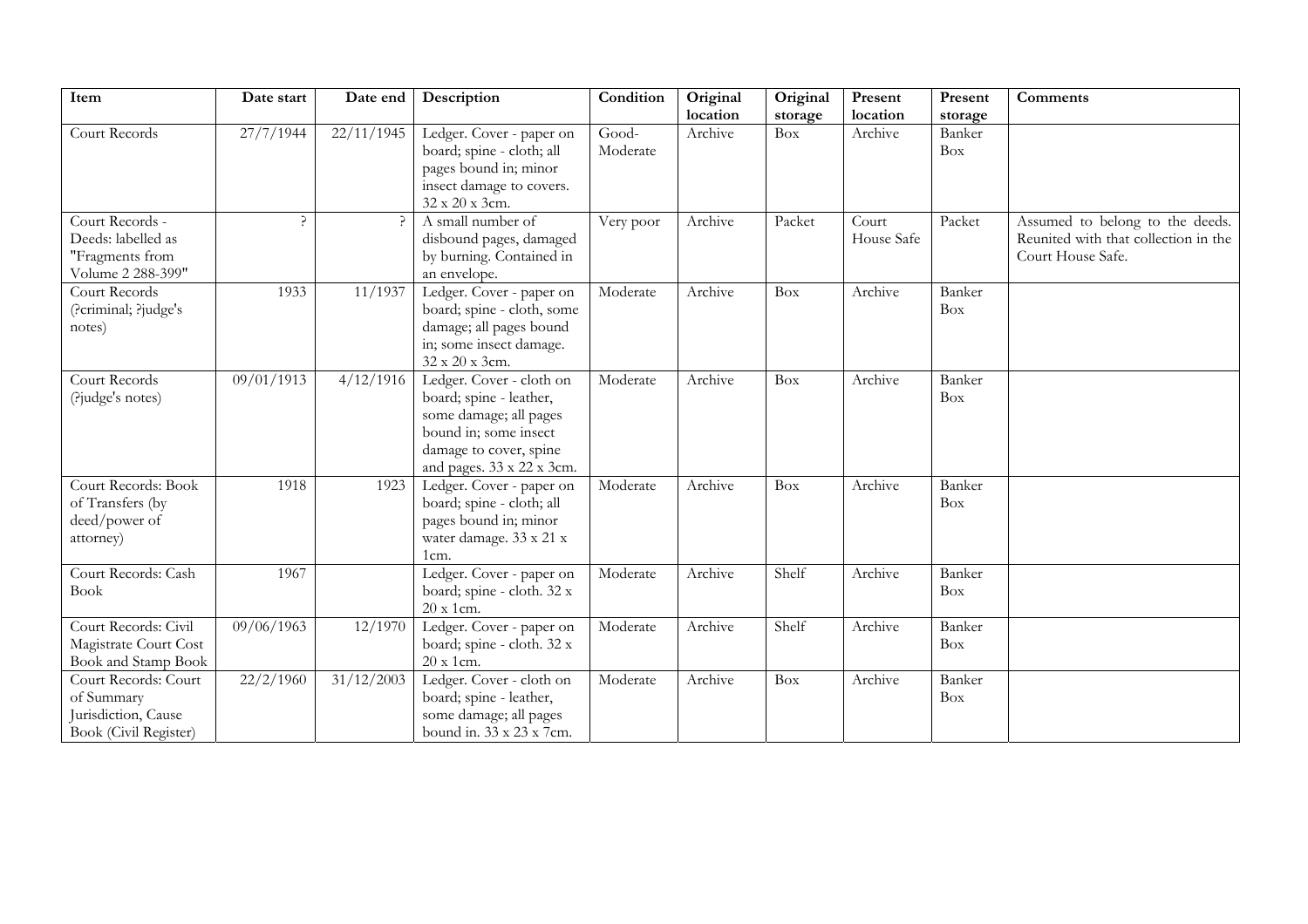| Item                             | Date start | Date end                       | Description                                         | Condition | Original | Original   | Present  | Present              | <b>Comments</b> |
|----------------------------------|------------|--------------------------------|-----------------------------------------------------|-----------|----------|------------|----------|----------------------|-----------------|
|                                  |            |                                |                                                     |           | location | storage    | location | storage              |                 |
| Court Records:<br>Criminal Court | 11/12/1900 | 5/7/1902                       | Ledger. Cover - paper on<br>board; spine - leather, | Moderate  | Archive  | Box        | Archive  | Banker<br><b>Box</b> |                 |
|                                  |            |                                | damaged; all pages bound                            |           |          |            |          |                      |                 |
|                                  |            |                                | in; insect damage to cover                          |           |          |            |          |                      |                 |
|                                  |            |                                | and pages. 33 x 23 x 3cm.                           |           |          |            |          |                      |                 |
| Court Records: Jurors            | 1968       | 1977                           | In card folder. Typescript                          | Moderate  | Archive  | Shelf      | Archive  | Banker               |                 |
| List and Register                |            |                                | pages, secured with<br>treasury tags. 30 x 22cm.    |           |          |            |          | Box                  |                 |
| Court Records:                   | 1965       | 1968                           | Ledger. Cover - paper on                            | Moderate  | Archive  | Shelf      | Archive  | Banker               |                 |
| Juvenile Court Diary             |            |                                | board; spine - cloth. 32 x                          |           |          |            |          | <b>Box</b>           |                 |
|                                  |            |                                | 20 x 1cm.                                           |           |          |            |          |                      |                 |
| Court Records:                   | 1906       | 1916                           | Ledger. Cover - paper on                            | Poor      | Archive  | Shelf      | Archive  | Banker               |                 |
| Magistrates Court                |            |                                | board, badly damaged;                               |           |          |            |          | Box                  |                 |
|                                  |            |                                | spine - leather, intact;<br>some pages loose, the   |           |          |            |          |                      |                 |
|                                  |            |                                | majority bound in; insect                           |           |          |            |          |                      |                 |
|                                  |            |                                | damage to the cover but                             |           |          |            |          |                      |                 |
|                                  |            |                                | none to the pages. 33 x 22                          |           |          |            |          |                      |                 |
|                                  |            |                                | x 6cm.                                              |           |          |            |          |                      |                 |
| Court Records:                   | 1964       |                                | Mixture of pro-formas,                              | Moderate  | Archive  | Envelope   | Archive  | Banker               |                 |
| Magistrates Court,               |            |                                | type-written and hand-                              |           |          |            |          | Box                  |                 |
| miscellaneous                    |            |                                | written sheets. 36 x 23 x                           |           |          |            |          |                      |                 |
| documents                        |            |                                | 1cm.                                                |           |          |            |          |                      |                 |
| Court Records:                   | 28/1/1917  | 1924                           | Ledger. Cover - paper on                            | Moderate  | Archive  | <b>Box</b> | Archive  | Banker               |                 |
| Magistrates Court,               |            |                                | board; spine - leather,                             |           |          |            |          | <b>Box</b>           |                 |
| notebook                         |            |                                | damaged; all pages bound                            |           |          |            |          |                      |                 |
|                                  |            |                                | in; insect damage to cover                          |           |          |            |          |                      |                 |
| Court Records:                   | 05/01/1947 | 30/12/1968                     | and spine. 32 x 20 x 2cm.                           |           | Archive  | Shelf      | Archive  | Banker               |                 |
| Magistrates Court,               |            |                                | Ledger. Cover - paper on<br>board, damaged; spine - | Poor      |          |            |          | Box                  |                 |
| register of suits under          |            |                                | cloth; some pages loose.                            |           |          |            |          |                      |                 |
| \$200                            |            |                                | 32 x 20 x 3cm.                                      |           |          |            |          |                      |                 |
| Court Records:                   | 06/12/1949 | $\frac{23}{11}{\frac{1950}{}}$ | Ledger. Cover - paper on                            | Moderate  | Archive  | Box        | Archive  | Banker               |                 |
| Magistrate's Diary               |            |                                | board; spine - cloth; all                           |           |          |            |          | Box                  |                 |
| (Criminal)                       |            |                                | pages bound in; minor                               |           |          |            |          |                      |                 |
|                                  |            |                                | insect damage to covers.                            |           |          |            |          |                      |                 |
|                                  |            |                                | 32 x 21 x 1cm.                                      |           |          |            |          |                      |                 |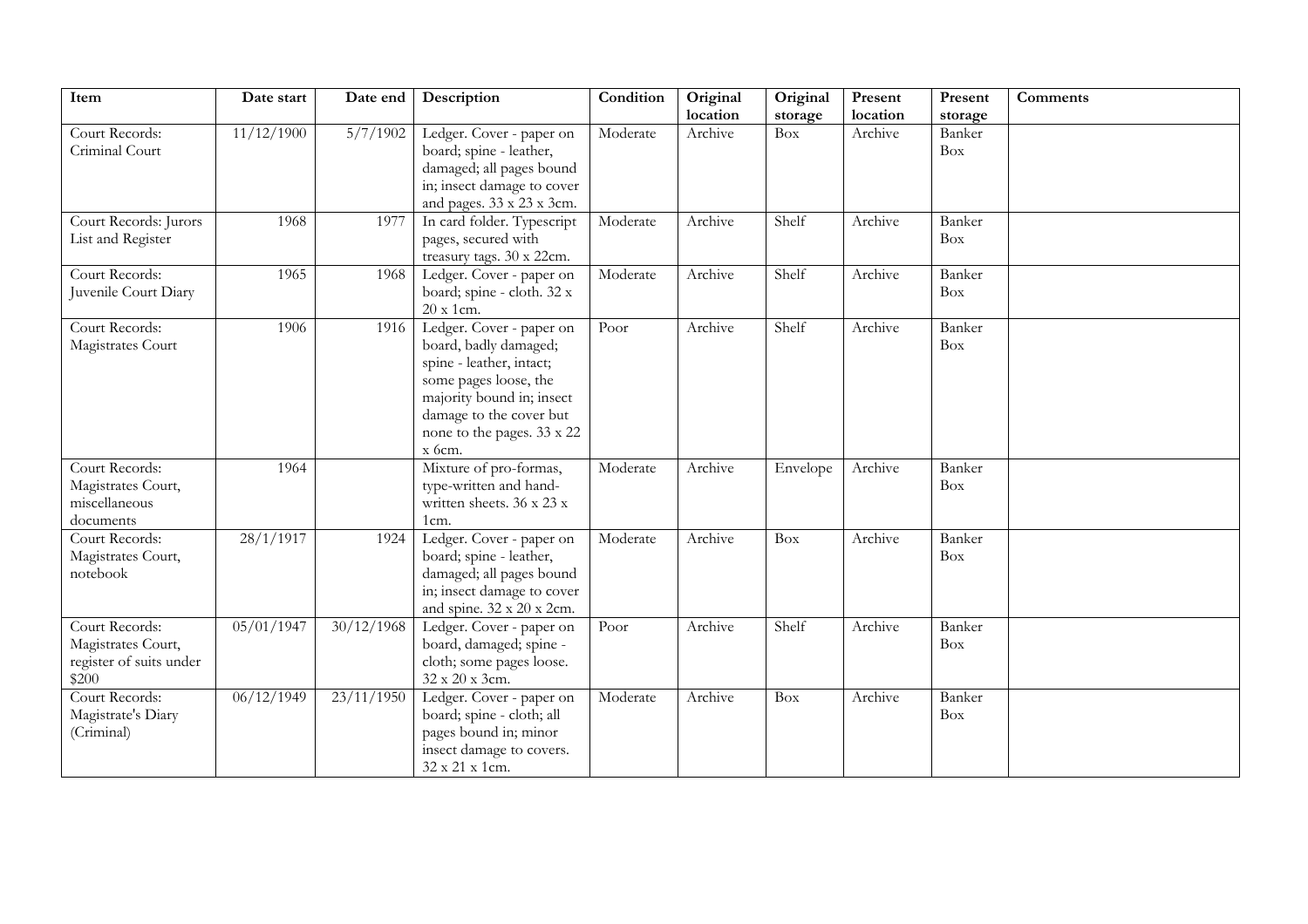| Item                                                      | Date start   | Date end   | Description                                                                                                                                                                           | Condition | Original<br>location | Original<br>storage | Present<br>location | Present<br>storage   | <b>Comments</b> |
|-----------------------------------------------------------|--------------|------------|---------------------------------------------------------------------------------------------------------------------------------------------------------------------------------------|-----------|----------------------|---------------------|---------------------|----------------------|-----------------|
| Court Records:<br>Magistrate's Diary<br>(Criminal)        | 02/01/1962   | 1964       | Ledger. Cover - paper on<br>board; spine - cloth,<br>intact; all pages bound in.<br>32 x 20 x 3cm.                                                                                    | Good      | Archive              | <b>Box</b>          | Archive             | Banker<br><b>Box</b> |                 |
| Court Records:<br>Magistrate's Diary<br>(Liquor Licences) | 1967         |            | Ledger. Cover - paper on<br>board; spine - cloth. 32 x<br>20 x 1cm.                                                                                                                   | Poor      | Archive              | Shelf               | Archive             | Banker<br><b>Box</b> |                 |
| Court Records:<br>Magistrate's Note<br><b>Book</b>        | 10/8/1891    | 18/12/1893 | Ledger. Cover - paper on<br>board; spine - leather,<br>intact; all pages bound in;<br>some insect damage to<br>cover and some page<br>margins. 33 x 22 x 4cm.                         | Moderate  | Archive              | Box                 | Archive             | Banker<br><b>Box</b> |                 |
| Court Records:<br>Magistrate's Notes                      | 8/1/1894     | 24/7/1895  | Ledger. Cover - cloth on<br>board; spine - leather,<br>some damage; all pages<br>bound in; some insect<br>damage to cover, spine<br>and pages. 33 x 22 x 3cm.                         | Moderate  | Archive              | Box                 | Archive             | Banker<br>Box        |                 |
| Court Records:<br>Magistrate's Records<br>(Criminal)      | 17/10/1890   | 5/11/1900  | Ledger. Cover - paper on<br>board; spine - leather,<br>intact; all pages bound in;<br>some insect damage to<br>cover, none to pages. 33 x<br>23 x 4cm.                                | Moderate  | Archive              | <b>Box</b>          | Archive             | Banker<br>Box        |                 |
| Court Records: Oaths<br>etc                               | 19th century |            | Ledger. Cover - paper on<br>board; spine - leather,<br>missing; totally unbound.<br>32 x 20cm                                                                                         | Poor      | Archive              | Box                 | Archive             | Banker<br>Box        |                 |
| Court Records:<br>Summary of Cases<br>(civil)             | 1911         | 1946       | Ledger. Cover - cloth on<br>board; leather spine; all<br>pages bound in;<br>considerable insect<br>damage to cover and<br>pages - particularly to<br>middle pages. 33 x 22 x 4<br>cm. | Moderate  | Archive              | <b>Box</b>          | Archive             | Banker<br>Box        |                 |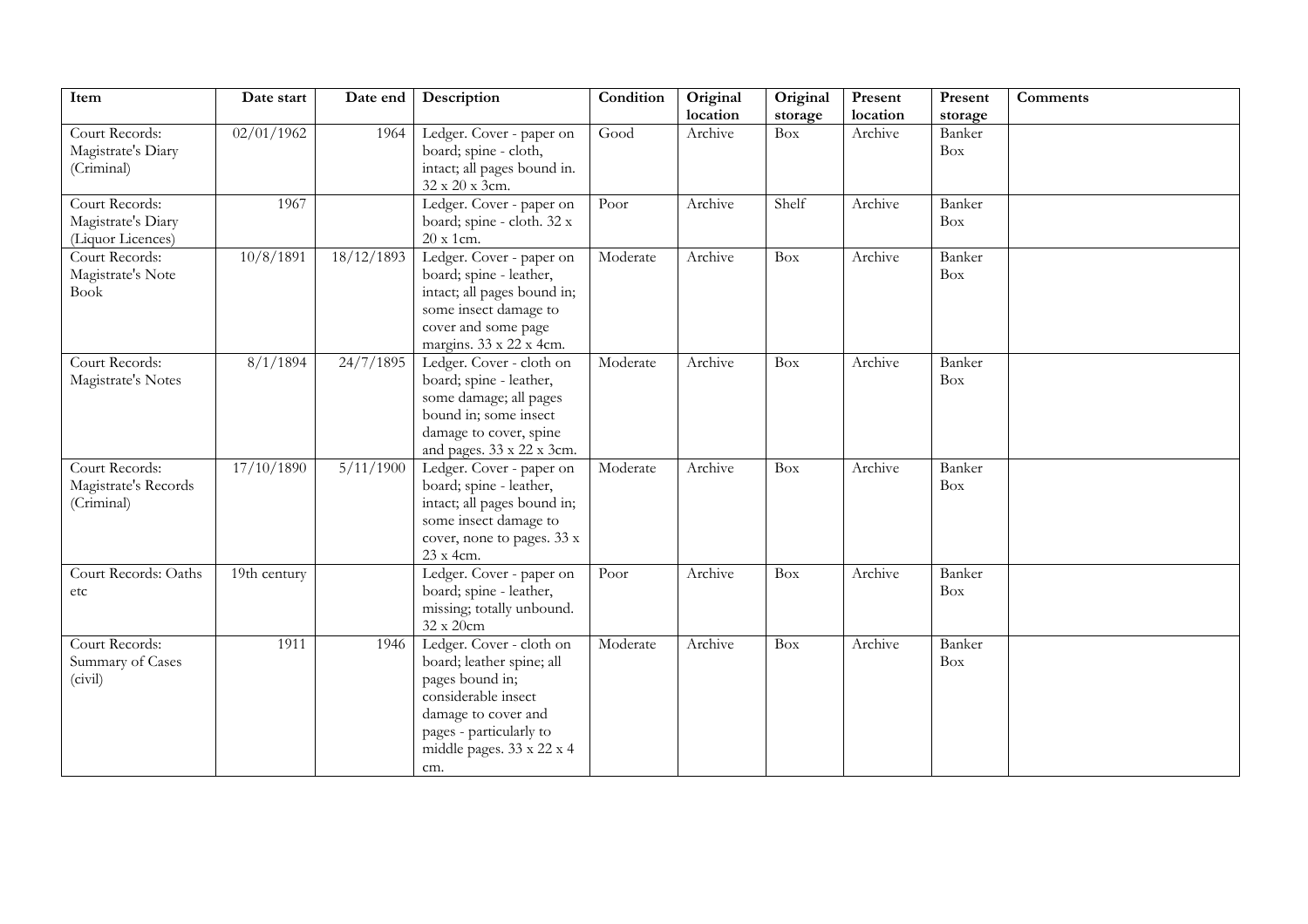| Item<br>Original<br>Original<br>Present<br>Date start<br>Date end<br>Description<br>Condition<br>Present<br><b>Comments</b>                                                                    |  |
|------------------------------------------------------------------------------------------------------------------------------------------------------------------------------------------------|--|
| location<br>location<br>storage<br>storage                                                                                                                                                     |  |
| 29/12/1911<br>9/5/1918<br>Moderate -<br>Archive<br>Archive<br>Court Records:<br>Cover - paper on board;<br>Shelf<br>Banker<br>spine - leather, lost; insect<br>summary of cases<br>Box<br>Poor |  |
| (criminal)<br>damage to cover and to                                                                                                                                                           |  |
| first pages. 42 x 27 x 4cm.                                                                                                                                                                    |  |
| Court Records:<br>13/10/1938<br>30/06/1945<br>Moderate<br>Archive<br>Shelf<br>Archive<br>Banker<br>Cover - paper on board;                                                                     |  |
| spine - cloth. Some water<br>summary of cases<br>Box                                                                                                                                           |  |
| (criminal)<br>damage. 42 x 30 x 4cm.                                                                                                                                                           |  |
| Court Records:<br>26/04/1950<br>29/3/1955<br>Cover - paper on board;<br>Archive<br>Shelf<br>Banker<br>Moderate<br>Archive                                                                      |  |
| spine - cloth. 42 x 27 x<br>summary of cases<br>Box                                                                                                                                            |  |
| (criminal)<br>4cm.                                                                                                                                                                             |  |
| 11/8/1960<br>Court Records:<br>29/03/1955<br>Ledger. Cover - cloth on<br>Archive<br>Archive<br>Banker<br>Moderate<br>Box                                                                       |  |
| board; spine - cloth; pages<br>summary of cases<br>Box                                                                                                                                         |  |
| all bound in. 43 x 28 x<br>(criminal)                                                                                                                                                          |  |
| 3cm.                                                                                                                                                                                           |  |
| Court Records:<br>13/08/1960<br>29/9/1964<br>Moderate<br>Shelf<br>Archive<br>Banker<br>Cover - paper on board;<br>Archive                                                                      |  |
| spine - cloth. Some water<br>summary of cases<br>Box                                                                                                                                           |  |
| damage. 42 x 30 x 4cm.<br>(criminal)                                                                                                                                                           |  |
| Court Records:<br>21/10/1964<br>$\frac{30}{01}$ /01/1969<br>Shelf<br>Archive<br>Cover - paper on board;<br>Moderate<br>Archive<br>Banker                                                       |  |
| summary of cases<br>spine - cloth. 42 x 30 x<br>Box                                                                                                                                            |  |
| 4cm.<br>(criminal)                                                                                                                                                                             |  |
| 09/06/1969<br>28/12/1979<br>Ledger. Cover - cloth on<br>Court Records:<br>Moderate<br>Archive<br>Archive<br>Banker<br>Box                                                                      |  |
| board; spine - cloth; pages<br>summary of cases<br>Box                                                                                                                                         |  |
| all bound in. 38 x 27 x<br>(criminal)                                                                                                                                                          |  |
| 4cm.                                                                                                                                                                                           |  |
| 27/08/1971<br>14/12/1972<br>Ledger. Cover - cloth on<br>Banker<br>Court Records:<br>Moderate<br>Archive<br>Archive<br>Box                                                                      |  |
| board; spine - cloth; pages<br>summary of cases<br>Box                                                                                                                                         |  |
| all bound in. Some water<br>(criminal)                                                                                                                                                         |  |
| damage. 43 x 28 x 4cm.                                                                                                                                                                         |  |
| $\frac{01}{01}{\frac{1973}{}}$<br>2/4/1975<br>Court Records:<br>Ledger. Cover - cloth on<br>Archive<br>Archive<br>Banker<br>Good<br><b>Box</b>                                                 |  |
| board; spine - cloth; pages<br>summary of cases<br>Box                                                                                                                                         |  |
| (criminal)<br>all bound in. 43 x 28 x<br>4cm.                                                                                                                                                  |  |
| 12/5/1997<br>Ledger. Cover - cloth on<br>Court Records:<br>21/09/1992<br>Good<br>Archive<br><b>Box</b><br>Archive<br>Banker                                                                    |  |
| summary of cases<br>board; spine - leather;<br>Box                                                                                                                                             |  |
| (criminal)<br>pages all bound in. 38 x                                                                                                                                                         |  |
| 27 x 5cm.                                                                                                                                                                                      |  |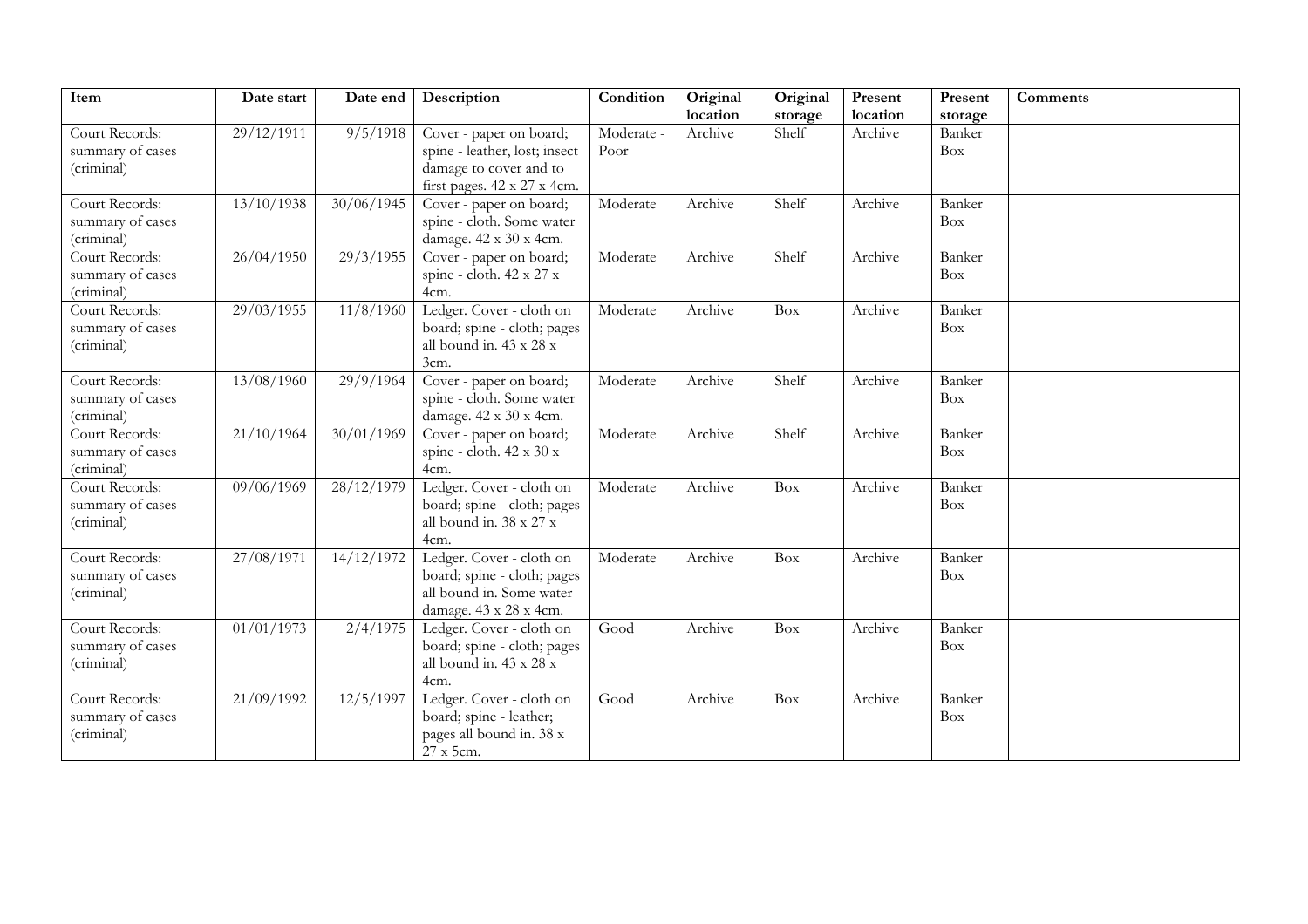| Item                                                  | Date start     | Date end     | Description                                                                                                                                                                                     | Condition | Original<br>location | Original<br>storage | Present<br>location | Present<br>storage | Comments                                                                                       |
|-------------------------------------------------------|----------------|--------------|-------------------------------------------------------------------------------------------------------------------------------------------------------------------------------------------------|-----------|----------------------|---------------------|---------------------|--------------------|------------------------------------------------------------------------------------------------|
| Court Records:<br>Summons Cases                       | 01/09/1967     | 12/1968      | In card folder. Printed<br>pro-formas, completed in<br>ink, secured with treasury<br>tags. 28 x 19cm.                                                                                           | Moderate  | Archive              | Shelf               | Archive             | Banker<br>Box      |                                                                                                |
| Court Records:<br>Summons Register                    | 1960           | 1967         | Ledger. Cover - paper on<br>board, partially detached;<br>spine - cloth; all pages<br>bound in. 32 x 20 x 1cm.                                                                                  | Poor      | Archive              | Shelf               | Archive             | Banker<br>Box      |                                                                                                |
| Court Records: Wills<br>and Probate                   | $19th$ century | 19th century | Folder wills. Paper, some<br>comprise of one sheet of<br>paper, others collections<br>of several pages. Format<br>of unfolded sheet<br>33x20cm; size after<br>folding 9x20cm. Hand-<br>written. | Poor      | Archive              | Packet              | Archive             | Banker<br>Box      | Conditions vary from moderate to<br>poor. Some water damage, insect<br>damage and fire damage. |
| Court Records; details<br>of ordinances               | 20th century   |              | Ledger. Cover - cloth on<br>board; spine - cloth; all<br>pages bound in; hand-cut<br>alphabetical index. 32 x 20<br>x 1cm.                                                                      | Moderate  | Archive              | Shelf               | Archive             | Banker<br>Box      |                                                                                                |
| General Index of<br>Deeds                             | 1962           | 1967         | Ledger. Cover - cloth on<br>board; spine - leather; all<br>pages bound in; some<br>insect damage to cover.<br>47 x 38 x 5cm.                                                                    | Moderate  | Archive              | Shelf               | Archive             | Banker<br>Box      |                                                                                                |
| Hurricane Relief<br>Advisory Committee:<br>Minutes    | 16/9/1950      | 3/1951       | Ledger. Cover - paper on<br>board; spine - cloth; all<br>pages bound in. 32 x 20 x<br>1cm.                                                                                                      | Moderate  | Archive              | Box                 | Archive             | Banker<br>Box      |                                                                                                |
| Inventory and Stock,<br>Government House,<br>Anguilla | 1958           | 1967         | Ledger. Cover - paper on<br>board; spine - cloth; all<br>pages bound in. 32 x 20 x<br>1cm.                                                                                                      | Moderate  | Archive              | Shelf               | Archive             | Banker<br>Box      |                                                                                                |
| Land and House Tax<br>Register                        | 1952           | 1956         | Ledger. Cover - cloth on<br>board; steel clamp<br>binding. $41 \times 36 \times 4$ cm.                                                                                                          | Moderate  | Archive              | Shelf               | Archive             | Banker<br>Box      |                                                                                                |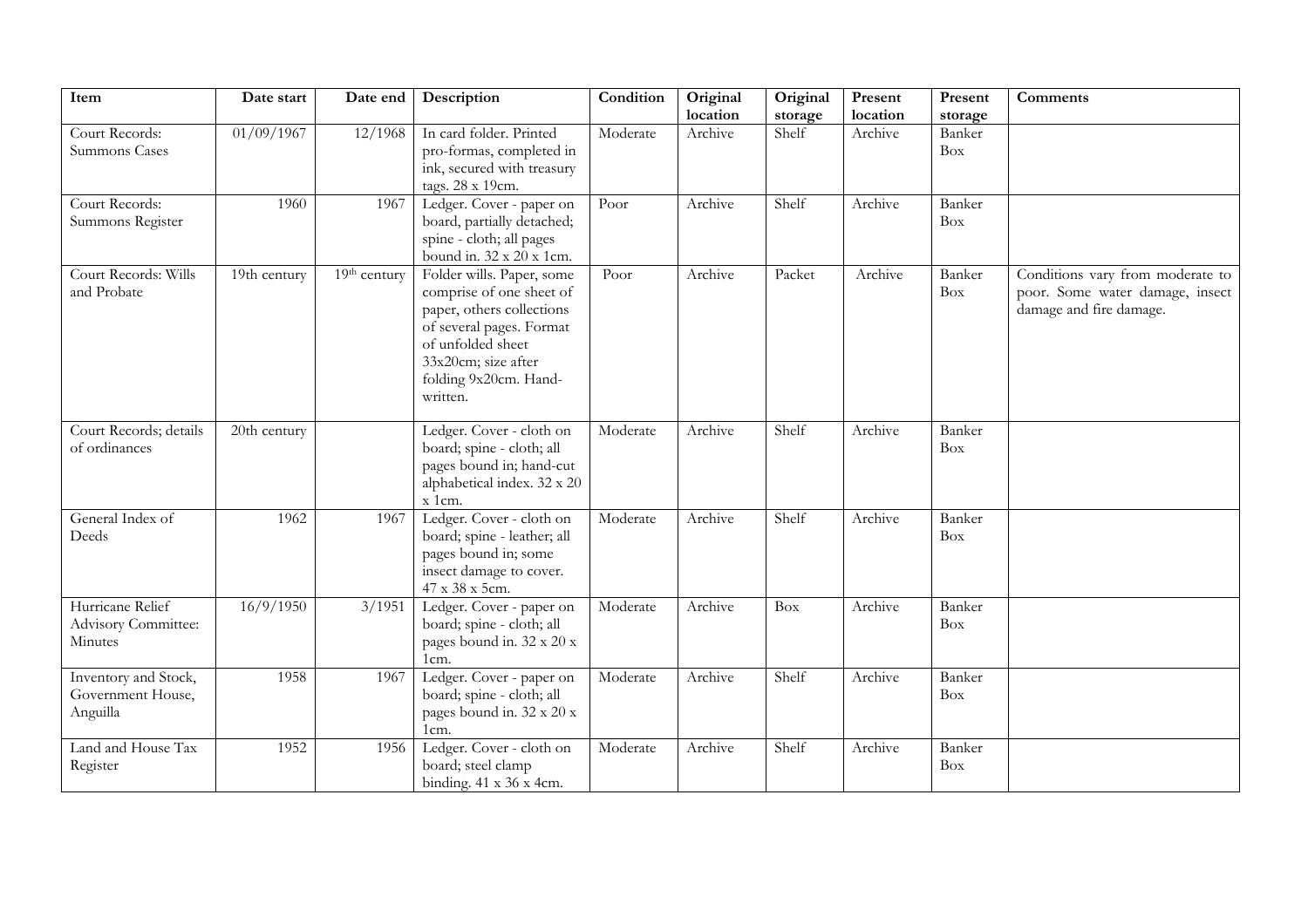| Item                                                                       | Date start | Date end | Description                                                                                                                                                  | Condition           | Original | Original | Present  | Present              | <b>Comments</b> |
|----------------------------------------------------------------------------|------------|----------|--------------------------------------------------------------------------------------------------------------------------------------------------------------|---------------------|----------|----------|----------|----------------------|-----------------|
|                                                                            |            |          |                                                                                                                                                              |                     | location | storage  | location | storage              |                 |
| Land and House<br>Taxes for Anguilla                                       | 1925       | 1931     | Cover - leather on board;<br>spine - leather; all pages<br>bound in; major insect<br>damage to pages. 38 x 28<br>x 5cm.                                      | Moderate            | Archive  | Shelf    | Archive  | Banker<br><b>Box</b> |                 |
| Minutes of the<br>Anguilla Legislative<br>Council                          | 1970s      |          | Incomplete collection of<br>minutes.                                                                                                                         | Good                | Archive  | Bin bag  | Archive  | Banker<br>Box        |                 |
| Miscellaneous<br>Government Records                                        | 1970s      |          | Collection of folders from<br>a variety of government<br>departments: Medical<br>Department; Civil Service<br>Organisation;<br>Commissioners Office;<br>GPO. | Good -<br>Moderate  | Archive  | Bin bag  | Archive  | Banker<br>Box        |                 |
| Newspapers (Anguilla)                                                      | 1970s      | 2000s    | What We Do on Anguilla;<br>The Light; Vantage.                                                                                                               | Good to<br>Moderate | Archive  | Shelf    | Archive  | Shelf                |                 |
| Newspapers (various<br>Caribbean)                                          | 1990s      | 2000s    | Daily Herald; Caribbean<br>Week; Herald; Today;<br>Chronicle; Democrat.                                                                                      | Good to<br>Moderate | Archive  | Shelf    | Archive  | Shelf                |                 |
| Non-Anguillan<br>Government Gazettes<br>and other official<br>publications | 1970s      | 1980s    | Official gazettes,<br>principally relating to<br>Montserrat and Antigua.                                                                                     | Moderate            | Archive  | Shelf    | Archive  | Banker<br>Box        |                 |
| Police Charge<br>Register, The Valley                                      | 08/06/1952 | 6/4/1958 | Ledger. Cover - cloth on<br>board, partially torn away;<br>spine - cloth; all pages<br>bound in. Minor water<br>damage. 33 x 21 x 3cm.                       | Moderate            | Archive  | Box      | Archive  | Banker<br>Box        |                 |
| Public Library<br>Records                                                  | 1970s      | 1980s    | Miscellaneous records<br>relating to the Public<br>Library (e.g. stock lists,<br>book clubs).                                                                | Good                | Archive  | Bin bag  | Archive  | Banker<br>Box        |                 |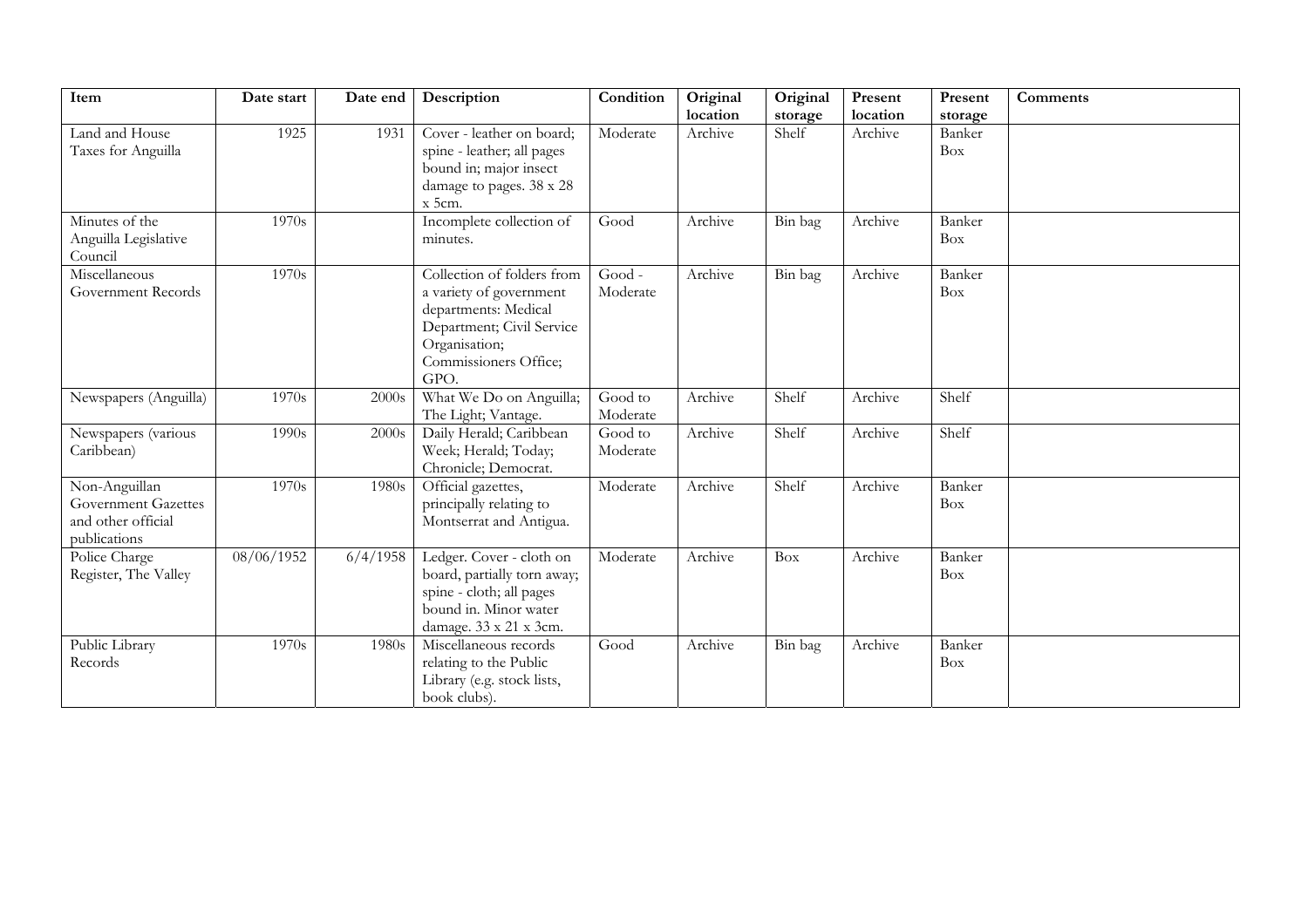| Item                           | Date start | Date end           | Description                                                                                                                                                                                                                                     | Condition          | Original<br>location | Original<br>storage | Present<br>location | Present<br>storage   | <b>Comments</b>                                                                                                   |
|--------------------------------|------------|--------------------|-------------------------------------------------------------------------------------------------------------------------------------------------------------------------------------------------------------------------------------------------|--------------------|----------------------|---------------------|---------------------|----------------------|-------------------------------------------------------------------------------------------------------------------|
| Radio Anguilla                 | 1970       | 1985               | Original correspondence,<br>publicity material,<br>education packs. Mostly<br>bound or stapled. Two<br>receipt books for<br>"Alberts", apparently<br>unrelated to the Radio<br>AXA material.                                                    | Moderate           | Archive              | Four<br>boxes       | Archive             | Banker<br><b>Box</b> | Labelled as having been treated<br>with DDT. Cursory inspection of<br>undertaken, then re-<br>contents<br>sealed. |
| Reports on Anguilla            | 1970s      | $\overline{1}990s$ | Numerous reports about<br>Anguilla. Miscellaneous<br>subjects, ranging from<br>government-produced<br>documents (e.g. census<br>returns) to consultant<br>reports on a multitude of<br>subjects (e.g. tourism,<br>environment and<br>industry). | Various            | Archive              | Shelf               | Archive             | Banker<br>Box        |                                                                                                                   |
| Sombrero Lighthouse<br>Journal | 1926       |                    | Remnants of a very badly<br>damaged volume. Covers<br>lost, pages totally<br>disbound. Pages highly<br>fragile.                                                                                                                                 | Poor               | Archive              | Shelf               | Archive             | Banker<br>Box        |                                                                                                                   |
| Sombrero Lighthouse<br>Journal | 01/10/1908 | 21/4/1912          | Cover - paper on board;<br>spine - damaged; all pages<br>bound in. 33 x 22 x 4cm.                                                                                                                                                               | Good -<br>Moderate | Archive              | Shelf               | Archive             | Banker<br>Box        |                                                                                                                   |
| Sombrero Lighthouse<br>Journal | 21/04/1912 | 28/2/1914          | Cover - cloth on board,<br>damaged; spine - leather,<br>damaged; pages all bound<br>in, some torn. Water<br>damage. 33 x 22 x 3cm.                                                                                                              | Poor               | Archive              | Shelf               | Archive             | Banker<br>Box        |                                                                                                                   |
| Sombrero Lighthouse<br>Journal | 01/03/1914 | 31/12/1916         | Cover - paper on board,<br>partially detached; spine -<br>lost; all pages bound in.<br>33 x 22 x 4cm.                                                                                                                                           | Moderate -<br>Poor | Archive              | Shelf               | Archive             | Banker<br>Box        |                                                                                                                   |
| Sombrero Lighthouse<br>Journal | 29/12/1924 | 27/6/1926          | Cover - cloth on board,<br>detached; spine lost; pages<br>all bound in. 25 x 20 x<br>3cm.                                                                                                                                                       | Poor               | Archive              | Shelf               | Archive             | Banker<br>Box        |                                                                                                                   |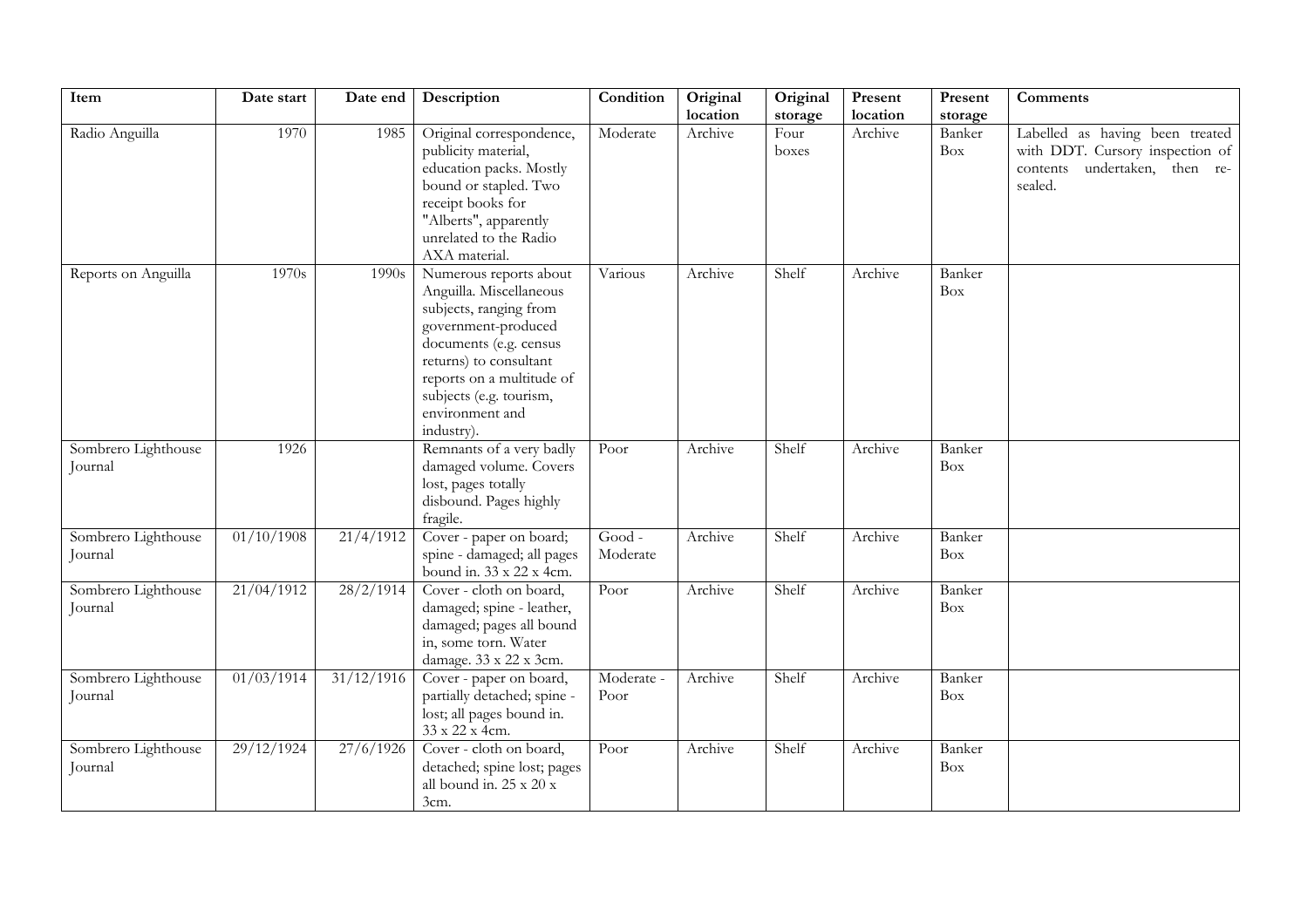| Item                | Date start | Date end   | Description                | Condition | Original | Original | Present  | Present | <b>Comments</b> |
|---------------------|------------|------------|----------------------------|-----------|----------|----------|----------|---------|-----------------|
|                     |            |            |                            |           | location | storage  | location | storage |                 |
| Sombrero Lighthouse | 16/07/1929 | 28/10/1931 | Cover - paper on board;    | Poor      | Archive  | Shelf    | Archive  | Banker  |                 |
| Journal             |            |            | spine - cloth, lost; pages |           |          |          |          | Box     |                 |
|                     |            |            | all bound in; some water   |           |          |          |          |         |                 |
|                     |            |            | damage. 32 x 20 x 1cm.     |           |          |          |          |         |                 |
| Sombrero Lighthouse | 08/05/1934 | 9/8/1935   | Cover - cloth on board;    | Moderate  | Archive  | Shelf    | Archive  | Banker  |                 |
| Journal             |            |            | spine - cloth; pages all   |           |          |          |          | Box     |                 |
|                     |            |            | bound in. 34 x 22 x 3cm.   |           |          |          |          |         |                 |
| Sombrero Lighthouse | 1895       | 1898       | Cover - paper on board,    | Moderate  | Archive  | Shelf    | Archive  | Banker  |                 |
| Journal 1895-1898   |            |            | yellow/ blue marbled,      |           |          |          |          | Box     |                 |
|                     |            |            | leather corners. Pasted    |           |          |          |          |         |                 |
|                     |            |            | label on front cover.      |           |          |          |          |         |                 |
|                     |            |            | Leather binding, maroon,   |           |          |          |          |         |                 |
|                     |            |            | damaged. Blue lined        |           |          |          |          |         |                 |
|                     |            |            | pages, hand written        |           |          |          |          |         |                 |
|                     |            |            | entries; pages all bound   |           |          |          |          |         |                 |
|                     |            |            | in. . 33 x 21 x 2.5 cm.    |           |          |          |          |         |                 |
| Sombrero Lighthouse | 1898       | 1900       | Ledger. Cover - paper on   | Moderate  | Archive  | Shelf    | Archive  | Banker  |                 |
| Journal 1898-1900   |            |            | board, yellow/ blue        |           |          |          |          | Box     |                 |
|                     |            |            | marbled, leather corners.  |           |          |          |          |         |                 |
|                     |            |            | Pasted label on front      |           |          |          |          |         |                 |
|                     |            |            | cover. Leather binding,    |           |          |          |          |         |                 |
|                     |            |            | maroon, damaged. Blue      |           |          |          |          |         |                 |
|                     |            |            | lined pages, hand written  |           |          |          |          |         |                 |
|                     |            |            | entries; pages all bound   |           |          |          |          |         |                 |
|                     |            |            | in. 33 x 21 x 2.5 cm.      |           |          |          |          |         |                 |
| Sombrero Lighthouse | 1900       | 1903       | Cover - paper on board,    | Moderate  | Archive  | Shelf    | Archive  | Banker  |                 |
| Journal 1900-1903   |            |            | yellow/ blue marbled,      |           |          |          |          | Box     |                 |
|                     |            |            | leather corners. Pasted    |           |          |          |          |         |                 |
|                     |            |            | label on front cover.      |           |          |          |          |         |                 |
|                     |            |            | Leather binding, maroon,   |           |          |          |          |         |                 |
|                     |            |            | missing. Blue lined pages, |           |          |          |          |         |                 |
|                     |            |            | hand written entries;      |           |          |          |          |         |                 |
|                     |            |            | pages all bound in. 33 x   |           |          |          |          |         |                 |
|                     |            |            | 21 x 2.5 cm.               |           |          |          |          |         |                 |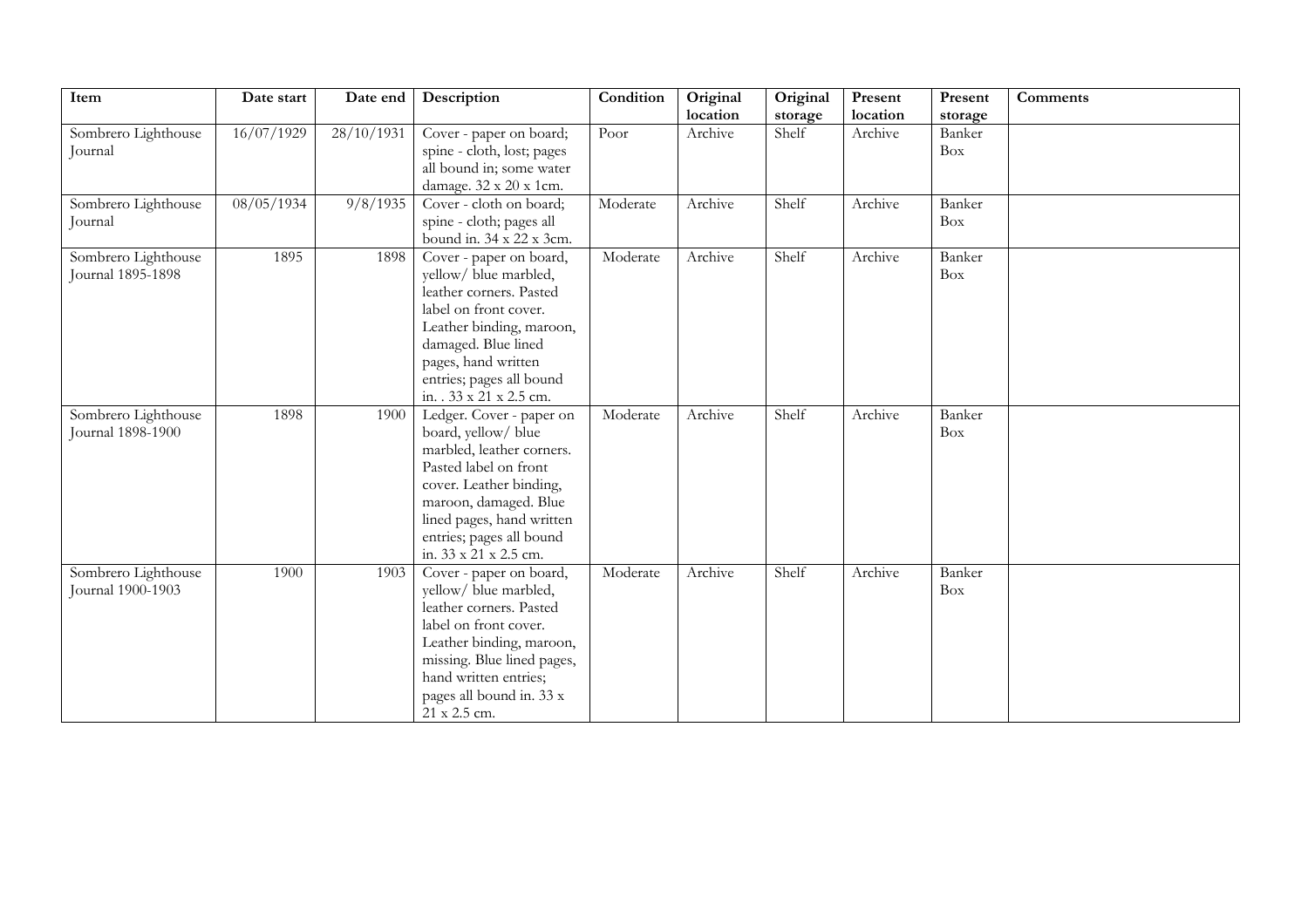| Item                                                                                                                             | Date start | Date end | Description                                                                                                                                                                                                                                                                                                                                                                                                                     | Condition           | Original | Original | Present  | Present              | <b>Comments</b>                                                                                                                                    |
|----------------------------------------------------------------------------------------------------------------------------------|------------|----------|---------------------------------------------------------------------------------------------------------------------------------------------------------------------------------------------------------------------------------------------------------------------------------------------------------------------------------------------------------------------------------------------------------------------------------|---------------------|----------|----------|----------|----------------------|----------------------------------------------------------------------------------------------------------------------------------------------------|
|                                                                                                                                  |            |          |                                                                                                                                                                                                                                                                                                                                                                                                                                 |                     | location | storage  | location | storage              |                                                                                                                                                    |
| Sombrero Lighthouse<br>Journal 1906-1908                                                                                         | 1906       | 1908     | Cover-paper on board,<br>marbled, torn leather<br>corners. Binding-leather,<br>damaged. Pages separated,<br>majority still bound, some<br>loose. Some water<br>damage, pages torn.33 x<br>21 x 2.5 cm.                                                                                                                                                                                                                          | Moderate            | Archive  | Shelf    | Archive  | Banker<br><b>Box</b> |                                                                                                                                                    |
| Sombrero Lighthouse<br>Provision Ledger                                                                                          | 1897       | 1916     | Ledger. Cover - paper on<br>board, yellow/blue<br>marbled, torn, badly<br>discoloured; leather<br>corners, lost. Binding -<br>leather, maroon, lost;<br>partially detached. Blue<br>lined pages. Hand written<br>entries, tabulated. Some<br>entries are written upside<br>down. Most pages bound<br>in, some detached. Pages<br>stained, discoloured,<br>water damage throughout.<br>Minor insect damage. 33 x<br>21 x 2.5 cm. | Moderate            | Archive  | Shelf    | Archive  | Banker<br><b>Box</b> |                                                                                                                                                    |
| St Christopher, Nevis<br>and Anguilla<br>Government Gazette<br>(ordinary and<br>extraordinary);<br>statutory rules and<br>orders | 1959       | 1976     | Incomplete set of gazettes<br>and other government<br>circulars.                                                                                                                                                                                                                                                                                                                                                                | Good to<br>Poor     | Archive  | Shelf    |          | Banker<br>Box        |                                                                                                                                                    |
| The Beacon                                                                                                                       | 1967       | 1971     | Original and photocopied<br>editions. Incomplete set.                                                                                                                                                                                                                                                                                                                                                                           | Good to<br>Moderate | Archive  | Shelf    | Archive  | Banker<br>Box        | Some copies transferred to Public<br>Library, in order to create a near-<br>complete set. The duplicates and<br>photocopies remain in the Archive. |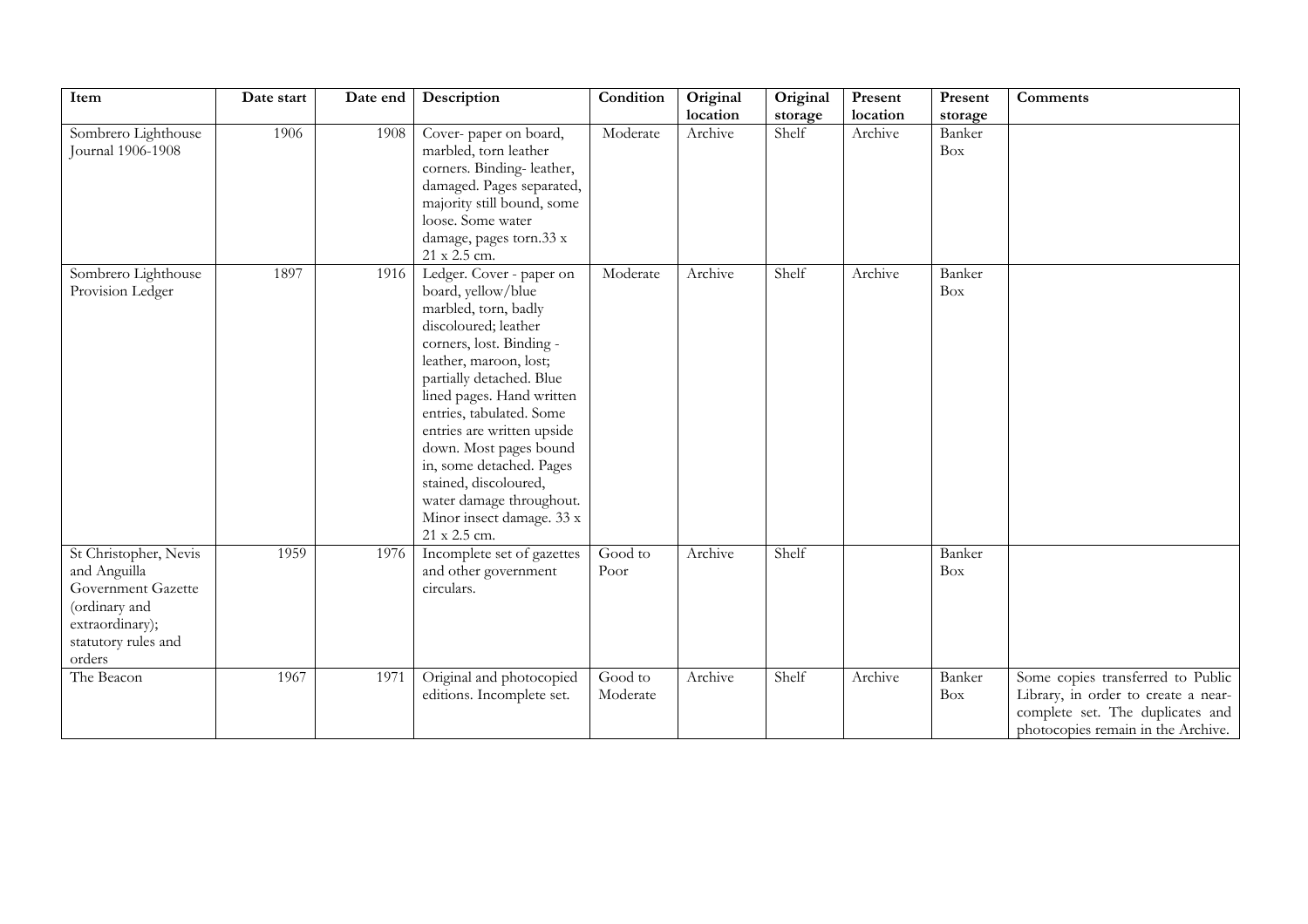| Item                                                                                                                            | Date start | Date end | Description                                                                                                                                                                                                                                                                                                                                                                                                                                                                                                                                                                                              | Condition | Original<br>location | Original<br>storage | Present<br>location | Present<br>storage | <b>Comments</b>                                   |
|---------------------------------------------------------------------------------------------------------------------------------|------------|----------|----------------------------------------------------------------------------------------------------------------------------------------------------------------------------------------------------------------------------------------------------------------------------------------------------------------------------------------------------------------------------------------------------------------------------------------------------------------------------------------------------------------------------------------------------------------------------------------------------------|-----------|----------------------|---------------------|---------------------|--------------------|---------------------------------------------------|
| Tourism literature.<br>Official Anguilla<br>tourism brochures and<br>leaflets relating to<br>individual hotels,<br>resorts etc. | ?1990      | ?2013    | Pamphlets and leaflets.                                                                                                                                                                                                                                                                                                                                                                                                                                                                                                                                                                                  | Good      | Archive              | Shelf               | Archive             | Archive<br>Box     | Undated, but appear to be early<br>1990s onwards. |
| Unpublished bulletins<br>and newsletters                                                                                        | 1980s      | 2000s    | Unity; Rotary Beacon;<br>Anguillan High.                                                                                                                                                                                                                                                                                                                                                                                                                                                                                                                                                                 | Good      | Archive              | Shelf               | Archive             | Archive<br>Box     |                                                   |
| Records of the Kings<br>Bench                                                                                                   | 1740       | 1790     | Ledger. Cover - leather on<br>board, separated, badly<br>damaged. Spine - lost.<br>Binding destroyed; some<br>pages remain in small<br>groups, retained by the<br>original string; many<br>others are completely<br>disbound and exist as<br>individual sheets. All are<br>damaged to some extent,<br>being stained, with<br>tattered page-edges, and<br>extremely fragile; many<br>pages are torn; insect<br>damage occurs<br>throughout the volume.<br>The box containing the<br>document includes many<br>small fragments of pages,<br>whose place within the<br>volume cannot now be<br>established. | Poor      | Court<br>House Safe  | Card<br>folder      | Court<br>House Safe | Card<br>Folder     |                                                   |
| Deeds Volume 1                                                                                                                  | 2/12/1826  | 1/1844   | Deed Nos. 1-287. Ledger.<br>Cover - cloth on board;<br>spine - cloth; pages all<br>bound in. 540 pages. 43 x<br>27 x 6cm.                                                                                                                                                                                                                                                                                                                                                                                                                                                                                | Good      | Court<br>House safe  | Card<br>folder      | Court<br>House Safe | Card<br>folder     |                                                   |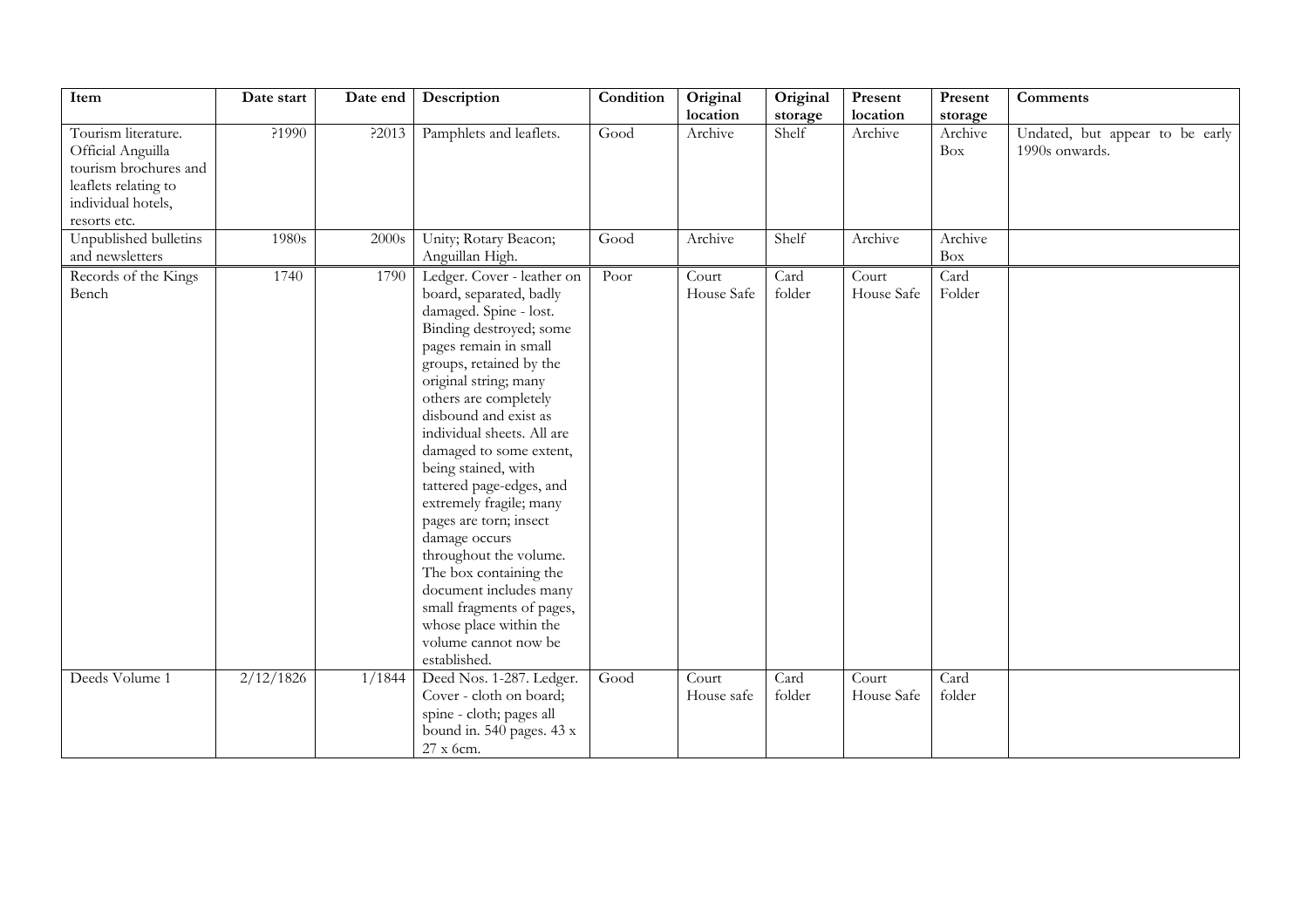| Item           | Date start | Date end              | Description                                                                                                                                                                     | Condition          | Original            | Original       | Present             | Present        | <b>Comments</b> |
|----------------|------------|-----------------------|---------------------------------------------------------------------------------------------------------------------------------------------------------------------------------|--------------------|---------------------|----------------|---------------------|----------------|-----------------|
|                |            |                       |                                                                                                                                                                                 |                    | location            | storage        | location            | storage        |                 |
| Deeds Volume 2 | 25/3/1844  | 6/1854                | Deed Nos. 288-398.<br>Ledger. Cover - cloth on<br>board, back cover lost;                                                                                                       | Poor               | Court<br>House safe | Card<br>folder | Court<br>House Safe | Card<br>folder |                 |
|                |            |                       | spine - leather; pages all<br>bound in. 338 pages. 32 x<br>20 x 4cm.                                                                                                            |                    |                     |                |                     |                |                 |
| Deeds Volume 3 | 31/8/1854  | $\frac{22}{10}$ /1862 | Deed Nos. 400-542.<br>Ledger. Cover, spine and<br>binding intact; all pages<br>bound in. 530 pages. 32 x<br>20 x 6cm.                                                           | Moderate -<br>Poor | Court<br>House safe | Card<br>folder | Court<br>House Safe | Card<br>folder |                 |
| Deeds Volume 4 | 2/1863     | 2/1870                | Deeds Nos. 543-680.<br>Ledger. Cover, spine and<br>binding intact; all pages<br>bound in; some insect<br>damage. 362 pages. 32 x<br>20 x 4cm.                                   | Moderate -<br>Poor | Court<br>House safe | Card<br>folder | Court<br>House Safe | Card<br>folder |                 |
| Deeds Volume 5 | 17/3/1868  | 4/7/1872              | Deed Nos. 681-755.<br>Ledger. Cover - cloth on<br>board; spine - leather;<br>most pages bound in - last<br>ten unbound. 183 pages.<br>32 x 20 x 3cm.                            | Moderate -<br>Poor | Court<br>House safe | Card<br>folder | Court<br>House Safe | Card<br>folder |                 |
| Deeds Volume 6 | 6/7/1872   | 27/7/1893             | Deed Nos. 756-979.<br>Ledger. Cover - leather on<br>board; spine - leather;<br>majority of pages bound<br>in. Slight insect and water<br>damage. c.530 pages. 32 x<br>22 x 4cm. | Moderate           | Court<br>House safe | Card<br>folder | Court<br>House Safe | Card<br>folder |                 |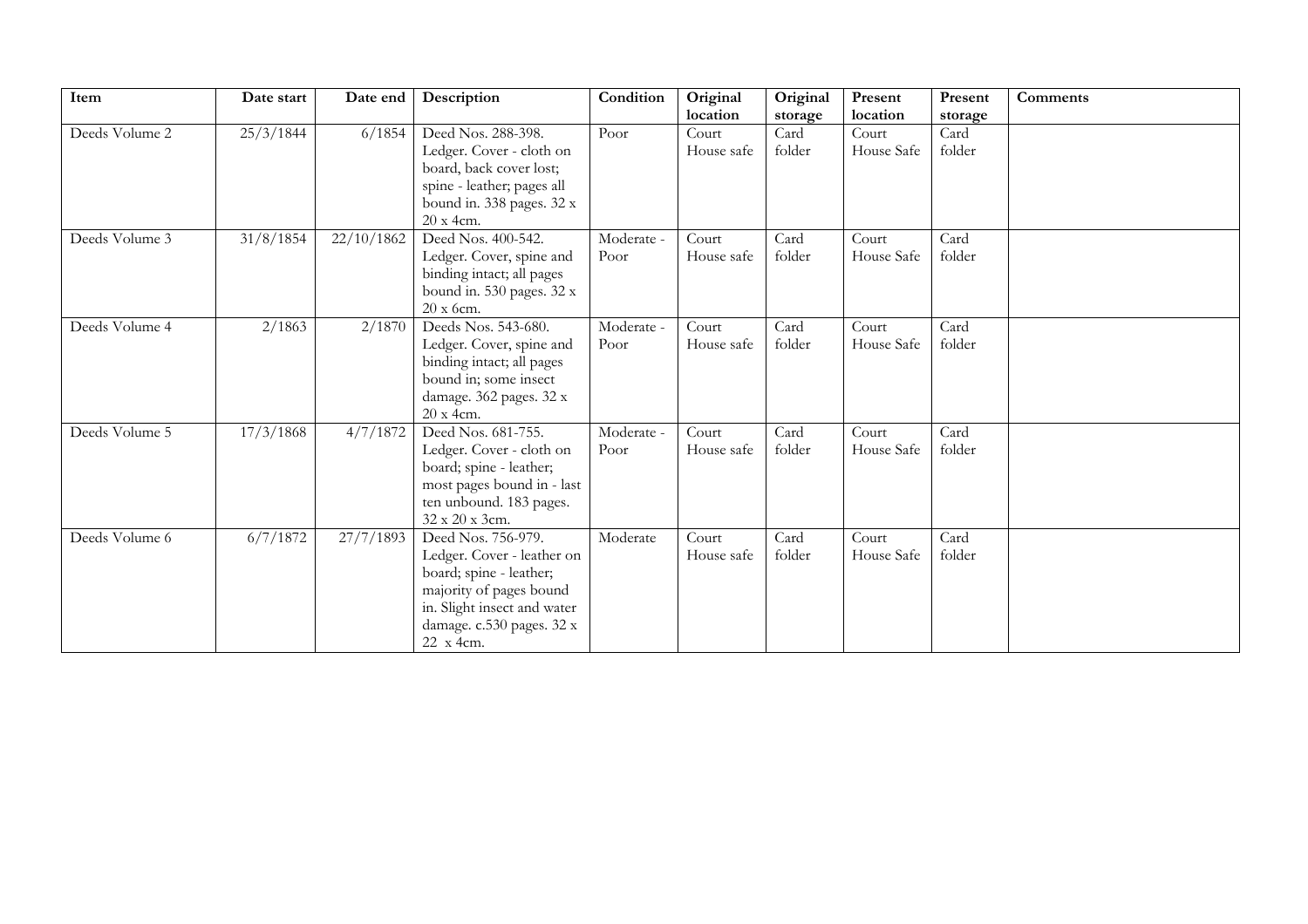| Item<br>Condition<br>Original<br>Date start<br>Description<br>Original<br>Present<br>Present<br>Date end<br>location<br>location      | <b>Comments</b> |
|---------------------------------------------------------------------------------------------------------------------------------------|-----------------|
| storage<br>storage<br>Deeds<br>3/1893<br>2/1905<br>Un-numbered volume.<br>Poor<br>Court<br>Court<br>Archive<br>Copy                   |                 |
| House safe<br>House Safe<br>Ledger. Deed Nos. 980-<br>Box<br>paper                                                                    |                 |
| 1129. Cover - leather on<br>box                                                                                                       |                 |
| board; spine - damaged;                                                                                                               |                 |
| first third of the pages                                                                                                              |                 |
| have become unbound.                                                                                                                  |                 |
| The volume has been                                                                                                                   |                 |
| burned - the cover is                                                                                                                 |                 |
| badly blackened and the                                                                                                               |                 |
| top left hand corner lost;                                                                                                            |                 |
| the first inner pages are                                                                                                             |                 |
| also partially burnt. Very                                                                                                            |                 |
| brittle. 36 x 20 x 6cm.                                                                                                               |                 |
| Deed Nos. 1131-1184.<br>06/12/1905<br>13/8/1909<br>Deeds Volume 7<br>Card<br>Card<br>$\overline{C}$ ourt<br>Court<br>Poor             |                 |
| folder<br>Ledger. Cover - cloth on<br>House safe<br>folder<br>House Safe                                                              |                 |
| board, front and back                                                                                                                 |                 |
| detached; spine - leather,                                                                                                            |                 |
| badly damaged; pages                                                                                                                  |                 |
| unbound. 240 pages. 34 x                                                                                                              |                 |
| 20 x 4cm.                                                                                                                             |                 |
| 23/08/1909<br>5/1/1912<br>Deed Nos. 1185-1246.<br>Card<br>Deeds Volume 8<br>Court<br>Card<br>Court<br>Poor                            |                 |
| House safe<br>House Safe<br>folder<br>Ledger. Cover - paper on<br>folder                                                              |                 |
| board, damaged; spine -                                                                                                               |                 |
| leather, damaged; many                                                                                                                |                 |
| pages unbound. 212                                                                                                                    |                 |
| pages. 34 x 22 x 3cm.                                                                                                                 |                 |
| Deeds Volume 9<br>1/1912<br>Card<br>8/1915<br>Deed Nos. 1247-1288.<br>Moderate<br>Court<br>Card<br>Court                              |                 |
| folder<br>folder<br>Ledger. Cover - paper on<br>House safe<br>House Safe                                                              |                 |
| board; pages unbound.<br>Minor insect damage. 166                                                                                     |                 |
|                                                                                                                                       |                 |
| pages. 34 x 22 x 3cm.<br>01/08/1913<br>30/8/1915<br>Deed Nos. 1289-1340.<br>Deeds Volume 10<br>Card<br>Court<br>Card<br>Poor<br>Court |                 |
| folder<br>House safe<br>folder<br>House Safe<br>Ledger. Cover - paper on                                                              |                 |
| board; spine - leather, lost,                                                                                                         |                 |
| repaired with adhesive                                                                                                                |                 |
| tape; pages all unbound.                                                                                                              |                 |
| 207 pages. 34 x 20 x 3cm.                                                                                                             |                 |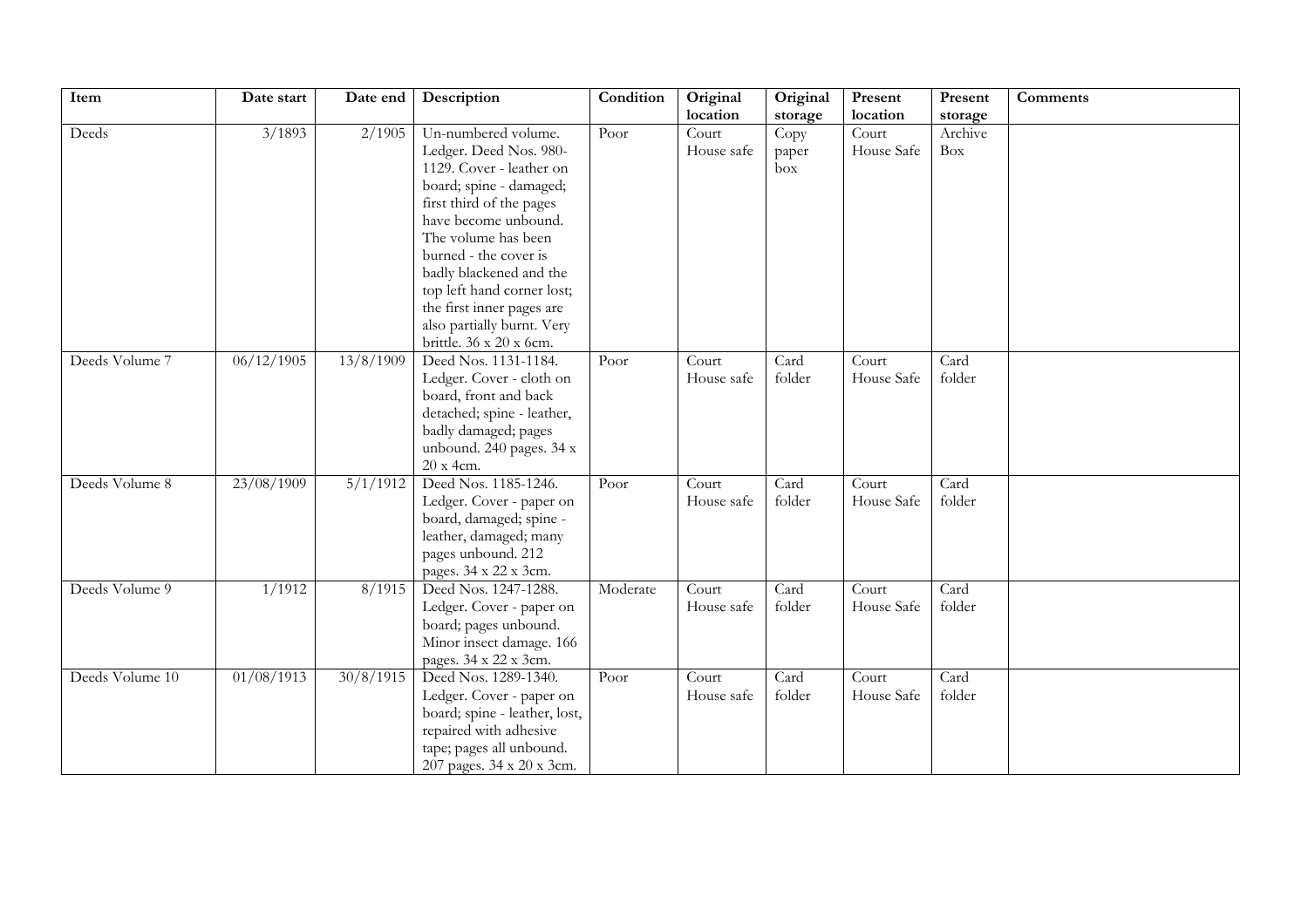| Item            | Date start | Date end   | Description                                                                                                                                                                 | Condition | Original<br>location | Original<br>storage | Present<br>location | Present<br>storage | Comments |
|-----------------|------------|------------|-----------------------------------------------------------------------------------------------------------------------------------------------------------------------------|-----------|----------------------|---------------------|---------------------|--------------------|----------|
| Deeds Volume 11 | 9/1915     | 8/1916     | Deed Nos. 1341-1385.<br>Ledger. Cover - paper on<br>board; many pages<br>unbound. Insect damage.<br>170 pages. 34 x 22 x 3cm.                                               | Poor      | Court<br>House safe  | Card<br>folder      | Court<br>House Safe | Card<br>folder     |          |
| Deeds Volume 12 | 8/1916     | 2/1917     | Deed Nos. 1384-1416.<br>Ledger. Cover - paper on<br>board; many pages<br>unbound; pages torn.<br>Minor insect damage. 146<br>pages. 34 x 22 x 3cm.                          | Poor      | Court<br>House safe  | Card<br>folder      | Court<br>House Safe | Card<br>folder     |          |
| Deeds Volume 13 | 01/04/1917 | 2/10/1917  | Deed Nos. 1417-1493.<br>Ledger. Cover - paper on<br>board, detached; spine -<br>leather, repaired; first page<br>loose, remainder bound<br>in. 324 pages. 34 x 20 x<br>5cm. | Poor      | Court<br>House safe  | Card<br>folder      | Court<br>House Safe | Card<br>folder     |          |
| Deeds Volume 14 | 21/07/1919 | 16/8/1920  | Deed Nos. 1494-1545.<br>Ledger. Cover - cloth on<br>board, damaged and<br>detached from main body<br>of volume; spine - leather,<br>lost; pages unbound. 34 x<br>20 x 4cm.  | Poor      | Court<br>House safe  | Card<br>folder      | Court<br>House Safe | Card<br>folder     |          |
| Deeds Volume 15 | 30/09/1920 | 23/11/1921 | Deed Nos. 1546-1598.<br>Ledger. Cover - paper on<br>board, detached; spine -<br>leather, repaired; first page<br>loose, remainder bound<br>in. 217 pages. 34 x 20 x<br>4cm. | Poor      | Court<br>House safe  | Card<br>folder      | Court<br>House Safe | Card<br>folder     |          |
| Deeds Volume 16 | 19/10/1921 | 21/12/1922 | Deed Nos. 1599-1643.<br>Ledger. Cover - cloth on<br>board; leather binding,<br>damaged, repaired with<br>adhesive tape; pages all<br>bound in. 184 pages. 34 x<br>22 x 3cm. | Moderate  | Court<br>House safe  | Card<br>folder      | Court<br>House Safe | Card<br>folder     |          |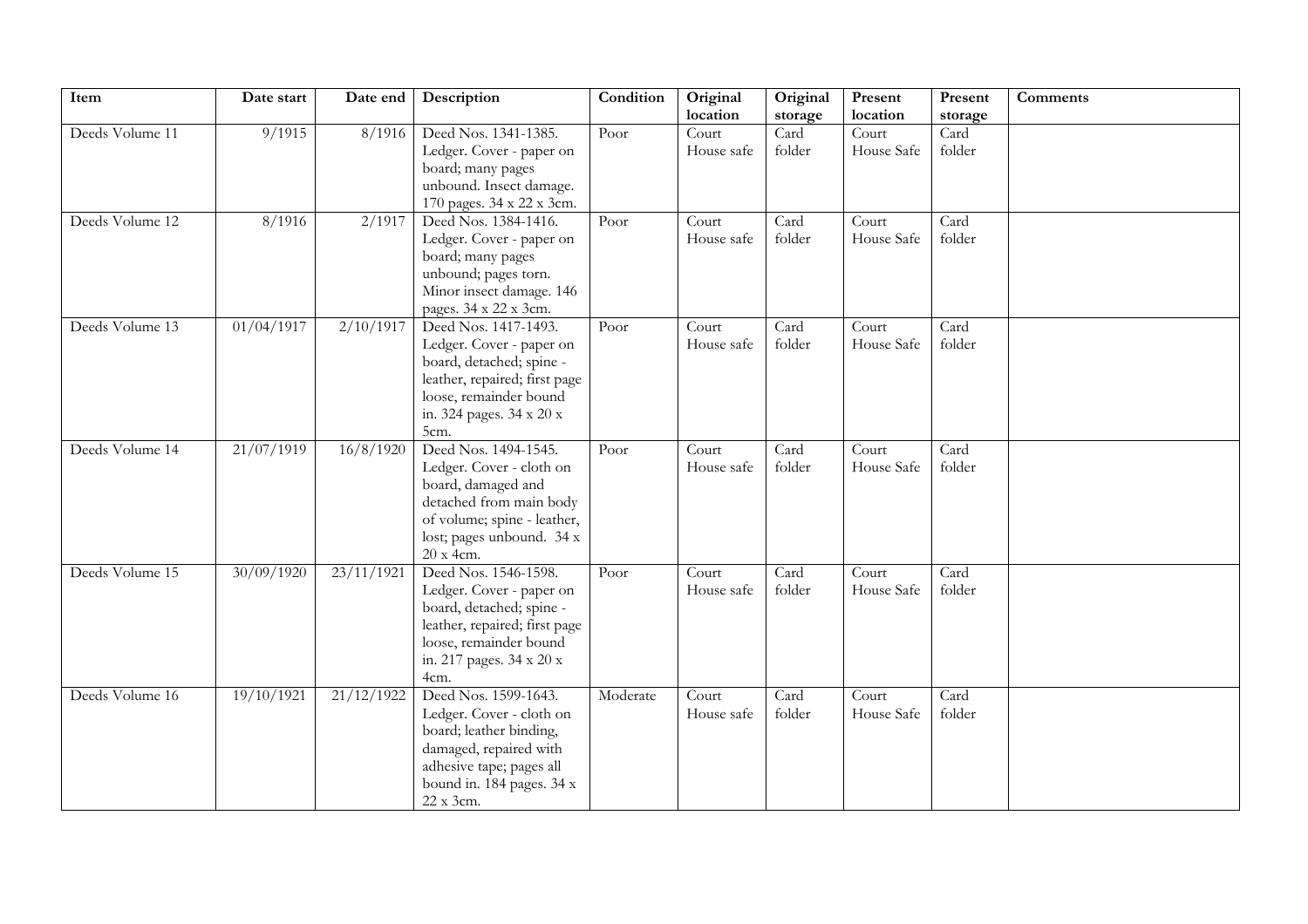| Item            | Date start | Date end   | Description                       | Condition | Original   | Original | Present    | Present | <b>Comments</b> |
|-----------------|------------|------------|-----------------------------------|-----------|------------|----------|------------|---------|-----------------|
|                 |            |            |                                   |           | location   | storage  | location   | storage |                 |
| Deeds Volume 17 | 12/12/1922 | 24/12/1923 | Deed Nos. 1644-1692.              | Moderate  | Court      | Card     | Court      | Card    |                 |
|                 |            |            | Ledger. Cover - cloth on          |           | House safe | folder   | House Safe | folder  |                 |
|                 |            |            | board; spine - leather; all       |           |            |          |            |         |                 |
|                 |            |            | pages bound in. 207               |           |            |          |            |         |                 |
|                 |            |            | pages. 34 x 20 x 3cm.             |           |            |          |            |         |                 |
| Deeds Volume 18 | 03/01/1924 | 25/2/1925  | Deed Nos. 1693-1749.              | Moderate  | Court      | Card     | Court      | Card    |                 |
|                 |            |            | Ledger. Cover - cloth on          |           | House safe | folder   | House Safe | folder  |                 |
|                 |            |            | board; spine - leather,           |           |            |          |            |         |                 |
|                 |            |            | damaged, partially                |           |            |          |            |         |                 |
|                 |            |            | detached; pages all bound         |           |            |          |            |         |                 |
|                 |            |            | in. 221 pages. 34 x 22 x          |           |            |          |            |         |                 |
|                 |            |            | 3cm.<br>Deed Nos. 1750-1820.      |           |            |          |            |         |                 |
| Deeds Volume 19 | 18/05/1925 | 5/12/1927  |                                   | Moderate  | Court      | Card     | Court      | Card    |                 |
|                 |            |            | Ledger. Cover - cloth on          |           | House safe | folder   | House Safe | folder  |                 |
|                 |            |            | board; spine - leather,           |           |            |          |            |         |                 |
|                 |            |            | badly damaged; pages all          |           |            |          |            |         |                 |
|                 |            |            | bound in. 294 pages. 34 x         |           |            |          |            |         |                 |
| Deeds Volume 20 | 20/07/1928 | 27/5/1929  | 20 x 4cm.<br>Deed Nos. 1821-1883. | Moderate  | Court      | Card     | Court      | Card    |                 |
|                 |            |            | Ledger. Cover - cloth on          |           | House safe | folder   | House Safe | folder  |                 |
|                 |            |            | board; spine leather,             |           |            |          |            |         |                 |
|                 |            |            | damaged; pages all bound          |           |            |          |            |         |                 |
|                 |            |            | in. 260 pages. 34 x 22 x          |           |            |          |            |         |                 |
|                 |            |            | 3cm.                              |           |            |          |            |         |                 |
| Deeds Volume 21 | 10/06/1929 | 10/7/1930  | Deed Nos. 1884-1934.              | Moderate  | Court      | Card     | Court      | Card    |                 |
|                 |            |            | Ledger. Cover - cloth on          |           | House safe | folder   | House Safe | folder  |                 |
|                 |            |            | board; spine - leather,           |           |            |          |            |         |                 |
|                 |            |            | damaged; pages all bound          |           |            |          |            |         |                 |
|                 |            |            | in. 288 pages. 34 x 22 x          |           |            |          |            |         |                 |
|                 |            |            | 5cm.                              |           |            |          |            |         |                 |
| Deeds Volume 22 | 14/07/1930 | 26/11/1934 | Deed Nos. 1936-1993.              | Moderate  | Court      | Card     | Court      | Card    |                 |
|                 |            |            | Ledger. Cover - cloth on          |           | House safe | folder   | House Safe | folder  |                 |
|                 |            |            | board; spine - leather;           |           |            |          |            |         |                 |
|                 |            |            | pages all bound in; minor         |           |            |          |            |         |                 |
|                 |            |            | insect damage. 241 pages.         |           |            |          |            |         |                 |
|                 |            |            | 34 x 22 x 3cm.                    |           |            |          |            |         |                 |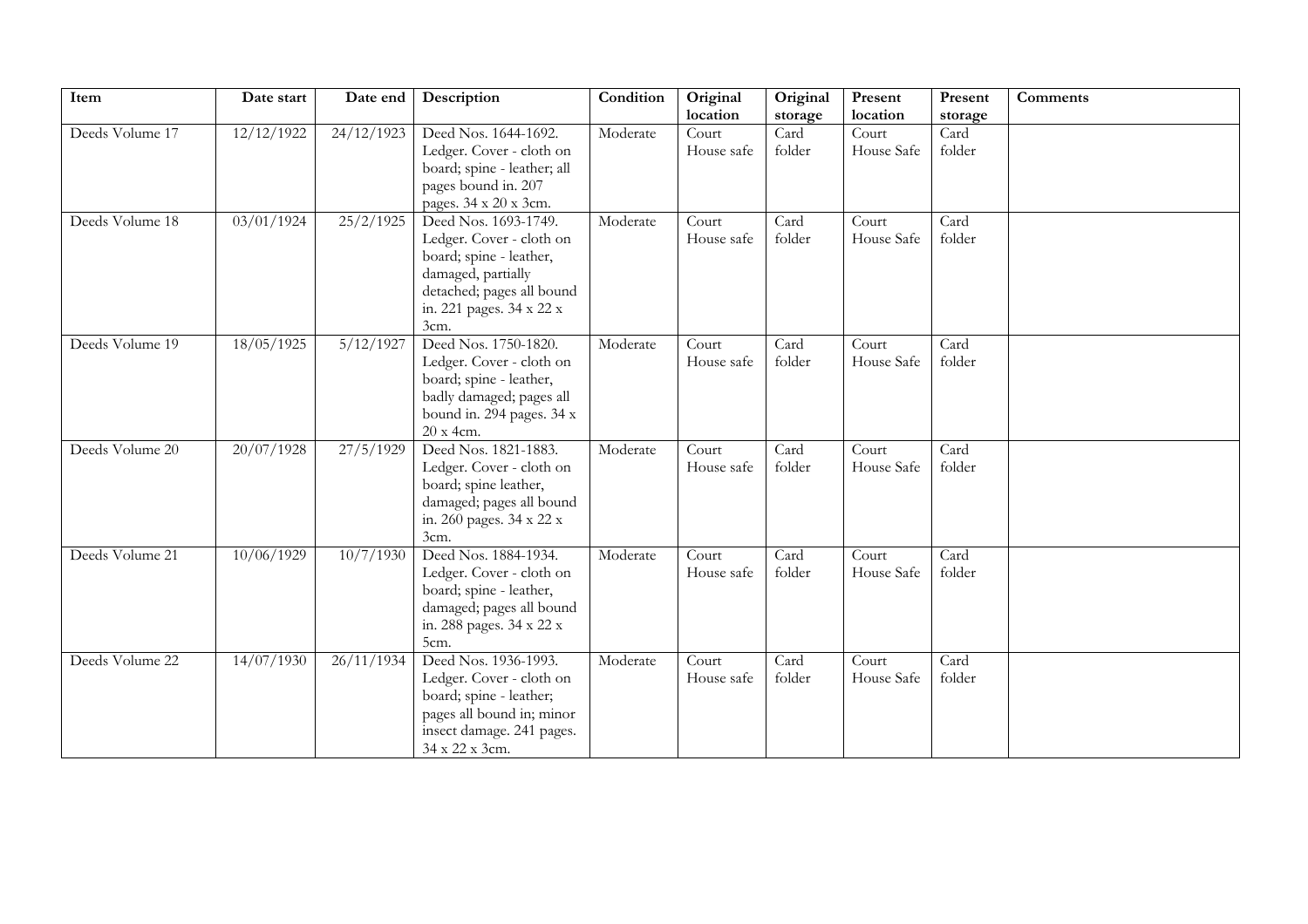| Item                                             | Date start | Date end   | Description                                                                                                                            | Condition | Original<br>location | Original        | Present             | Present         | <b>Comments</b> |
|--------------------------------------------------|------------|------------|----------------------------------------------------------------------------------------------------------------------------------------|-----------|----------------------|-----------------|---------------------|-----------------|-----------------|
|                                                  |            |            |                                                                                                                                        |           |                      | storage         | location            | storage         |                 |
| Deeds Volume 23                                  | 11/07/1936 | 11/12/1945 | Ledger. Cover - cloth on<br>board; leather spine, badly<br>damaged; pages all bound<br>in. 425 pages. 34 x 22 x<br>5cm.                | Moderate  | Court<br>House safe  | Card<br>folder  | Court<br>House Safe | Card<br>folder  |                 |
| Anguilla Book of<br>Deeds, Liber 'A'<br>Volume 1 | 29/12/1945 | 16/10/1959 | Ledger. Cover - cloth on<br>board; all pages bound in;<br>typescript. 450 pages. 35 x<br>22 x 5cm.                                     | Good      | Court<br>House safe  | Card<br>folder  | Court<br>House Safe | Card<br>folder  |                 |
| Anguilla Book of<br>Deeds, Liber 'B'<br>Volume 2 | 17/12/1959 | 13/12/1965 | Ledger. Cover - leather on<br>board; all pages bound in;<br>typescript. 754 pages. 35 x<br>22 x 5cm.                                   | Good      | Court<br>House safe  | Card<br>folder  | Court<br>House Safe | Card<br>folder  |                 |
| Wills Register                                   | 1871       |            | Ledger. Leather cover and<br>spine. Pages all bound in;<br>some torn. Fragile. 32 x<br>19 x 3.                                         | Poor      | Court<br>House safe  | Card<br>folder  | Court<br>House Safe | Card<br>folder  |                 |
| Register of Marriages                            | 27/10/1886 | 11/7/1899  | Cover - leather on board;<br>spine, leather; some pages<br>unbound. Insect damage<br>throughout the volume.<br>Fragile. 38 x 25 x 2cm. | Poor      | Judicial<br>Office   | File<br>cabinet | Judicial<br>Office  | File<br>cabinet |                 |
| Register of Marriages                            | 7/1899     | 7/1910     | Cover - leather; spine,<br>leatherette repair; first<br>pages unbound; edges of<br>all pages damaged. 41 x 25<br>$x$ 3cm.              | Poor      | Judicial<br>Office   | File<br>cabinet | Judicial<br>Office  | File<br>cabinet |                 |
| Register of Marriages                            | 10/08/1910 | 26/07/1928 | Cover - cloth on board;<br>spine repaired in<br>leatherette; some pages<br>loose. 41 x 25 x 5cm                                        | Poor      | Judicial<br>Office   | Shelf           | Judicial<br>Office  | Shelf           |                 |
| Register of Marriages                            | 05/06/1928 | 20/11/1930 | Cover - leather on board;<br>spine, leather; pages all<br>bound in. 38 x 25 x 3cm.                                                     | Good      | Judicial<br>Office   | File<br>cabinet | Judicial<br>Office  | File<br>cabinet |                 |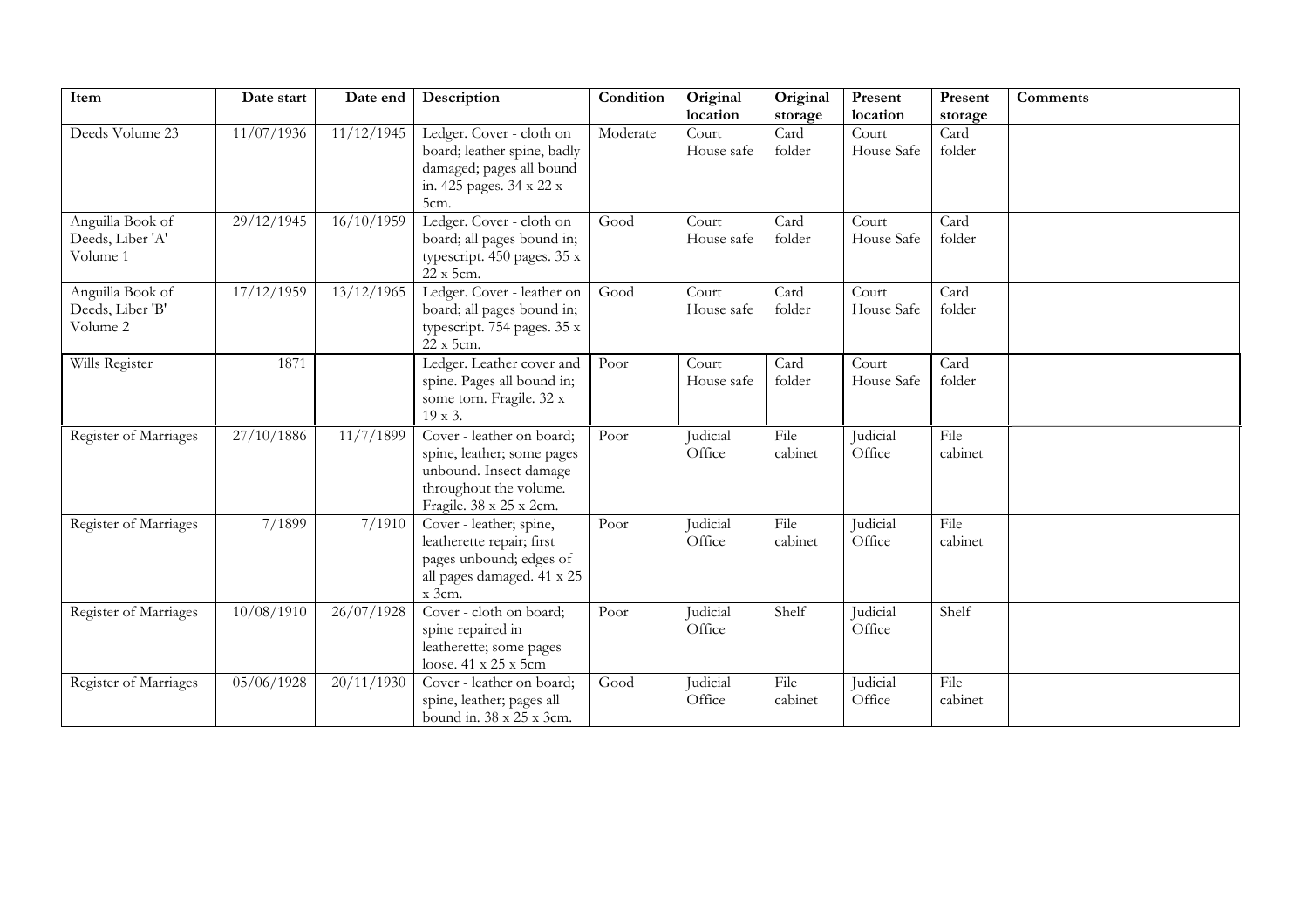| Item                  | Date start | Date end   | Description                                                                                                                            | Condition | Original<br>location | Original                   | Present<br>location | Present                    | <b>Comments</b> |
|-----------------------|------------|------------|----------------------------------------------------------------------------------------------------------------------------------------|-----------|----------------------|----------------------------|---------------------|----------------------------|-----------------|
| Register of Marriages | 27/11/1930 | 25/8/1943  | Cover - leather on board;<br>spine, leather; pages all<br>bound in. Envelope of<br>loose pages at the back of<br>the volume. 38 x 25 x | Good      | Judicial<br>Office   | storage<br>File<br>cabinet | Judicial<br>Office  | storage<br>File<br>cabinet |                 |
| Register of Marriages | 18/10/1944 | 11/8/1960  | 3cm.<br>Cover - cloth on board;<br>spine - leather; pages all<br>bound in. 38 x 25 x 3cm.                                              | Good      | Judicial<br>Office   | File<br>cabinet            | Judicial<br>Office  | File<br>cabinet            |                 |
| Register of Marriages | 17/08/1960 | 24/8/1973  | Cover - cloth on board;<br>spine - cloth; pages all<br>bound in. 41 x 25 x 5cm.                                                        | Good      | Judicial<br>Office   | Shelf                      | Judicial<br>Office  | Shelf                      |                 |
| Register of Marriages | 25/08/1973 | 9/6/1982   | Cover - cloth on board;<br>spine - cloth, damaged. 41<br>x 25 x 4cm.                                                                   | Moderate  | Judicial<br>Office   | Shelf                      | Judicial<br>Office  | Shelf                      |                 |
| Register of Marriages | 25/08/1973 | 9/6/1982   | Cover - cloth on board;<br>spine - leather, damaged;<br>pages all bound in. 38 x<br>25 x 3cm.                                          | Moderate  | Judicial<br>Office   | File<br>cabinet            | Judicial<br>Office  | File<br>cabinet            |                 |
| Register of Marriages | 12/06/1982 | 26/6/1987  | Cover - cloth on board;<br>spine - leather, repaired<br>with adhesive tape; pages<br>all bound in. 41 x 25 x<br>6cm.                   | Moderate  | Judicial<br>Office   | File<br>cabinet            | Judicial<br>Office  | File<br>cabinet            |                 |
| Register of Marriages | 21/05/1987 | 27/2/1991  | Cover - cloth on board;<br>spine - cloth; pages all<br>bound in. 41 x 25 x 5cm.                                                        | Good      | Judicial<br>Office   | Shelf                      | Judicial<br>Office  | Shelf                      |                 |
| Register of Marriages | 01/03/1991 | 15/11/1993 | Cover - cloth on board;<br>spine - cloth; pages all<br>bound in. 41 x 25 x 5cm.                                                        | Good      | Judicial<br>Office   | Shelf                      | Judicial<br>Office  | Shelf                      |                 |
| Register of Marriages | 08/11/1993 | 30/12/1995 | Cover - cloth on board;<br>spine - cloth; pages all<br>bound in. 41 x 25 x 5cm.                                                        | Good      | Judicial<br>Office   | Shelf                      | Judicial<br>Office  | Shelf                      |                 |
| Register of Marriages | 05/01/1996 | 30/8/1997  | Cover - cloth on board;<br>spine - cloth; pages all<br>bound in. 41 x 25 x 5cm.                                                        | Good      | Judicial<br>Office   | Shelf                      | Judicial<br>Office  | Shelf                      |                 |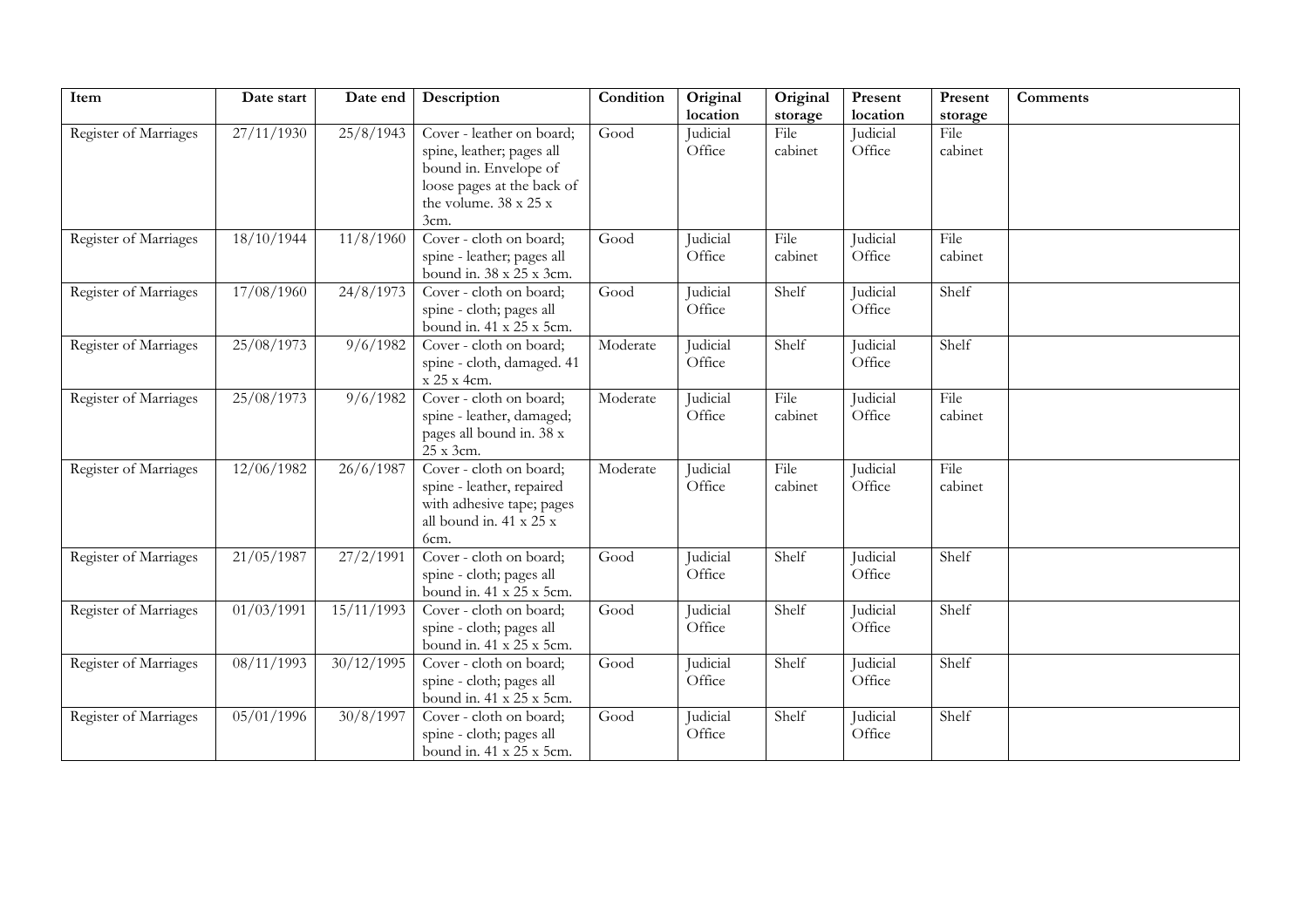| Item                  | Date start | Date end   | Description                                                                                                                | Condition          | Original           | Original        | Present            | Present         | Comments                     |
|-----------------------|------------|------------|----------------------------------------------------------------------------------------------------------------------------|--------------------|--------------------|-----------------|--------------------|-----------------|------------------------------|
|                       |            |            |                                                                                                                            |                    | location           | storage         | location           | storage         |                              |
| Register of Marriages | 06/06/1998 | 9/11/2000  | Cover - cloth on board;<br>spine - cloth; pages all<br>bound in. 41 x 25 x 5cm.                                            | Good               | Judicial<br>Office | Shelf           | Judicial<br>Office | Shelf           |                              |
| Register of Marriages | 10/11/2000 | 6/2/2003   | Cover - cloth on board;<br>spine - cloth; pages all<br>bound in. 41 x 25 x 5cm.                                            | Good               | Judicial<br>Office | Shelf           | Judicial<br>Office | Shelf           |                              |
| Register of Marriages | 08/02/2003 | 8/12/2004  | Cover - cloth on board;<br>spine - cloth; pages all<br>bound in. 41 x 25 x 5cm.                                            | Good               | Judicial<br>Office | Shelf           | Judicial<br>Office | Shelf           |                              |
| Register of Marriages | 10/12/2004 | 3/8/2006   | Cover - cloth on board;<br>spine - cloth; pages all<br>bound in. 41 x 25 x 5cm.                                            | Good               | Judicial<br>Office | Shelf           | Judicial<br>Office | Shelf           |                              |
| Register of Marriages | 29/12/2006 | 16/3/2012  | 17 volumes; stapled. 36 x<br>20 x 2cm.                                                                                     | Good               | Judicial<br>Office | Shelf           | Judicial<br>Office | Shelf           |                              |
| Register of Deaths    | 13/7/1883  | 28/7/1907  | Cover - cloth on board;<br>spine - leather; first pages<br>unbound. 265 pages. 38 x<br>28 x 6cm.                           | Moderate           | Judicial<br>Office | File<br>cabinet | Judicial<br>Office | File<br>cabinet |                              |
| Register of Deaths    | 08/10/1907 | 29/1/1946  | Cover - leather on board;<br>spine lost, replaced with<br>leatherette; pages all<br>bound in. 500 pages. 38 x<br>28 x 6cm. | Poor               | Judicial<br>Office | File<br>cabinet | Judicial<br>Office | File<br>cabinet |                              |
| Register of Deaths    | 30/01/1946 | 20/3/1991  | Cover - leather; spine lost;<br>pages all bound in. 493<br>pages. 38 x 28 x 8cm.                                           | Moderate -<br>Poor | Judicial<br>Office | File<br>cabinet | Judicial<br>Office | File<br>cabinet |                              |
| Register of Births    | 14/09/1883 | 22/03/1896 | Cover - paper on board;<br>spine - leather fixed with<br>staples; pages loose. 36 x<br>27 x 2cm.                           | Moderate           | Judicial<br>Office | File<br>cabinet | Judicial<br>Office | File<br>cabinet |                              |
| Register of Births    | 14/09/1883 | 22/03/1886 | Cover - cloth on board;<br>spine - cloth; pages all<br>bound in. 43 x 28 x 5cm.                                            | Good               | Judicial<br>Office | File<br>cabinet | Judicial<br>Office | File<br>cabinet | Duplicate book, hand copied. |
| Register of Births    | 10/03/1886 | 20/05/1904 | Cover - leather on board;<br>spine - leather; pages<br>loose. 38 x 28 x 8cm                                                | Moderate -<br>Poor | Judicial<br>Office | File<br>cabinet | Judicial<br>Office | File<br>cabinet |                              |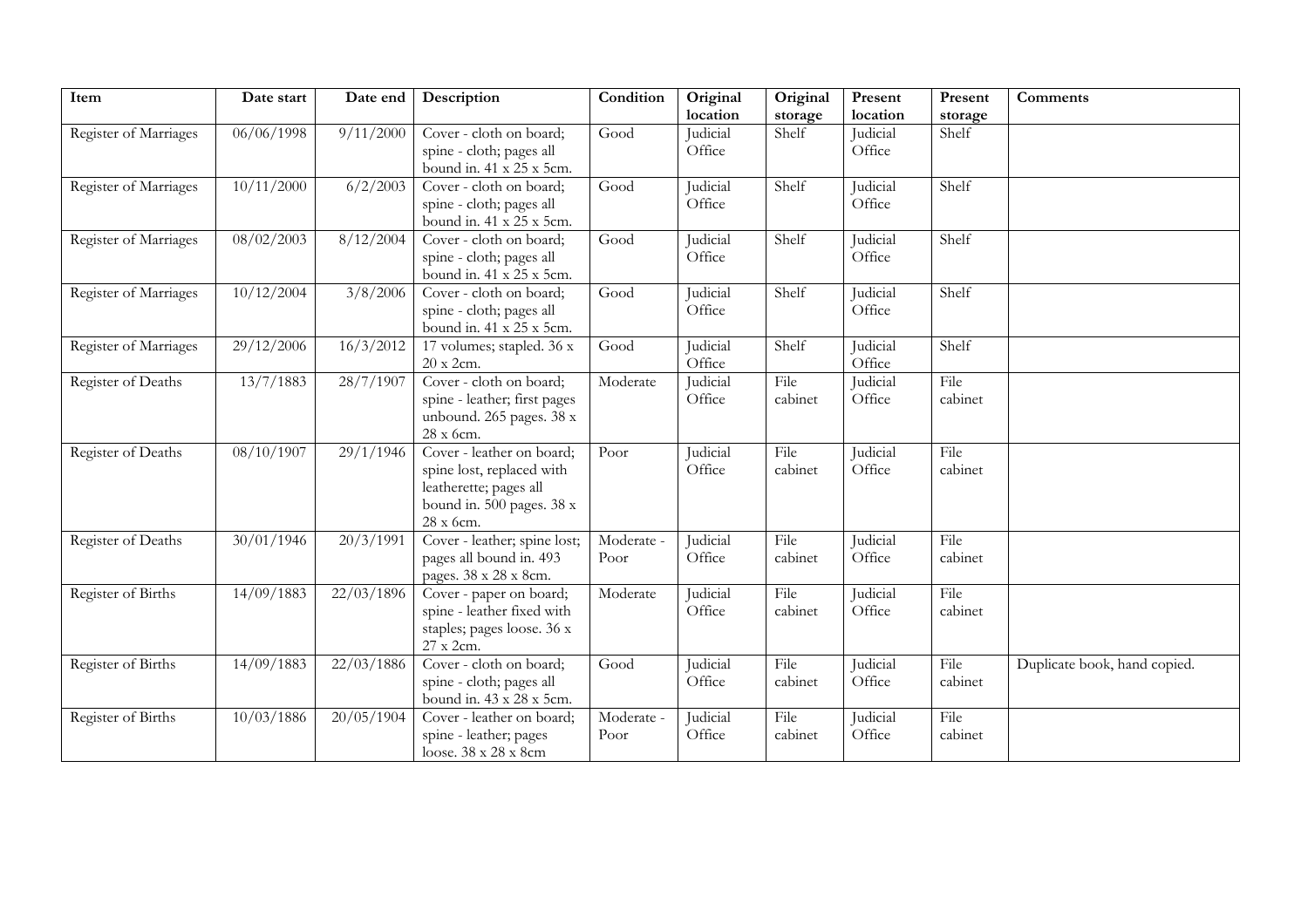| Item                                                                              | Date start | Date end     | Description                                                                                                     | Condition | Original                           | Original        | Present                            | Present         | Comments |
|-----------------------------------------------------------------------------------|------------|--------------|-----------------------------------------------------------------------------------------------------------------|-----------|------------------------------------|-----------------|------------------------------------|-----------------|----------|
|                                                                                   |            |              |                                                                                                                 |           | location                           | storage         | location                           | storage         |          |
| Register of Births                                                                | 06/11/1904 | 24/3/1920    | Cover - cloth on board;<br>Spine - cloth with some<br>damage; pages loose. 43 x<br>28 x 5cm.                    | Moderate  | Judicial<br>Office                 | File<br>cabinet | Judicial<br>Office                 | File<br>cabinet |          |
| Register of Births                                                                | 19/03/1920 | 27/09/1938   | Cover - cloth on board;<br>spine - missing and<br>replaced with masking<br>tape; pages loose. 38 x 28<br>x 8cm. | Moderate  | Judicial<br>Office                 | File<br>cabinet | Judicial<br>Office                 | File<br>cabinet |          |
| Register of Births                                                                | 27/9/1938  | 04/04/1955   | Cover - leatherette on<br>board; spine - leatherette;<br>pages loose. 38 x 28 x<br>8cm.                         | Poor      | Judicial<br>Office                 | File<br>cabinet | Judicial<br>Office                 | File<br>cabinet |          |
| Register of Births                                                                | 04/07/1955 | 04/12/1968   | Cover - cloth on board;<br>spine - cloth with some<br>damage; pages loose. 28 x<br>28 x 6cm                     | Poor      | Judicial<br>Office                 | File<br>cabinet | Judicial<br>Office                 | File<br>cabinet |          |
| Register of Births                                                                | 04/07/1968 | 18/1/1974    | Cover - cloth on board;<br>spine - cloth; pages all<br>bound in. 43 x 28 x 5cm.                                 | Good      | Judicial<br>Office                 | File<br>cabinet | Judicial<br>Office                 | File<br>cabinet |          |
| Register of Births                                                                | 20/01/1974 | 01/05/1990   | Cover - cloth on board;<br>spine - lost and replaced<br>with masking tape; pages<br>loose. 38 x 28 x 10cm.      | Poor      | Judicial<br>Office                 | File<br>cabinet | Judicial<br>Office                 | File<br>cabinet |          |
| Register of Births                                                                | 01/05/1990 | 17/09/2006   | Cover - cloth on board;<br>spine - lost; pages loose.<br>43 x 28 x 5cm.                                         | Poor      | Judicial<br>Office                 | File<br>cabinet | Judicial<br>Office                 | File<br>cabinet |          |
| Register of Births                                                                | 22/09/2006 | Still active | Cover - cloth on board;<br>spine - cloth; pages all<br>bound in. 43 x 28 x 5cm.                                 | Good      | Judicial<br>Office                 | File<br>cabinet | Judicial<br>Office                 | File<br>cabinet |          |
| Map showing<br>Anguilla, St Maarten<br>and St. Barts, surveyor<br>Samuel Fahlberg | 1792       |              | Map.                                                                                                            | Good      | Heritage<br>Collection,<br>Library | Folder          | Heritage<br>Collection,<br>Library | Folder          |          |
| West Indies: Antilles,<br>Plans of Ports                                          | 1882       |              | Map, includes survey of<br>northwestern Anguilla<br>coast (Crocus Bay, Road<br>Bay)                             | Good      | Heritage<br>Collection,<br>Library | Folder          | Heritage<br>Collection,<br>Library | Folder          |          |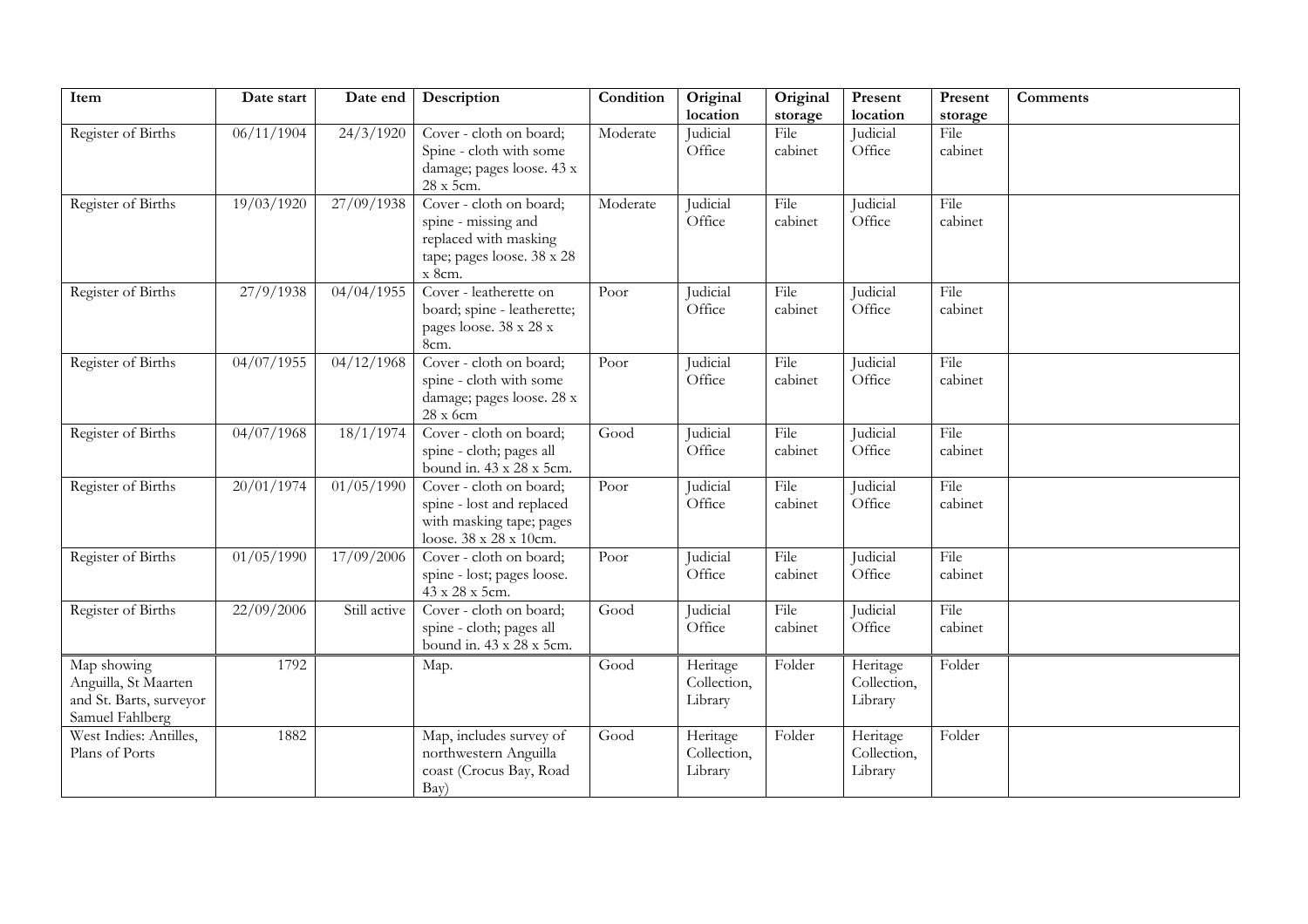| Item                  | Date start   | Date end | Description                             | Condition | Original    | Original | Present     | Present | Comments |
|-----------------------|--------------|----------|-----------------------------------------|-----------|-------------|----------|-------------|---------|----------|
|                       |              |          |                                         |           | location    | storage  | location    | storage |          |
| Island of Sombrero,   | 1815         |          | Map.                                    | Good      | Heritage    | Folder   | Heritage    | Folder  |          |
| surveyor Capt John    |              |          |                                         |           | Collection, |          | Collection, |         |          |
| Hayes RN              |              |          |                                         |           | Library     |          | Library     |         |          |
| Parish Records        | 20th century |          | Unbound. 33 x 23cm                      | Moderate  | Anglican    | Shelf    | Anglican    | Shelf   |          |
|                       |              |          |                                         |           | Church      |          | Church      |         |          |
|                       |              |          |                                         |           | Parish      |          | Parish      |         |          |
|                       |              |          |                                         |           | office      |          | office      |         |          |
| Register of           | 20th century |          | Cover and spine - cloth                 | Poor      | Anglican    | Shelf    | Anglican    | Shelf   |          |
| Confirmation          |              |          | on board. 32 x 20 x 1cm                 |           | Church      |          | Church      |         |          |
| Candidates            |              |          |                                         |           | Parish      |          | Parish      |         |          |
|                       |              |          |                                         |           | office      |          | office      |         |          |
| Register of Marriages | 1848         | 1890     | Cover - front missing,                  | Poor      | Anglican    | Shelf    | Anglican    | Shelf   |          |
|                       |              |          | back cover paper on                     |           | Church      |          | Church      |         |          |
|                       |              |          | board; most pages bound,                |           | Parish      |          | Parish      |         |          |
|                       |              |          | some loose. Proforma                    |           | office      |          | office      |         |          |
|                       |              |          | marriage certificates. 33 x<br>22 x 1cm |           |             |          |             |         |          |
| Register of Baptisms  | 1883         | 1886     | Cover - cloth on board;                 | Poor      | Anglican    | Shelf    | Anglican    | Shelf   |          |
|                       |              |          | spine - leather, badly                  |           | Church      |          | Church      |         |          |
|                       |              |          | damaged; pages unbound.                 |           | Parish      |          | Parish      |         |          |
|                       |              |          | Stored in tupperware box;               |           | office      |          | office      |         |          |
|                       |              |          | extremely fragile. 33 x 20              |           |             |          |             |         |          |
|                       |              |          | $x$ 5cm.                                |           |             |          |             |         |          |
| Register of Baptisms  | 1914         | 1925     | Cover - paper on board;                 | Moderate  | Anglican    | Shelf    | Anglican    | Shelf   |          |
|                       |              |          | spine - cloth, damaged; all             |           | Church      |          | Church      |         |          |
|                       |              |          | pages bound in, some                    |           | Parish      |          | Parish      |         |          |
|                       |              |          | loose. Fragile. 33 x 22 x               |           | office      |          | office      |         |          |
|                       |              |          | 3cm                                     |           |             |          |             |         |          |
| Register of Marriages | 1921         | 1951     | Cover - cloth on board;                 | Good      | Anglican    | Shelf    | Anglican    | Shelf   |          |
|                       |              |          | spine - leather; pages all              |           | Church      |          | Church      |         |          |
|                       |              |          | bound in. 41 x 25 x 5cm                 |           | Parish      |          | Parish      |         |          |
|                       |              |          |                                         |           | office      |          | office      |         |          |
| Register of Burials   | 1925         | 1947     | Cover - cloth on board;                 | Moderate  | Anglican    | Shelf    | Anglican    | Shelf   |          |
|                       |              |          | spine missing; pages all                |           | Church      |          | Church      |         |          |
|                       |              |          | bound in. 38 x 25 x 1cm                 |           | Parish      |          | Parish      |         |          |
|                       |              |          |                                         |           | office      |          | office      |         |          |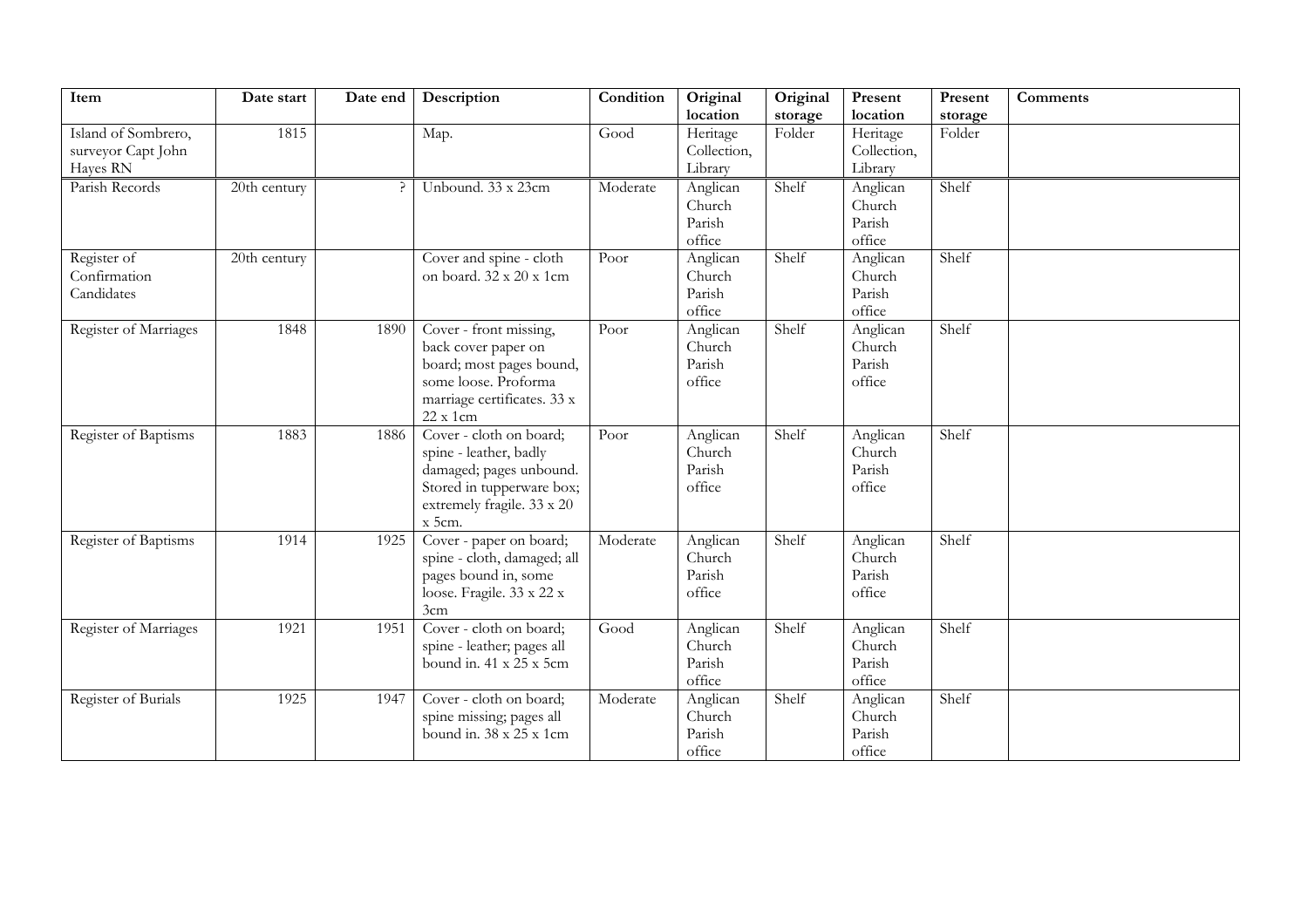| Item                  | Date start | Date end | Description                  | Condition | Original | Original | Present  | Present | Comments |
|-----------------------|------------|----------|------------------------------|-----------|----------|----------|----------|---------|----------|
|                       |            |          |                              |           | location | storage  | location | storage |          |
| Register of Baptisms  | 1925       | 1935     | Cover - cloth on board;      | Moderate  | Anglican | Shelf    | Anglican | Shelf   |          |
|                       |            |          | spine - tape repair; page    |           | Church   |          | Church   |         |          |
|                       |            |          | all bound in. 37x 25 x       |           | Parish   |          | Parish   |         |          |
|                       |            |          | 1cm                          |           | office   |          | office   |         |          |
| Register of Baptisms  | 1935       | 1936     | Cover - cloth on board;      | Moderate  | Anglican | Shelf    | Anglican | Shelf   |          |
|                       |            |          | spine - tape repair; page    |           | Church   |          | Church   |         |          |
|                       |            |          | all bound in. 37x 25 x       |           | Parish   |          | Parish   |         |          |
|                       |            |          | 1 <sub>cm</sub>              |           | office   |          | office   |         |          |
| Register of Marriages | 1941       | 1993     | Cover - cloth on board;      | Moderate  | Anglican | Shelf    | Anglican | Shelf   |          |
|                       |            |          | spine - cloth, with some     |           | Church   |          | Church   |         |          |
|                       |            |          | damage; pages all bound      |           | Parish   |          | Parish   |         |          |
|                       |            |          | in. 41 x 25 x 5cm            |           | office   |          | office   |         |          |
| Register of Burials   | 1947       | 1950     | Cover - cloth on board;      | Moderate  | Anglican | Shelf    | Anglican | Shelf   |          |
|                       |            |          | spine -cloth; pages all      |           | Church   |          | Church   |         |          |
|                       |            |          | bound in. Unused pages.      |           | Parish   |          | Parish   |         |          |
|                       |            |          | Some insect damage. 32 x     |           | office   |          | office   |         |          |
|                       |            |          | 20 x 2cm                     |           |          |          |          |         |          |
| Register of Burials   | 1950       | 1974     | Cover - cloth on board;      | Good      | Anglican | Shelf    | Anglican | Shelf   |          |
|                       |            |          | spine - cloth, partially     |           | Church   |          | Church   |         |          |
|                       |            |          | missing, some water          |           | Parish   |          | Parish   |         |          |
|                       |            |          | damage; pages all bound      |           | office   |          | office   |         |          |
|                       |            |          | in. 38 x 25 x 2cm            |           |          |          |          |         |          |
| Vestry Minute Book    | 1952       | 1986     | Cover and spine - cloth,     | Moderate  | Anglican | Shelf    | Anglican | Shelf   |          |
|                       |            |          | damaged; pages all bound     |           | Church   |          | Church   |         |          |
|                       |            |          | in; handwritten and typed    |           | Parish   |          | Parish   |         |          |
|                       |            |          | entries. 33 x 20 x 3cm       |           | office   |          | office   |         |          |
| Register of Services  | 1956       | 1968     | Cover - cloth on board;      | Moderate  | Anglican | Shelf    | Anglican | Shelf   |          |
|                       |            |          | spine - cloth; most pages    |           | Church   |          | Church   |         |          |
|                       |            |          | bound in, some detached.     |           | Parish   |          | Parish   |         |          |
|                       |            |          | 33 x 22 x 3cm.               |           | office   |          | office   |         |          |
| Register of services  | 1968       | 1989     | Cover - cloth on board;      | Moderate  | Anglican | Shelf    | Anglican | Shelf   |          |
|                       |            |          | spine - missing; pages all   |           | Church   |          | Church   |         |          |
|                       |            |          | bound in 22 x 30 x 1cm       |           | Parish   |          | Parish   |         |          |
|                       |            |          |                              |           | office   |          | office   |         |          |
| Register of Services  | 1968       | 1975     | Cover - cloth on board,      | Moderate  | Anglican | Shelf    | Anglican | Shelf   |          |
|                       |            |          | some water damage; spine     |           | Church   |          | Church   |         |          |
|                       |            |          | - cloth; pages all bound in. |           | Parish   |          | Parish   |         |          |
|                       |            |          | 25 x 20 x 1cm                |           | office   |          | office   |         |          |